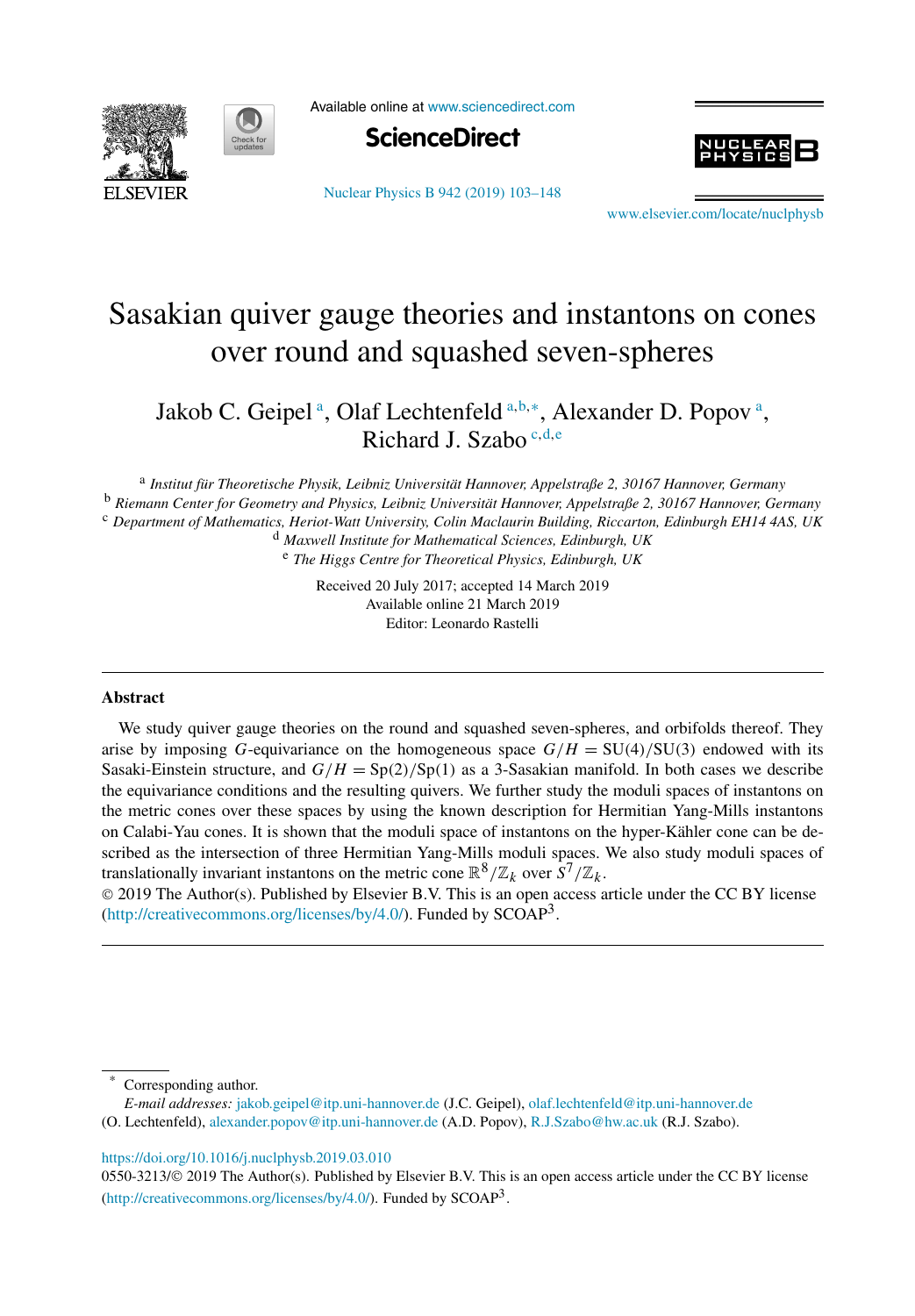# <span id="page-1-0"></span>**1. Introduction**

Equivariant dimensional reduction and quiver gauge theories in the sense of  $[1-5]$  have been extended recently from applications on Kähler coset spaces [\[6–8\]](#page-44-0) to homogeneous Sasaki-Einstein manifolds. This *Sasakian quiver gauge theory* [\[9\]](#page-44-0) is motivated by the close relation between Kähler and Sasakian geometry, as well as by the prominent role of Sasaki-Einstein manifolds in the AdS/CFT correspondence. The examples covered so far include the sphere *S*<sup>5</sup> (and orbifolds thereof) [\[10\]](#page-44-0) and the conifold  $T^{1,1}$  [\[11\]](#page-44-0) in five dimensions, and the Aloff-Wallach space  $X_{1,1}$  [\[12\]](#page-44-0) in seven dimensions which also involves aspects of its 3-Sasakian structure. The aim of this paper is to compare Sasakian and 3-Sasakian quiver gauge theories on the round and squashed sphere *S*<sup>7</sup> in seven dimensions, realized respectively as the homogeneous spaces SU*(*4*)/*SU*(*3*)* and Sp*(*2*)/*Sp*(*1*)*. Developing these two examples then essentially exhausts the list of physically interesting Sasakian quiver gauge theories.

As Sasaki-Einstein manifolds, the round and squashed seven-spheres naturally appear in the context of AdS<sub>4</sub>/CFT<sub>3</sub> duality in M-theory. The effective  $\mathcal{N} = 8$  supergravity theory on AdS<sub>4</sub>  $\times$  S<sup>7</sup> is broken to an  $\mathcal{N} = 1$  theory when the usual round metric of  $\overline{S}^7$  is deformed to that of the squashed seven-sphere  $[13,14]$ . After orbifolding the seven-sphere by the cyclic group  $\mathbb{Z}_k$ , these backgrounds describe the near horizon geometry of coincident M2-branes situated at the conical singularity of an eight-dimensional cone  $X^8$  over  $S^7/\mathbb{Z}_k$ . Their low energy effective worldvolume theories are three-dimensional superconformal Chern-Simons theories at level *k*, with  $\mathcal{N} = 6$  supersymmetry and global R-symmetry group SU(4) for the round metric on  $S^7$  [\[15\]](#page-44-0), and with  $\mathcal{N} = 1$  supersymmetry and global R-symmetry group  $Sp(2) \subset SU(4)$  for the squashed metric on  $S^7$  [\[16\]](#page-44-0). In these theories the Chern-Simons gauge fields on  $\mathbb{R}^3$  couple to scalar and spinor fields, so that our equivariant dimensional reductions over the eleven-dimensional spacetimes  $\mathbb{R}^3 \times X^8$  lead to Sasakian quiver gauge theories whose Higgs branch moduli spaces could shed light on the generic vacuum structure of the possible low energy descriptions.

In the general context of dimensional reduction of gauge theories, a natural condition to impose on connections over internal homogeneous spaces *G/H* is equivariance with respect to the group *G*; this is known as *equivariant dimensional reduction*. It has a natural close relation with the representation theory of quivers. Quiver gauge theories allow one to organise the physical degrees of freedom that are present in a chosen representation of the group *G* inside the structure group in terms of directed graphs which represent the quivers. In this way, they take into account more general solutions to the equivariance condition than the scalar solution, used for instance in  $[17–19]$ . An equivariant connection is then characterized by a quiver for a chosen representation of *G*, and imposing instanton equations on this connection yields relations for the quiver and gradient flow equations. In this paper we shall follow the same route for the examples we consider: We will first discuss the equivariance conditions in detail and then describe the moduli spaces of instantons, which determine vacuum moduli spaces for the supersymmetric field theories discussed above.

This paper is organized as follows. In Section [2](#page-2-0) we briefly review pertinent aspects of quiver gauge theories in the context of equivariant dimensional reduction and their relation to moduli spaces of instantons on homogeneous manifolds. The core of the present work is the description of Sasakian quiver gauge theory on the round seven-sphere in Section [3](#page-4-0) and of 3-Sasakian quiver gauge theory on the squashed seven-sphere in Section [4.](#page-17-0) In both cases we describe the geometry of the coset spaces  $G/H$ , derive the equivariance conditions and illustrate them with explicit examples for some low-dimensional representations of *G*. Then we consider instantons on the metric cones, building on the general theory for Calabi-Yau cones, and show that the moduli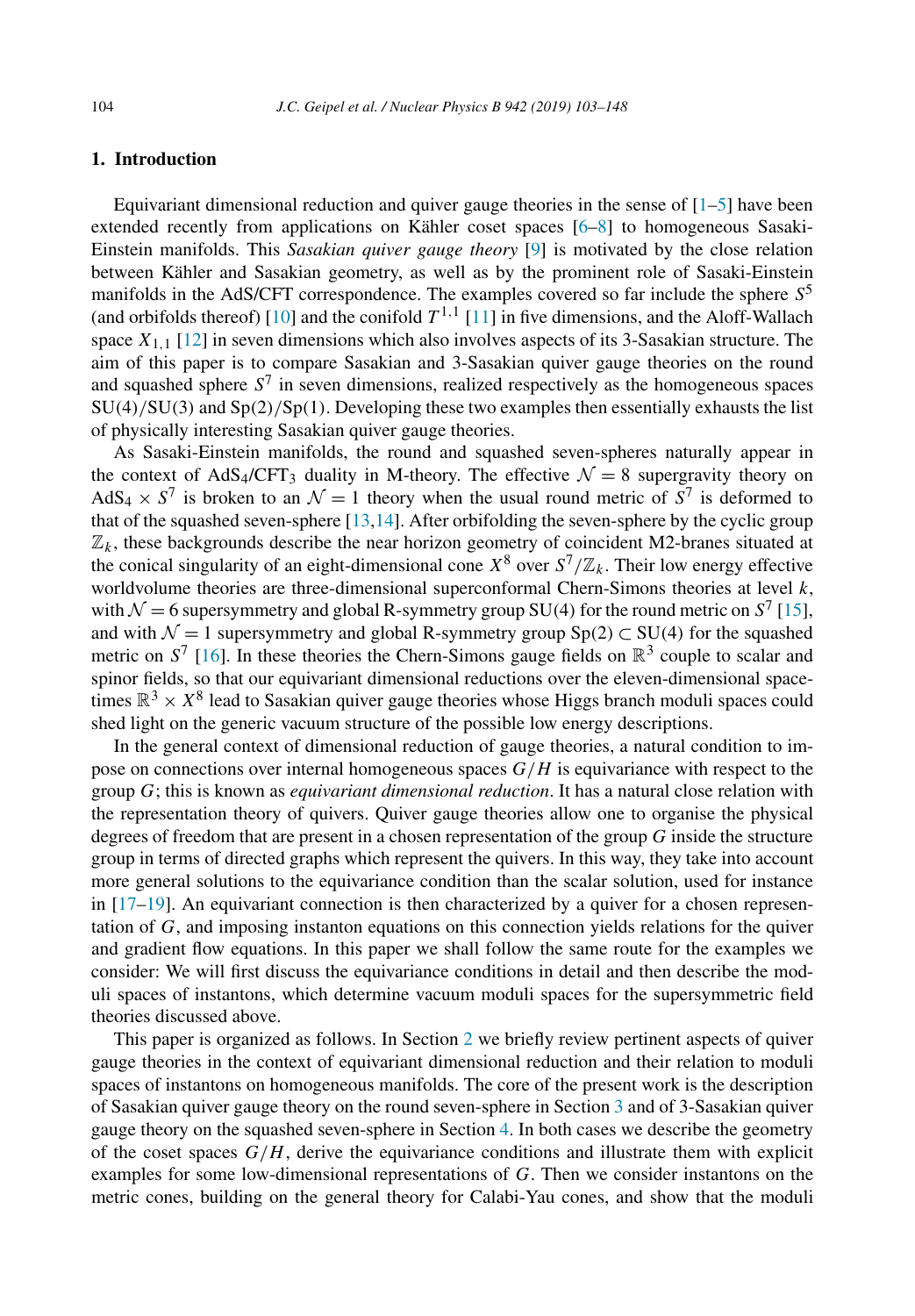<span id="page-2-0"></span>spaces of instantons on hyper-Kähler cones can be reduced to the intersection of a  $\mathbb{C}P$ <sup>1</sup>-family of Hermitian Yang-Mills moduli spaces. In Section [5](#page-28-0) we study moduli spaces of translationally invariant instantons on the metric cone  $\mathbb{R}^8/\mathbb{Z}_k$  over  $S^7/\mathbb{Z}_k$ . Finally, in Section [6](#page-33-0) we conclude with an overview of the main achievements of this paper. Two appendices at the end of the paper contain technical details about geometric structures, connections, and explicit representations of the Lie algebras of  $G = SU(4)$  and  $G = Sp(2)$  which are used throughout the main text.

# **2. Quiver gauge theory and equivariant dimensional reduction**

In this section we briefly review some technical preliminaries that are needed in this paper. We begin by reviewing the theory of equivariant vector bundles and their relation to quiver representations, and then relate the equivariance condition to the conventional approach used in studies of connections on homogeneous spaces. We also discuss the generalized instanton equation.

#### *2.1. Equivariant vector bundles*

Let us begin with the basics of quiver gauge theory that we will apply in the remainder of this article. For details on the physical motivation and an outline of the construction, we refer to the reviews [\[2,5\]](#page-44-0), whereas a rigorous mathematical account can be found for example in [\[20\]](#page-44-0).

The general setup is that of a gauge theory on a product  $M^d \times G/H$  of a *d*-dimensional Riemannian manifold  $M^d$  and a homogeneous manifold  $G/H$ . The natural objects in geometric considerations of gauge theories are principal fibre bundles, but in this paper we will work with (associated) complex vector bundles; the formulation of equivariant dimensional reduction and the corresponding quiver gauge theories in the setting of principal bundles can be found in [\[21,](#page-44-0) [22\]](#page-44-0). Thus let  $\pi : \mathcal{E} \to M^d \times G/H$  be a Hermitian vector bundle of rank r, and assume that the group *G* acts trivially on the Riemannian manifold  $M<sup>d</sup>$ . The bundle  $\mathcal E$  is *G*-equivariant if the *G*-action on the base manifold and on  $\mathcal E$  commute with the projection map  $\pi$ , and if it induces isomorphisms among the fibres. *G*-equivariant bundles  $\mathcal{E} \rightarrow M^d \times G/H$  are in one-to-one correspondence with *H*-equivariant bundles  $E \to M^d$ , with the correspondence given by induction of vector bundles  $\mathcal{E} = G \times_H E$  [\[20\]](#page-44-0).

Since the subgroup *H* acts trivially on the base space, the fibres  $E_x \cong \mathbb{C}^r$  carry *H*-representations due to equivariance. We assume that this *H*-representation stems from a *G*-representation D which decomposes under restriction to *H* as

$$
\mathcal{D}\big|_{H} = \bigoplus_{j=0}^{m} \rho_j \tag{2.1}
$$

into representations  $\rho_j$  of  $H$ <sup>1</sup>. Then the structure group of the bundle is broken as

$$
U(r) \longrightarrow \prod_{j=0}^{m} U(r_j) \quad \text{with} \quad \sum_{j=0}^{m} r_j = r . \tag{2.2}
$$

The bundle  $E \to M^d$  decomposes in the same way under the action of *H* as a Whitney sum and admits an isotopical decomposition

<sup>1</sup> We will denote the representations of the corresponding Lie algebras with the same symbols.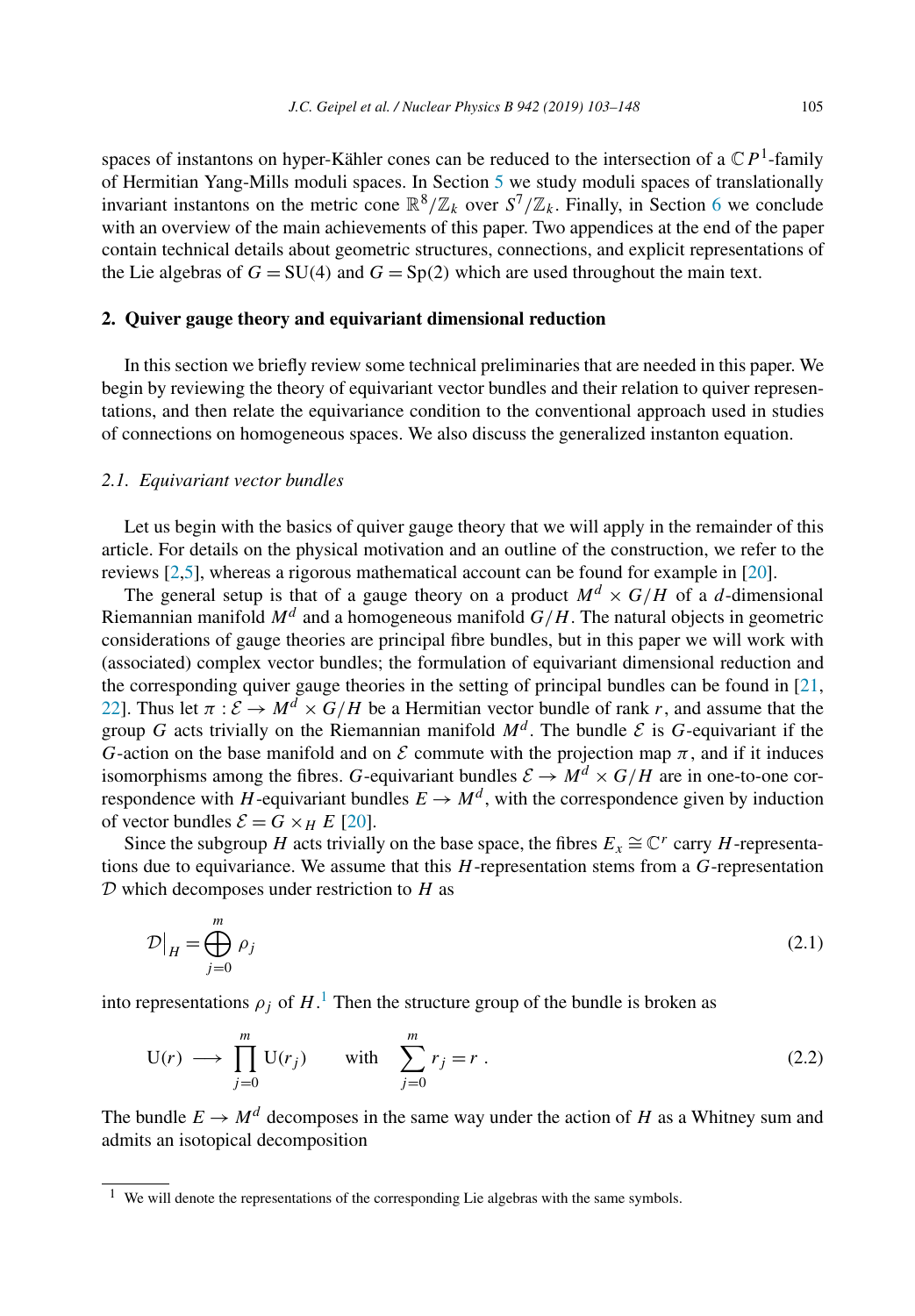$$
E = \bigoplus_{j=0}^{m} E_j \otimes V_j , \qquad (2.3)
$$

where the vector space  $V_i$  carries the representation  $\rho_i$  and  $H$  acts trivially on the vector bundles  $E_i \to M^d$ . The induction map  $\mathcal{E} = G \times_H E$  yields an isotopical decomposition of the bundle  $\mathcal{E}$ as well, where the action of the group *G* then connects different summands of the decomposition (2.3) by bundle maps.

This induces a representation (in the category of vector bundles) of a quiver  $Q = (Q_0, Q_1)$ [\[23\]](#page-44-0): For each representation  $\rho_i$  one associates a vertex  $v_i \in Q_0$ , representing a vector bundle *E<sub>i</sub>*, and, if the *G*-action connects  $\rho_i$  and  $\rho_i$ , an arrow  $\phi_{ij} \in Q_1$  between vertices  $v_i$  and  $v_i$ is associated, representing a homomorphism from  $E_i$  to  $E_i$ ; such an entity is sometimes also called a quiver bundle [\[20\]](#page-44-0). In this way, equivariant bundles over the homogeneous space  $G/H$ correspond to linear quiver representations (in the category of vector spaces), and their construction reduces to studying representations of *G* and their weight diagrams after suitably collapsing along the generators of the subgroup *H*. 2

# *2.2. Instantons on homogeneous spaces*

The condition giving rise to the quiver, which is referred to as the *equivariance condition*, ensures the invariance of gauge connections on coset spaces, and therefore naturally occurs when studying instantons over reductive homogeneous spaces  $G/H$  where the Lie algebras g and h of the Lie groups *G* and *H* decompose according to

$$
\text{span}\langle I_{\mu}\rangle = \mathfrak{g} = \mathfrak{m} \oplus \mathfrak{h} = \text{span}\langle I_a \rangle \oplus \text{span}\langle I_j \rangle. \tag{2.4}
$$

The typical approach we will apply here is to start from a generalized instanton and express the connection locally in terms of matrices. On Riemannian manifolds with Killing spinors, a connection  $\Gamma$  is called a *generalized instanton* [\[24,25\]](#page-44-0) if its curvature  $\mathcal{F}_{\Gamma} = d\Gamma + \Gamma \wedge \Gamma$  satisfies [\[17\]](#page-44-0)

$$
\star \mathcal{F}_{\Gamma} = -\mathcal{F}_{\Gamma} \wedge \star \mathcal{Q} \tag{2.5}
$$

where  $O$  is an invariant 4-form constructed as a bilinear in the Killing spinors. Solutions to this first-order equation also satisfy the second-order Yang-Mills equation. A potentially occurring torsion term vanishes for our cases of interest – Sasaki-Einstein and 3-Sasakian geometries – due to the properties of the Killing spinors in these instances. A special instanton solution is constructed in [\[17\]](#page-44-0) which is based solely on the geometry induced by the Killing spinors. This instanton is referred to as the *canonical connection*, and its explicit expression is used below.

Given any instanton  $\Gamma$  (not necessarily the canonical one) the general form of a gauge connection *A* on  $M^d \times G/H$  (see e.g. [\[18,19,26\]](#page-44-0)) then reads

$$
\mathcal{A} = A + \Gamma + \sum_{a=1}^{\dim(\mathfrak{m})} X_a \otimes e^a , \qquad (2.6)
$$

where *A* is a connection on the vector bundle *E* over the Riemannian manifold  $M^d$  and  $\{e^a\}$ is a local frame on  $T_e(G/H) \cong \mathfrak{m}$ . For our highly symmetric cases, where the quotient of the

<span id="page-3-0"></span>

<sup>2</sup> This collapsing is nothing other than obtaining the *H*-representations *ρi* from the weight diagram.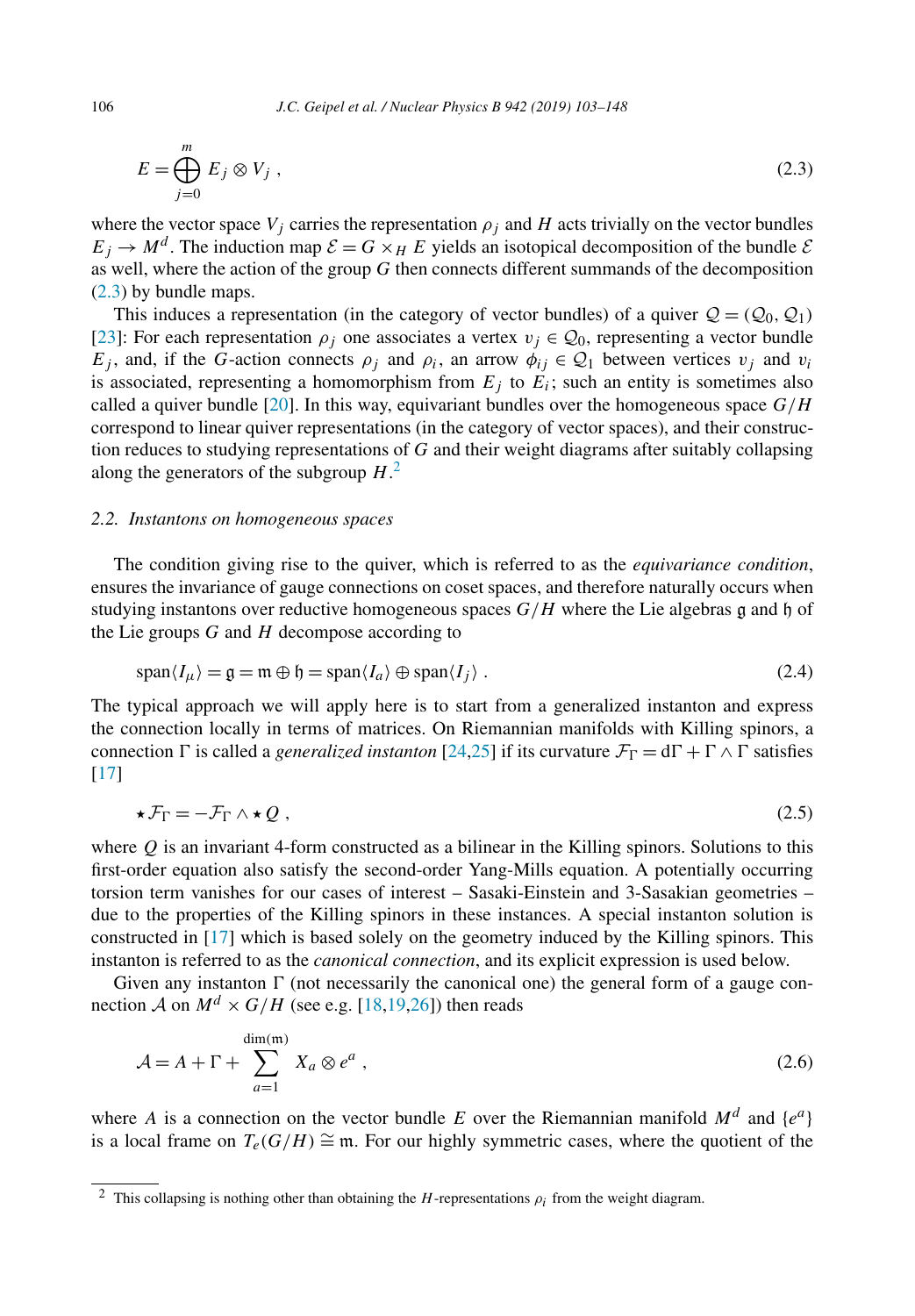<span id="page-4-0"></span>isometry group *G* by the structure group *H* of the principal bundle  $G \rightarrow G/H$  coincides with the given realization as a homogeneous space  $G/H$ ,  $^3$  the canonical connection is simply given by

$$
\Gamma = \sum_{j=1}^{\dim(\mathfrak{h})} I_j \otimes e^j \tag{2.7}
$$

in [\(2.6\)](#page-3-0).<sup>4</sup> To yield an invariant connection over the homogeneous space, the matrices  $X_a$  must act on  $I_i$  in the same way that the generators of  $g$  do,

$$
[I_i, X_a] = f_{ia}^b X_b , \qquad (2.8)
$$

which means that no terms containing the mixed 2-forms  $e^i \wedge e^a$  may appear in the curvature  $\mathcal{F} = d\mathcal{A} + \mathcal{A} \wedge \mathcal{A}$ . This leads to the quivers discussed before with the bundle endomorphisms  $X_a$  represented by the arrows. The Cartan generators contained in the subalgebra  $\mathfrak h$  determine the shape of the quiver, once one has chosen a representation for them. Collapsing the weight diagram along the ladder operators of h, one obtains the decomposition [\(2.1\)](#page-2-0), and the *G*-action then yields the arrows of the quiver. This procedure will be illustrated for the two examples  $G = SU(4)$  with  $H = SU(3)$  and  $G = Sp(2)$  with  $H = Sp(1)$  in the remainder of this paper.

Because [\(2.6\)](#page-3-0) with (2.8) only ensure the equivariance of the connection, one still has to impose the instanton equation on the curvature. On cones over Sasaki-Einstein manifolds, one can use the Hermitian Yang-Mills equation to impose the instanton condition. This will be exploited later on.

The equivariance condition determines the general block form of the matrices  $X_a$ , expressing the gauge connection, which induces the quivers. The homomorphisms from  $Hom(E_i, E_i)$  as entries in these matrices, or equivalently as arrows of the quivers, are restricted by relations induced by the instanton equation. If one considers only rank one vector bundles  $E_i$  and takes all functions occurring in each  $X_a$  to be the same, then one obtains the scalar solution  $X_a = \lambda_a(x) I_a$ which has been previously used for explicit constructions [\[17,27\]](#page-44-0).

#### **3. Sasakian quiver gauge theory on the round seven-sphere**

In this section we consider quiver gauge theory on  $S^7 \cong SU(4)/SU(3)$ , regarded as a Sasaki-Einstein manifold. Since the canonical connection, the structure equations and the instanton equations of any particular odd-dimensional sphere can be easily generalized to all odd-dimensional spheres, the exposition will closely follow that of the five-sphere in [\[10\]](#page-44-0). We start by describing the geometry of the homogeneous space and orbifolds thereof, including the canonical connection with respect to the Sasaki-Einstein structure. We then use this to derive the general form for the equivariant connection and provide some explicit examples of the quivers induced by the equivariance condition. We conclude by formulating the Hermitian Yang-Mills equation on the metric cone and describing the moduli space of solutions.

*3.1. Geometry of*  $S^7 \cong SU(4)/SU(3)$ 

*Local section* The geometric description of  $S^7 \cong SU(4)/SU(3)$  used in this paper is based on its realization as a circle bundle over the Kähler 3-fold  $\mathbb{C}P^3$  via a commuting diagram of fibrations

 $3$  This is the guiding principle of the construction in [\[19\]](#page-44-0).

<sup>&</sup>lt;sup>4</sup> Notice that the generators of *H* as well as the connection *A* on  $M^d$  have a block diagonal form with respect to the isotopical decomposition. Hence they commute when evaluating the curvature  $\mathcal{F} = d\mathcal{A} + \mathcal{A} \wedge \mathcal{A}$ .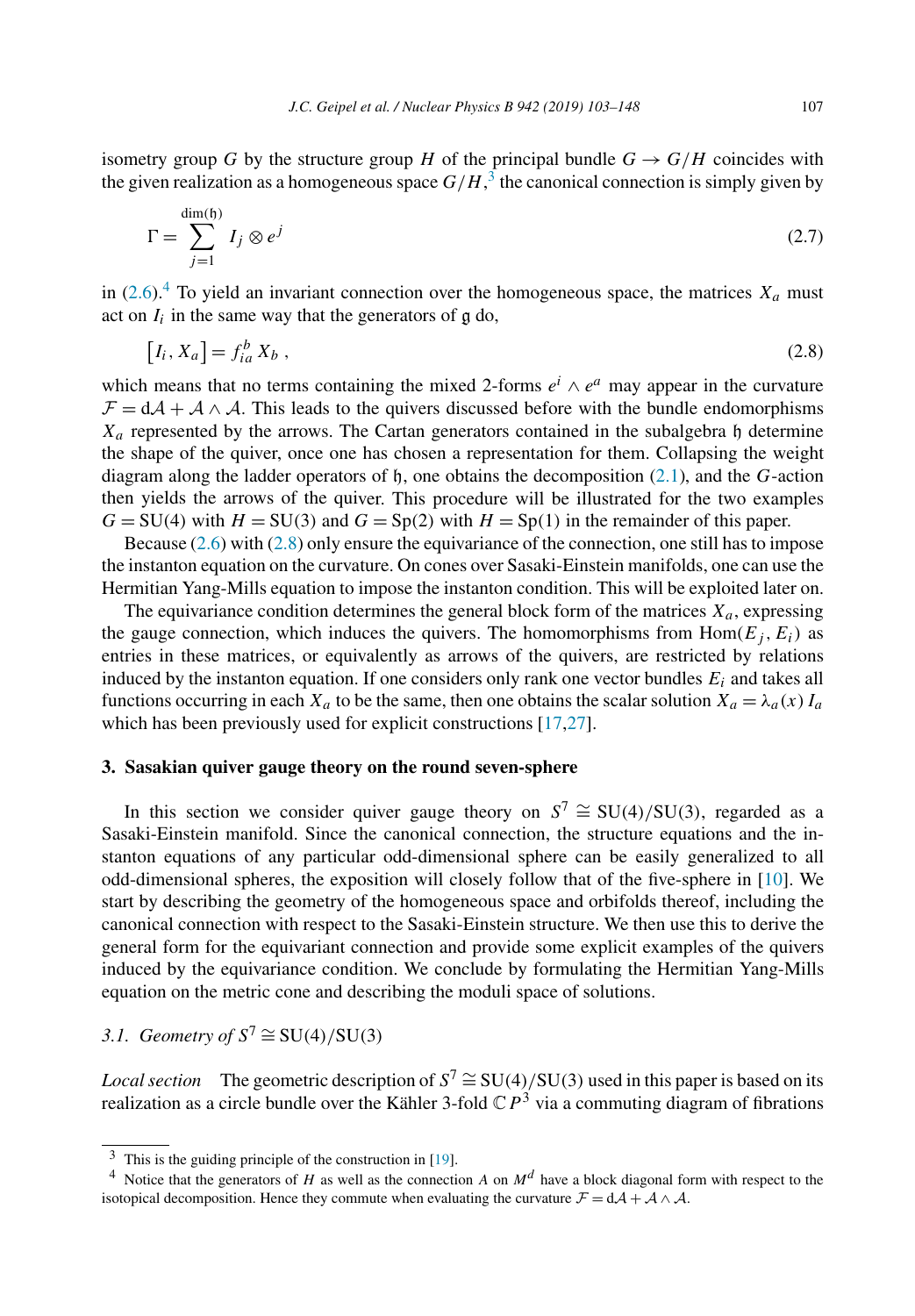$$
SU(4) \xrightarrow{SU(3)} S^7
$$
  
\n
$$
S(U_{(3)} \downarrow U_{(1)}) \downarrow U_{(1)}
$$
  
\n
$$
\downarrow U^{(1)}
$$
  
\n
$$
\downarrow U^{(1)}
$$
  
\n
$$
\downarrow U^{(1)}
$$
  
\n
$$
\downarrow U^{(2)}
$$
  
\n
$$
\downarrow U^{(3)}
$$
  
\n
$$
\downarrow U^{(3)}
$$
  
\n
$$
\downarrow U^{(3)}
$$

This allows for the introduction of local coordinates on  $S<sup>7</sup>$  by considering a section of the bundle  $SU(4) \rightarrow \mathbb{C}P^3$  in the following way, which is analogous to the procedure employed in [\[7,10\]](#page-44-0). In a patch  $U_0 := \{ [z^0 : z^1 : z^2 : z^3] \in \mathbb{C}P^3 \mid z^0 \neq 0 \} \subset \mathbb{C}P^3$ , one defines

$$
Y = (y^1, y^2, y^3)^\top := \left(\frac{z^1}{z^0}, \frac{z^2}{z^0}, \frac{z^3}{z^0}\right)^\top
$$
\n(3.2)

and the complex  $4 \times 4$  matrix

$$
V := \frac{1}{\gamma} \begin{pmatrix} 1 & Y^{\dagger} \\ -Y & \Lambda \end{pmatrix} \quad \text{with} \quad \Lambda := \gamma \mathbb{1}_3 - \frac{1}{1+\gamma} Y Y^{\dagger} \quad \text{and} \quad \gamma := \sqrt{1 + Y^{\dagger} Y}.
$$
\n(3.3)

By definition, they have the properties

$$
\Lambda Y = Y, \quad Y^{\dagger} \Lambda = Y^{\dagger} \quad \text{and} \quad \Lambda^{2} = \gamma^{2} \mathbb{1}_{3} - Y Y^{\dagger} \tag{3.4}
$$

so that *V* indeed is an element of SU(4), i.e.  $V^{\dagger} V = V V^{\dagger} = \mathbb{1}_4$ . Hence the matrix *V* is a local section of the bundle  $SU(4) \rightarrow \mathbb{C}P^3$ . The Maurer-Cartan form  $A_0 := V^{-1} dV$  provides left SU(4)-invariant 1-forms on  $\mathbb{C}P^3$ :

$$
A_0 = V^{\dagger} dV =: \begin{pmatrix} -3a & \beta^{\dagger} \\ -\beta & B \end{pmatrix} \quad \text{with} \quad a = -\frac{1}{2\gamma^2} \left( Y^{\dagger} dY - dY^{\dagger} Y \right) , \tag{3.5}
$$

$$
\beta = \frac{1}{\gamma^2} \Lambda dY \quad \text{and} \quad B = \frac{1}{\gamma^2} \left( Y dY^{\dagger} + \Lambda d\Lambda - \frac{1}{2} d(Y^{\dagger} Y) \mathbb{1}_3 \right) .
$$

The flatness of the connection  $A_0$  yields the equations

$$
3 da = -\beta^{\dagger} \wedge \beta = \sum_{\alpha=1}^{3} \beta^{\alpha} \wedge \bar{\beta}^{\bar{\alpha}}, \quad d\beta = -3a \wedge \beta - B \wedge \beta \quad \text{and} \quad dB = \beta \wedge \beta^{\dagger} - B \wedge B.
$$
\n(3.6)

A section of the SU(3)-bundle SU(4)  $\rightarrow$  S<sup>7</sup> can now be obtained by including the additional  $U(1)$  factor in the fibration  $(3.1)$  as

$$
S^7 \ni \left(y^1, y^2, y^3, \phi\right) \longmapsto \tilde{V} := V \operatorname{diag}\left(e^{3i\phi}, e^{-i\phi}, e^{-i\phi}, e^{-i\phi}\right). \tag{3.7}
$$

The corresponding canonical flat connection  $\tilde{A}_0 := \tilde{V}^{\dagger} d\tilde{V}$  reads

$$
\tilde{A}_0 = \begin{pmatrix}\n-3a + 3i d\phi & e^{-4i\phi} \beta^{\dagger} \\
-\beta e^{4i\phi} & B - i d\phi \mathbb{1}_3\n\end{pmatrix}
$$
\n
$$
=:\begin{pmatrix}\n3i \mu_7 e^7 & \zeta_1 \Theta^1 & \zeta_2 \Theta^2 \\
-\zeta_1 \bar{\Theta}^{\bar{1}} & -i \mu_7 e^7 + 2i \mu_8 e^8 & \lambda_4 \Theta^4 & \lambda_5 \Theta^5 \\
-\zeta_2 \bar{\Theta}^{\bar{2}} & -\lambda_4 \bar{\Theta}^{\bar{4}} & -i \mu_7 e^7 - i \mu_8 e^8 - i \mu_9 e^9 & \lambda_6 \Theta^6 \\
-\zeta_3 \bar{\Theta}^{\bar{3}} & -\lambda_5 \bar{\Theta}^{\bar{5}} & \lambda_6 \bar{\Theta}^{\bar{6}} & -i \mu_7 e^7 - i \mu_8 e^8 + i \mu_9 e^9\n\end{pmatrix}
$$
\n(3.8)

<span id="page-5-0"></span>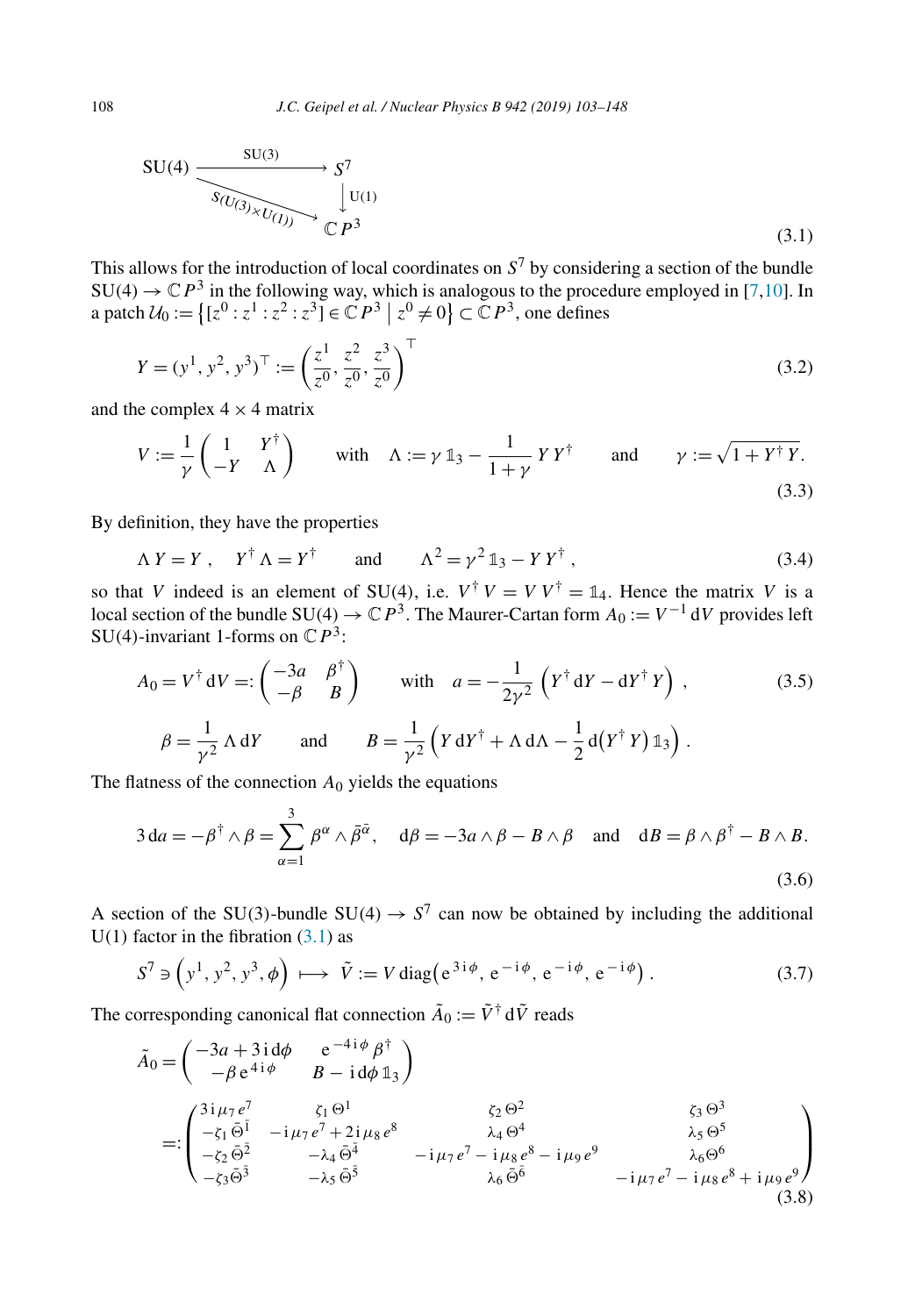<span id="page-6-0"></span>which defines left SU*(*4*)*-invariant 1-forms and the corresponding generators of SU*(*4*)* in the fundamental representation. We also introduce real 1-forms

$$
e^{2\alpha - 1} - i e^{2\alpha} := \Theta^{\alpha} \qquad \text{for} \quad \alpha = 1, 2, 3,
$$
 (3.9)

and an orthonormal frame metric

$$
ds^2 = \sum_{\mu=1}^7 e^{\mu} \otimes e^{\mu}
$$
 (3.10)

on  $T_e S^7 \cong \text{span}\langle e^1,\ldots,e^7\rangle \cong \mathfrak{m}$ , where the generators of the reductive homogeneous space split according to

$$
\mathfrak{su}(4) = \mathfrak{g} = \mathfrak{m} \oplus \mathfrak{h} \cong T_e S^7 \oplus \mathfrak{su}(3) \tag{3.11}
$$

with respect to a left-invariant metric. The real parameters  $\mu_i$  and  $\zeta_i$  in the definition of the 1-forms [\(3.8\)](#page-5-0) will be fixed by the condition that (3.10) defines a Sasaki-Einstein metric.

*Sasaki-Einstein geometry* Among the available equivalent definitions of a Sasaki-Einstein manifold, we use the one that declares the Riemannian manifold  $S<sup>7</sup>$  to be Sasaki-Einstein if its eight-dimensional metric cone  $(\mathbb{R}^+ \times S^7, g_{\text{cone}})$  is Calabi-Yau, i.e. a Ricci-flat Kähler manifold, with the cone metric $5$ 

$$
ds_{\text{cone}}^2 = r^2 ds^2 + dr \otimes dr = r^2 \left( ds^2 + \frac{dr}{r} \otimes \frac{dr}{r} \right) = r^2 ds_{\text{cyl}}^2 \,. \tag{3.12}
$$

One introduces a complex structure *J* by declaring the 1-forms  $\Theta^{\alpha}$  for  $\alpha = 1, 2, 3$  and the 1-form

$$
\Theta^0 := \frac{dr}{r} - i e^7 =: e^{\tau} - i e^7 \tag{3.13}
$$

to be holomorphic,  $J\Theta^{\alpha} = i\Theta^{\alpha}$ . In terms of these 1-forms, the cone metric reads

$$
ds_{\text{cone}}^2 = r^2 \sum_{\alpha=0}^3 \Theta^{\alpha} \otimes \bar{\Theta}^{\bar{\alpha}}
$$
 (3.14)

and it yields the Kähler form

$$
\Omega^{1,1} := -\frac{i}{2}r^2 \left( \Theta^{0\bar{0}} + \Theta^{1\bar{1}} + \Theta^{2\bar{2}} + \Theta^{3\bar{3}} \right) =: -\frac{i}{2}r^2 \Theta^{0\bar{0}} + \omega ,
$$
\n(3.15)

where we generally denote  $\Theta^{\alpha \bar{\beta} \gamma \cdots} = \Theta^{\alpha} \wedge \bar{\Theta}^{\bar{\beta}} \wedge \Theta^{\gamma} \wedge \cdots$ , etc. Using the structure equations [\(A.2\)](#page-35-0) induced by flatness of the connection [\(3.8\)](#page-5-0), one shows that the closure of this form requires

$$
\zeta := \zeta_1 = \zeta_2 = \zeta_3 \quad \text{and} \quad \mu_7 = \frac{1}{3} \zeta^2 \,. \tag{3.16}
$$

Furthermore, in order for the cone to be Calabi-Yau, the holomorphic 4-form

$$
\Omega^{4,0} := r^4 \Theta^1 \wedge \Theta^2 \wedge \Theta^3 \wedge \Theta^0 \tag{3.17}
$$

must be closed. This condition yields

$$
\zeta^2 = 1 \qquad \text{and} \qquad \mu_7 = \frac{1}{3} \,, \tag{3.18}
$$

<sup>&</sup>lt;sup>5</sup> For explicit calculations we will use the conformally equivalent cylinder metric  $ds_{cyl}^2$ .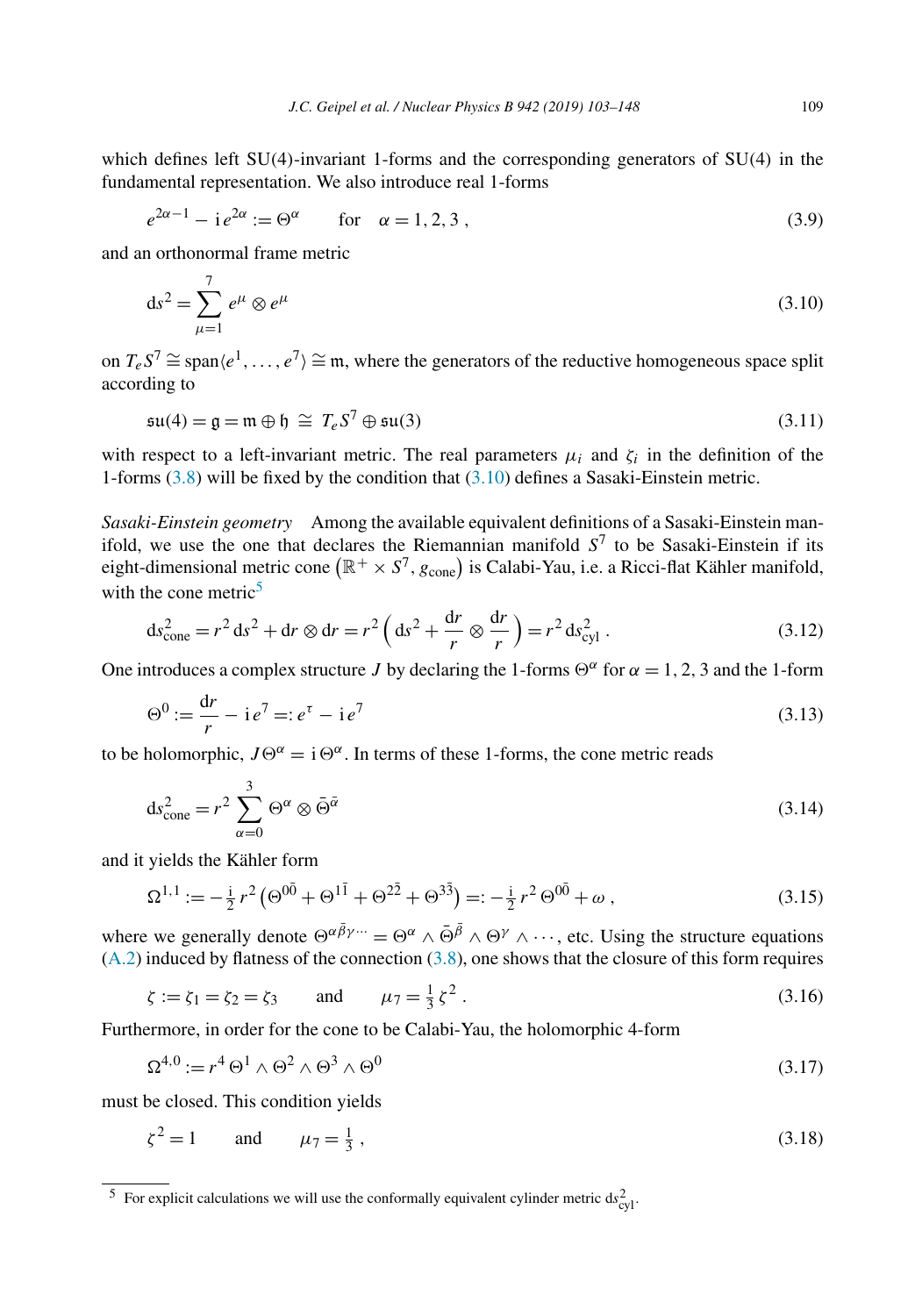<span id="page-7-0"></span>and for definiteness we fix the undetermined parameters  $\lambda_i = 1$  for  $i = 4, 5, 6, \mu_8 = \frac{1}{6}$  and  $\mu$ <sub>9</sub> =  $\frac{1}{2}$ . This choice leads to the structure equations

$$
d\Theta^{1} = -\frac{4}{3} i e^{7} \wedge \Theta^{1} + \frac{1}{3} i e^{8} \wedge \Theta^{1} + \Theta^{2\bar{4}} + \Theta^{3\bar{5}},
$$
  
\n
$$
d\Theta^{2} = -\frac{4}{3} i e^{7} \wedge \Theta^{2} - \frac{1}{6} i e^{8} \wedge \Theta^{2} - \frac{1}{2} i e^{9} \wedge \Theta^{2} - \Theta^{14} + \Theta^{3\bar{6}},
$$
  
\n
$$
d\Theta^{3} = -\frac{4}{3} i e^{7} \wedge \Theta^{3} - \frac{1}{6} i e^{8} \wedge \Theta^{3} + \frac{1}{2} i e^{9} \wedge \Theta^{3} - \Theta^{15} - \Theta^{26},
$$
  
\n
$$
d e^{7} = -i (\Theta^{1\bar{1}} + \Theta^{2\bar{2}} + \Theta^{3\bar{3}}) = 2 \omega.
$$
\n(3.19)

*Canonical connection* According to the general construction in [\[17\]](#page-44-0), the Sasaki-Einstein metric provides an instanton solution. From the last structure equation in (3.19) we see that, as expected, the 1-form  $\eta := e^7$  is the contact form dual to the Reeb vector field of the circle fibration, and *ω* is the Kähler form of the leaf space underlying the Sasaki-Einstein structure. The *canonical connection* of such a structure, in the sense of [\[17\]](#page-44-0), is determined by the 3-form

$$
P := \eta \wedge \omega = \frac{1}{2} \eta \wedge d\eta = e^7 \wedge \left( e^{12} + e^{34} + e^{56} \right) , \qquad (3.20)
$$

where  $e^{\mu\nu\dots} = e^{\mu} \wedge e^{\nu} \wedge \dots$ , and the torsion

$$
T^7 = P_{7\mu\nu} e^{\mu\nu} \qquad \text{and} \qquad T^a = \frac{2}{3} P_{a\mu\nu} e^{\mu\nu} \qquad \text{for} \quad a = 1, ..., 6 \,. \tag{3.21}
$$

With these torsion components, the structure equations take the form

$$
d\Theta^{1} = -2 \Theta^{1} \wedge i e^{8} + \Theta^{2\bar{4}} + \Theta^{3\bar{5}} + (T^{1} - i T^{2}),
$$
  
\n
$$
d\Theta^{2} = \Theta^{2} \wedge i e^{8} + \Theta^{2} \wedge i e^{9} - \Theta^{14} + \Theta^{3\bar{6}} + (T^{3} - i T^{4}),
$$
  
\n
$$
d\Theta^{3} = \Theta^{3} \wedge i e^{8} - \Theta^{3} \wedge i e^{9} - \Theta^{15} - \Theta^{26} + (T^{5} - i T^{6}),
$$
  
\n
$$
d e^{7} = T^{7}.
$$
\n(3.22)

By writing  $de^{\mu} = -\Gamma^{\mu}_{\nu} \wedge e^{\nu} + T^{\mu}$  one obtains the connection matrix

$$
\Gamma = \begin{pmatrix}\n-2i e^8 & \bar{\Theta}^{\bar{4}} & \bar{\Theta}^{\bar{5}} & 0 \\
-\Theta^4 & i e^8 + i e^9 & \bar{\Theta}^{\bar{6}} & 0 \\
-\Theta^5 & -\Theta^6 & i e^8 - i e^9 & 0 \\
0 & 0 & 0 & 0\n\end{pmatrix}.
$$
\n(3.23)

Consequently, the canonical connection of the Sasaki-Einstein structure on  $S^7$  is given by <sup>6</sup>

$$
\Gamma = I_8 e^8 + I_9 e^9 + I_4^+ \Theta^4 + I_5^+ \Theta^5 + I_6^+ \Theta^6 + I_4^- \bar{\Theta}^{\bar{4}} + I_5^- \bar{\Theta}^{\bar{5}} + I_6^- \bar{\Theta}^{\bar{6}} =: \sum_{\mu=8}^{15} \hat{I}_\mu e^\mu .
$$
\n(3.24)

<sup>&</sup>lt;sup>6</sup> This connection coincides with the one obtained by declaring the torsion to be given by  $T(X, Y) = -[X, Y]_m$  for vector fields *X*,  $Y \in TS^7$ .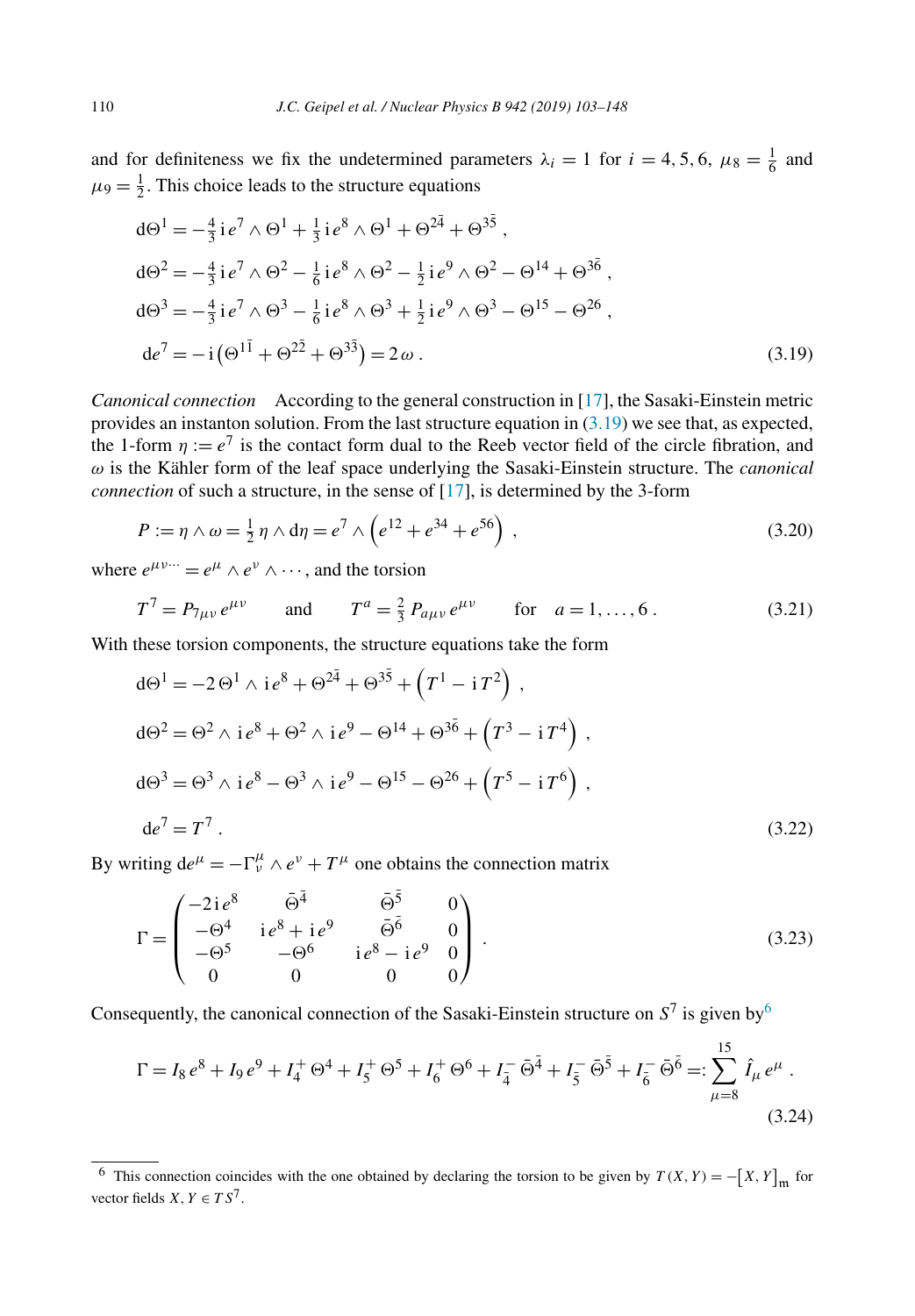<span id="page-8-0"></span>The canonical connection involves all the generators of  $\mathfrak{h} = \mathfrak{su}(3)$  in this way because the realization of *S*<sup>7</sup> as the homogeneous space SU*(*4*)/*SU*(*3*)* is isomorphic to the quotient of its isometry group SU(4) by the structure group SU(3) of the principal bundle SU(4)  $\rightarrow$  S<sup>7</sup>, as used in the general construction of [\[19\]](#page-44-0). It may be compared to the more involved situation on the Aloff-Wallach space  $X_{1,1}$  [\[12\]](#page-44-0), where the representation as a coset space is related to the 3-Sasakian structure instead.

The curvature  $\mathcal{F}_{\Gamma} = d\Gamma + \Gamma \wedge \Gamma$  of the canonical connection is given by

$$
\mathcal{F}_{\Gamma} = I_4^+ \Theta^{\bar{1}2} + I_5^+ \Theta^{\bar{1}3} + I_6^+ \Theta^{\bar{2}3} + I_4^- \Theta^{\bar{1}2} + I_5^- \Theta^{\bar{1}3} + I_6^- \Theta^{2\bar{3}} \n+ I_8 (2i \Theta^{1\bar{1}} - i \Theta^{2\bar{2}} - i \Theta^{3\bar{3}}) + I_9 \left( -i \Theta^{2\bar{2}} + i \Theta^{3\bar{3}} \right)
$$
\n(3.25)

and it indeed solves the instanton equation [\(2.5\)](#page-3-0) with the 4-form *Q* defined as [\[17\]](#page-44-0)

$$
Q := \frac{1}{2}\omega \wedge \omega = -\frac{1}{4}\left(\Theta^{1\bar{1}2\bar{2}} + \Theta^{1\bar{1}3\bar{3}} + \Theta^{2\bar{2}3\bar{3}}\right) = e^{1234} + e^{1256} + e^{3456} \,. \tag{3.26}
$$

By the geometric construction using the Killing spinor equations, such an instanton solution implies the usual torsion-free Yang-Mills equation. In the following, we will study connections and instanton solutions based on this canonical connection.

*Orbifolds* We conclude by briefly describing the corresponding geometry of the orbifold  $S^7/\mathbb{Z}_k$ , closely following the treatment of [\[10\]](#page-44-0). For compatibility with the bundle structure of the homogeneous space  $S^7 = SU(4)/SU(3)$ , the cyclic group  $\mathbb{Z}_k$  is embedded in  $G = SU(4)$  in a way that it commutes with  $H = SU(3)$ , i.e. the action of  $\mathbb{Z}_k$  is embedded in the U(1)-factor associated to the contact direction generated by  $I<sub>7</sub>$ . Hence we modify the section [\(3.7\)](#page-5-0) to

$$
S^{7}/\mathbb{Z}_{k} \ni (y^{1}, y^{2}, y^{3}, \phi/k) \longmapsto V' := V \operatorname{diag} (e^{3i\phi/k}, e^{-i\phi/k} 1_{3}) . \tag{3.27}
$$

As  $\mathbb{Z}_k$ -action on the coordinates of  $\mathbb{C}^4$ , we use

$$
h_k \cdot z := \text{diag}\left(\zeta_k^3, \zeta_k^{-1} \mathbb{1}_3\right) z \qquad \text{with} \quad \zeta_k := e^{2\pi i / k} \,, \tag{3.28}
$$

where  $h_k$  is a generator of  $\mathbb{Z}_k$  and  $z \in \mathbb{C}^4$ . Recalling the definition [\(3.2\)](#page-5-0) of the local coordinates  $y^{\alpha}$  based on a quotient of  $\mathbb{C}^{4}$  in a local patch, the action of  $\mathbb{Z}_{k}$  on them is given by

$$
y^{\alpha} \longmapsto \frac{\zeta_k^{-1} z^{\alpha}}{\zeta_k^3 z^0} = \zeta_k^{-4} y^{\alpha} , \qquad \bar{y}^{\bar{\alpha}} \longmapsto \frac{\zeta_k \bar{z}^{\bar{\alpha}}}{\zeta_k^{-3} \bar{z}^{\bar{0}}} = \zeta_k^4 \bar{y}^{\bar{\alpha}} \qquad \text{and} \qquad e^7 \longmapsto e^7 \tag{3.29}
$$

with  $\alpha = 1, 2, 3$ ; for details see [\[10\]](#page-44-0). The local section (3.27) provides the very same structure equations as those of  $S^7$ , with the replacement  $\phi \to \phi_k := \phi/k$  (and correspondingly for the dual 1-form *η*). In particular, they still define a Sasaki-Einstein manifold, and – with a slight abuse of notation – we will use the same symbols as before also for the orbifold case.

## *3.2. Quivers*

The equivariance condition [\(2.8\)](#page-4-0) enables us to depict the allowed endomorphisms as arrows in a quiver, starting from the weight diagram of chosen SU*(*4*)*-representations. In the following we will consider five explicit examples of this construction and elaborate on some generic features of Sasakian quiver gauge theories on odd-dimensional spheres.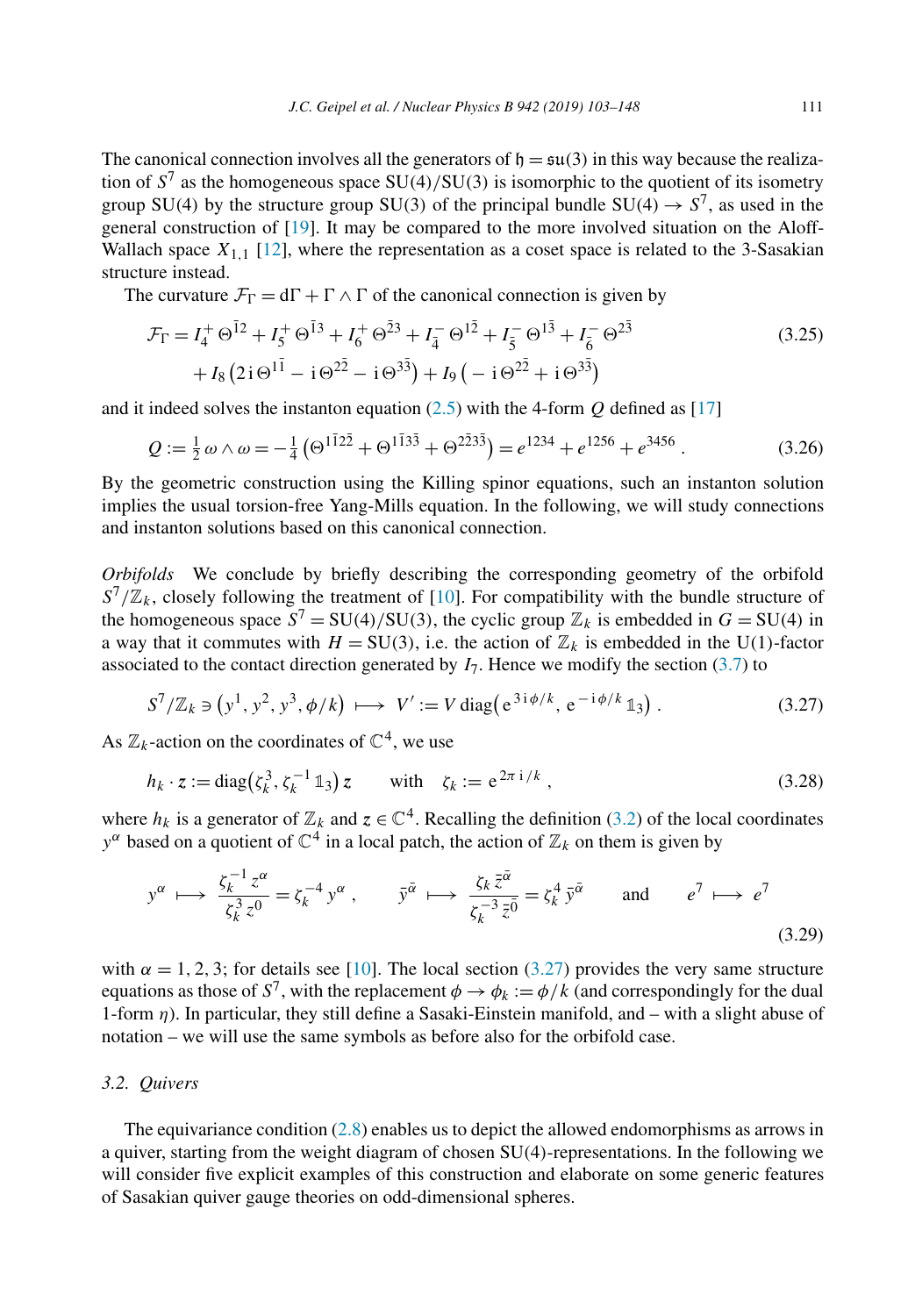<span id="page-9-0"></span>*Fundamental representation* **4** The weight diagram of the fundamental representation **4** of SU*(*4*)* is the tetrahedron [\(A.11\)](#page-37-0) consisting of the four vertices *(*3*,* 0*,* 0*)*, *(*−1*,* 2*,* 0*)*, *(*−1*,*−1*,*−1*)* and *(*−1*,*−1*,* 1*)*. Under restriction to SU*(*3*)* it decomposes into the trivial representation and the fundamental representation of SU*(*3*)*,

$$
\mathbf{\underline{4}}\big|_{SU(3)} = \mathbf{\underline{(3,0,0)}}_1 \oplus \mathbf{\underline{(-1,-1,1)}}_3 \,,\tag{3.30}
$$

where the subscripts indicate the dimension of the representation and the triples label the quantum numbers of the highest weight states. Collapsing the weight diagram along the ladder operators of SU*(*3*)* in this way and implementing the equivariance conditions yields the quiver

$$
\begin{array}{ccc}\n\psi_{-1} & & \psi_{3} \\
\bigcap & & & \bigcap \\
(-1, -1, 1) & \longleftarrow & & (3, 0, 0)\n\end{array}
$$
\n(3.31)

Defining  $\phi_{(\alpha)} := X_{2\alpha-1} + i X_{2\alpha}$  for  $\alpha = 1, 2, 3$ , the endomorphism part of the gauge connection  $\mathcal A$  from [\(2.6\)](#page-3-0) reads

$$
\phi_{(\alpha)} = \begin{pmatrix} 0 & 0 \\ \phi \otimes I_{\alpha} & \mathbf{0}_3 \end{pmatrix} \text{ with } I_1 := (1, 0, 0)^{\top}, I_2 := (0, 1, 0)^{\top}, I_3 := (0, 0, 1)^{\top}
$$
\n(3.32)

and

$$
X_7 = \begin{pmatrix} \psi_3 & 0 \\ 0 & \psi_{-1} \otimes \mathbb{1}_3 \end{pmatrix} . \tag{3.33}
$$

Here the constant matrices  $I_\alpha$  stem from the collapsing of the weight diagram along the subalgebra and realize the part living on the representation spaces  $V_j$  of the isotopical decomposition [\(2.3\)](#page-3-0). The homomorphisms  $\phi$ ,  $\psi_3$  and  $\psi_{-1}$ , which are represented by the arrows  $\mathcal{Q}_1$  of the quiver, are morphisms between the vector bundles  $E_i$  attached to the vertices  $Q_0$ .

The quiver  $(3.31)$  is precisely the higher-dimensional analogue of the corresponding quiver in the case of the five-sphere  $S^5$  [\[10\]](#page-44-0). Due to the straightforward generalization of sections of  $S^{2n+1} \cong SU(n+1)/SU(n)$  for all  $n \geq 2$  and the fact that the fundamental representation  $n+1$ of  $SU(n+1)$  splits under restriction to  $SU(n)$  into the fundamental representation and the trivial representation,

$$
\underline{n+1}\Big|_{\mathrm{SU}(n)} = \underline{n} \oplus \underline{1} \,,\tag{3.34}
$$

the quiver  $(3.31)$  will govern the solutions of the equivariance conditions on all odd-dimensional spheres  $S^{2n+1}$  for  $n \geq 2$ .

*Representation* **6** Due to the accidental isomorphism<sup>7</sup> Spin(6)  $\cong$  SU(4), there is also an irreducible six-dimensional representation **6** of SU*(*4*)*. Its weight diagram is the octahedron [\(A.16\)](#page-37-0), and the representation decomposes under restriction into the fundamental and anti-fundamental representation of SU*(*3*)*,

$$
\underline{6}\big|_{SU(3)} = \underline{(2, -1, 1)_3} \oplus \underline{(-2, -2, 0)_3} \,. \tag{3.35}
$$

<sup>7</sup> The Dynkin diagrams A3 and D3 coincide. For the representation theory of SU*(*4*)* and SL*(*4*,* C*)*, respectively, see for instance [\[28\]](#page-44-0).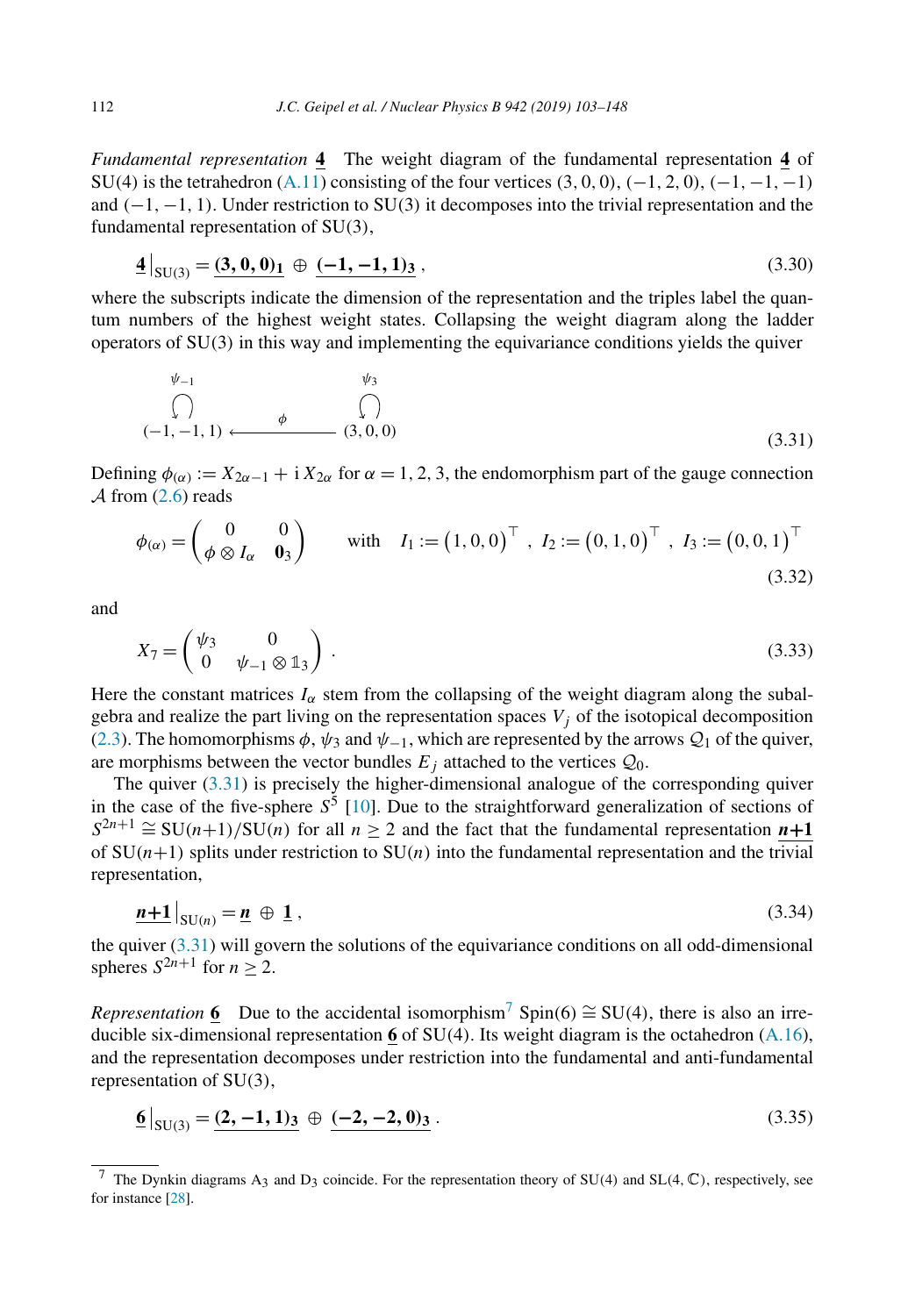<span id="page-10-0"></span>This symmetric splitting yields the quiver

$$
\begin{array}{ccc}\n\psi_{-2} & \psi_{2} \\
\bigcap & & \\
(-2, -2, 0) & \xrightarrow{\phi} & (2, -1, 1)\n\end{array}
$$
\n(3.36)

The endomorphisms are given as

$$
\phi_{(\alpha)} = \begin{pmatrix} \mathbf{0}_3 & \mathbf{0}_3 \\ \phi \otimes I_{\alpha} & \mathbf{0}_3 \end{pmatrix}
$$
  
with  $I_1 := \begin{pmatrix} 0 & 0 & 0 \\ 0 & 1 & 0 \\ 0 & 0 & 1 \end{pmatrix}$ ,  $I_2 := \begin{pmatrix} 0 & 1 & 0 \\ 0 & 0 & 0 \\ -1 & 0 & 0 \end{pmatrix}$ ,  $I_3 := \begin{pmatrix} 0 & 0 & -1 \\ 1 & 0 & 0 \\ 0 & 0 & 0 \end{pmatrix}$  (3.37)

and

$$
X_7 = \begin{pmatrix} \psi_2 \otimes \mathbb{1}_3 & \mathbf{0}_3 \\ \mathbf{0}_3 & \psi_{-2} \otimes \mathbb{1}_3 \end{pmatrix} . \tag{3.38}
$$

*Representation* **10** The ten-dimensional representation of SU*(*4*)* can be realized by the generators [\(A.18\)](#page-38-0), and its weight diagram is a tetrahedron consisting of three layers, according to the SU*(*3*)* decomposition

$$
\underline{\mathbf{10}}|_{SU(3)} = \underline{(-2, -2, 2)_6} \oplus \underline{(2, -1, 1)_3} \oplus \underline{(6, 0, 0)_1}.
$$
\n(3.39)

The quiver therefore has three vertices

$$
\begin{array}{ccc}\n\psi_{-2} & & \psi_{2} & & \psi_{6} \\
\textcircled{1} & & & \textcircled{1} \\
(-2,-2,2) & \xleftarrow{\phi_{2}} & & (2,-1,1) & \xleftarrow{\phi_{1}} & & (6,0,0) \\
\end{array}
$$
\n(3.40)

and the Higgs fields read

$$
X_7 = \begin{pmatrix} \psi_6 & 0 & 0 \\ 0 & \psi_2 \otimes \mathbb{1}_3 & 0 \\ 0 & 0 & \psi_{-2} \otimes \mathbb{1}_6 \end{pmatrix} \quad \text{and} \quad \phi_{(\alpha)} = \begin{pmatrix} 0 & 0 & 0 \\ \phi_1 \otimes I_\alpha^1 & 0_3 & 0 \\ 0 & \phi_2 \otimes I_\alpha^2 & 0_6 \end{pmatrix},
$$
(3.41)

with  $I_\alpha^1$  as in [\(3.32\)](#page-9-0) and  $I_\alpha^2$  given by

$$
I_1^2 = \begin{pmatrix} \sqrt{2} & 0 & 0 \\ 0 & 1 & 0 \\ 0 & 0 & 1 \\ 0 & 0 & 0 \\ 0 & 0 & 0 \\ 0 & 0 & 0 \end{pmatrix}, \qquad I_2^2 = \begin{pmatrix} 0 & 0 & 0 \\ 1 & 0 & 0 \\ 0 & 0 & 0 \\ 0 & \sqrt{2} & 0 \\ 0 & 0 & 0 \end{pmatrix} \qquad \text{and} \qquad I_3^2 = \begin{pmatrix} 0 & 0 & 0 \\ 0 & 0 & 0 \\ 1 & 0 & 0 \\ 0 & 1 & 0 \\ 0 & 0 & \sqrt{2} \end{pmatrix}.
$$
\n(3.42)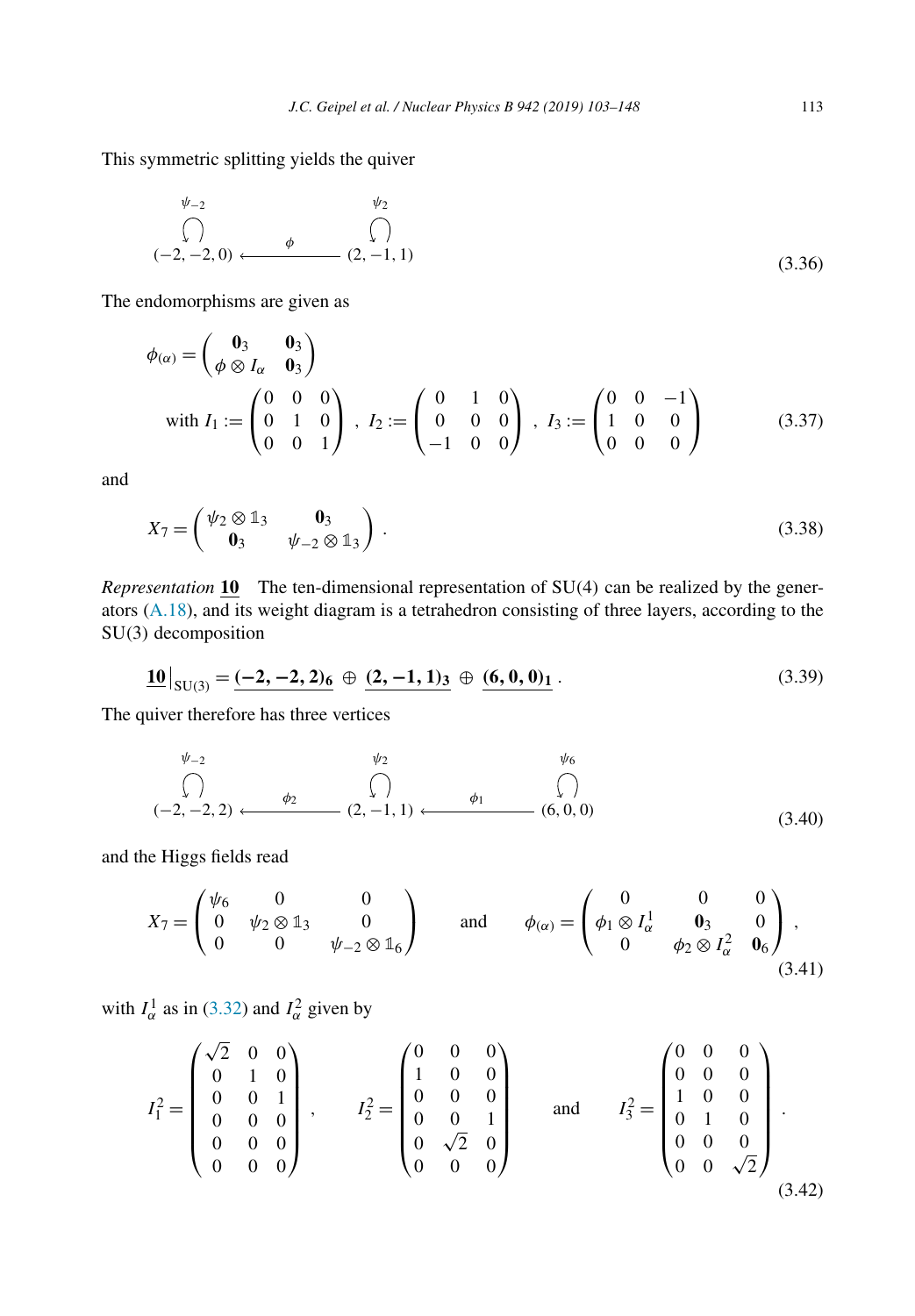<span id="page-11-0"></span>*Adjoint representation* **15** Implementing the equivariance conditions in the 15-dimensional adjoint representation transforms the weight diagram [\(A.20\)](#page-39-0) into the quiver



The Higgs fields are given by

$$
X_7 = \begin{pmatrix} \psi_0 & \mathbf{0} & \mathbf{0} & \mathbf{0} \\ \mathbf{0} & \psi_4 \otimes \mathbb{1}_3 & \mathbf{0} & \mathbf{0} \\ \mathbf{0} & \mathbf{0} & \psi_{-4} \otimes \mathbb{1}_3 & \mathbf{0} \\ \mathbf{0} & \mathbf{0} & \mathbf{0} & \tilde{\psi}_0 \otimes \mathbb{1}_3 \end{pmatrix},
$$
  
\n
$$
\phi_{(\alpha)} = \begin{pmatrix} 0 & \phi_1 \otimes I_{\alpha}^1 & \mathbf{0} & \mathbf{0} \\ \mathbf{0} & \mathbf{0} & \phi_5 \otimes I_{\alpha}^5 & \mathbf{0} \\ \phi_2 \otimes I_{\alpha}^2 & \mathbf{0} & \mathbf{0} & \phi_4 \otimes I_{\alpha}^4 \\ \mathbf{0} & \phi_3 \otimes I_{\alpha}^3 & \mathbf{0} & \mathbf{0} & \mathbf{0} \end{pmatrix}
$$
\n(3.44)

where the explicit forms of the matrices  $I^j_\alpha$  follow from collapsing the weight diagram along the generators of SU*(*3*)*.

The quiver associated to the adjoint representation also allows for an immediate generalization to higher-dimensional spheres: The adjoint representation  $(n+1)^2-1$  of SU $(n+1)$  decomposes under restriction to  $SU(n)$  into the adjoint, fundamental, antifundamental, and trivial representation as

$$
\underline{(n+1)^2-1}|_{\mathrm{SU}(n)} = \underline{n^2-1} \oplus \underline{n} \oplus \underline{\bar{n}} \oplus \underline{1}.
$$
 (3.45)

Thus, after collapsing along the ladder operators of the subalgebra su*(n)*, one obtains a quiver consisting of four vertices.

*Representation*  $6 \oplus 4$  Our last example stems from a *reducible* representation of *G*. Since the arrows of the quiver depend only on the equivariance relations with respect to the Cartan generators of the subalgebra h, the Higgs fields might have more entries than the corresponding ladder operators; see for instance the morphism between fundamental and antifundamental representations in the previous example of the adjoint representation. For reducible representations, one can expect this effect to be even more prominent.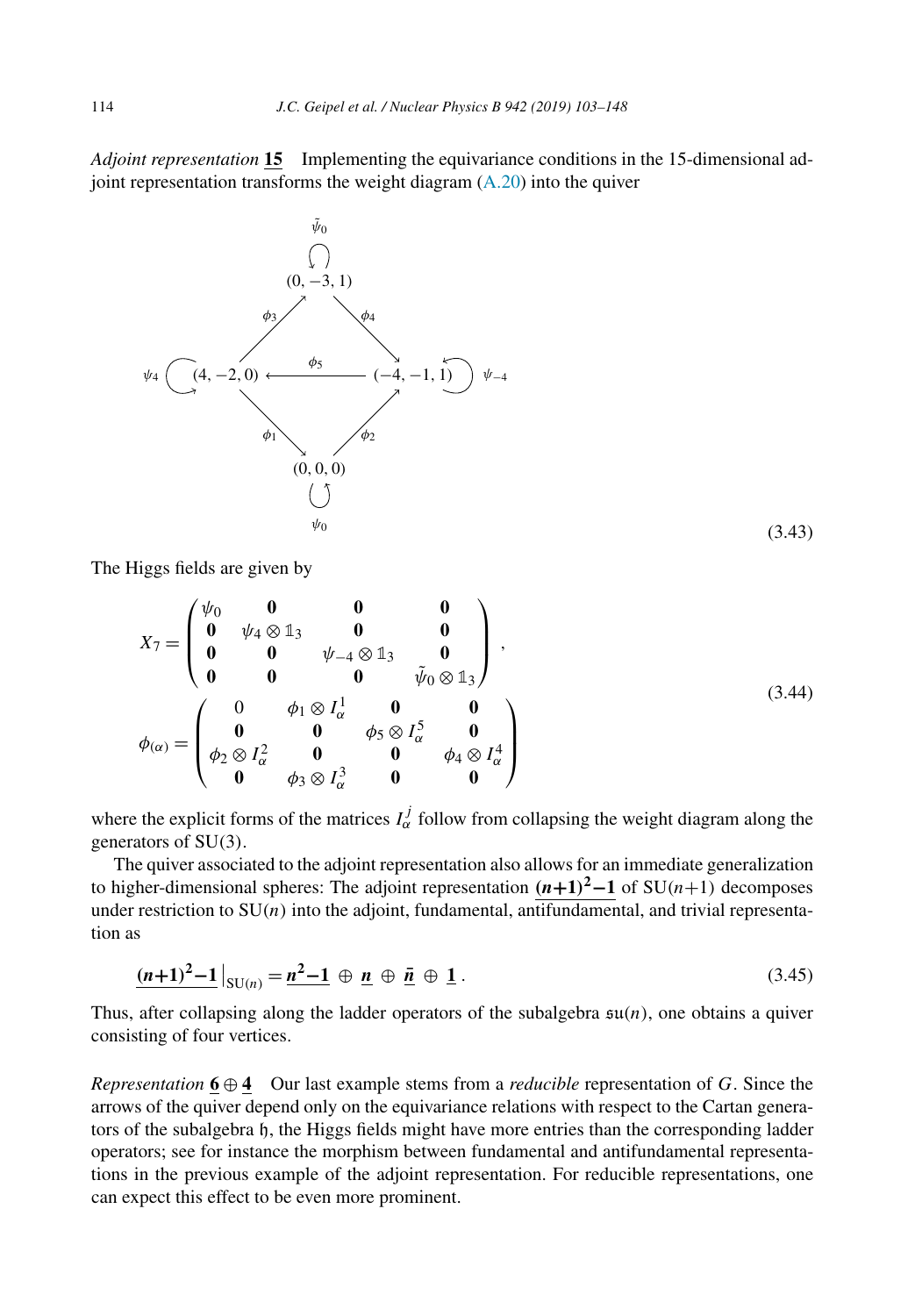<span id="page-12-0"></span>Let us consider as example the direct sum of the SU*(*4*)*-respresentations **6** and **4**. The quiver contains the two individual quivers  $(3.31)$  and  $(3.36)$ , but there can also be morphisms between them for the case of  $S^7$  (without orbifolding):



(3.46)

Anticipating Section [3.4,](#page-13-0) note that the homomorphisms  $\phi_3$ ,  $\phi_4$ ,  $\phi_5$  and  $\chi$ , which are additional degrees of freedom to those anticipated from the shape of the ladder operators, have to vanish if one imposes also equivariance with respect to the finite subgroup in the orbifold case. Then the quiver decomposes into the direct sum of the relevant quivers  $(3.31)$  and  $(3.36)$ , as is to be expected from the existence of invariant subspaces in a reducible *G*-representation.

#### *3.3. Yang-Mills-Higgs theories*

Having seen how to obtain an SU*(*4*)*-equivariant gauge connection from graphical techniques on the weight diagrams of the Lie algebra su*(*4*)*, we now derive the dimensional reduction of the Yang-Mills action

$$
S_{\text{YM}} := -\frac{1}{4} \int_{M^d \times S^7} \text{tr}(\mathcal{F} \wedge \star \mathcal{F}) \tag{3.47}
$$

for the connection [\(2.6\)](#page-3-0) over  $M^d \times S^7$  to a Yang-Mills-Higgs theory on the manifold  $M^d$ . Using the Sasaki-Einstein metric  $(3.10)$ , one obtains for the Lagrangian<sup>8</sup>

$$
\mathcal{L}_{\text{YM}} = -\frac{1}{4} \sqrt{\hat{g}} \, \text{tr} \big( \mathcal{F}_{\hat{\mu}\hat{\nu}} \, \mathcal{F}^{\hat{\mu}\hat{\nu}} \big) \n= -\frac{1}{4} \sqrt{\hat{g}} \, \text{tr} \big( \mathcal{F}_{\mu\nu} \, \mathcal{F}^{\mu\nu} + 8 \, g^{\mu\nu} \, \mathcal{F}_{\alpha\mu} \, \mathcal{F}_{\nu\bar{\alpha}} + 2 \, g^{\mu\nu} \, \mathcal{F}_{\mu\tau} \, \mathcal{F}_{\nu\tau} \n+ 8 \, \mathcal{F}_{\alpha\beta} \, \mathcal{F}_{\bar{\alpha}\bar{\beta}} + 8 \, \mathcal{F}_{\alpha\bar{\beta}} \, \mathcal{F}_{\bar{\alpha}\beta} + 8 \, \mathcal{F}_{\alpha\tau} \, \mathcal{F}_{\bar{\alpha}\tau} \big) . \tag{3.48}
$$

Inserting the non-vanishing components of the curvature and writing  $|X|^2 := X X^{\dagger}$ , one ends up with the result

$$
S_{\rm YM} = \text{vol}(S^7) \int_{M^d} d^d y \sqrt{g} \text{ tr} \Big( \frac{1}{4} F_{\mu\nu} \left( F^{\mu\nu} \right)^{\dagger} + 2 \sum_{\mu=1}^d \sum_{\alpha=1}^3 \left| D_{\mu} \phi_{(\alpha)} \right|^2 + \frac{1}{2} \sum_{\mu=1}^d \left| D_{\mu} X_7 \right|^2 \tag{3.49}
$$

<sup>&</sup>lt;sup>8</sup> Here we denote by  $\hat{\mu}$ ,  $\hat{\nu}$ ,... generic directions along  $M \times G/H$ , with  $\mu$ ,  $\nu$ ,... directions along M and  $\alpha$ ,  $\beta$ ,... directions along the coset.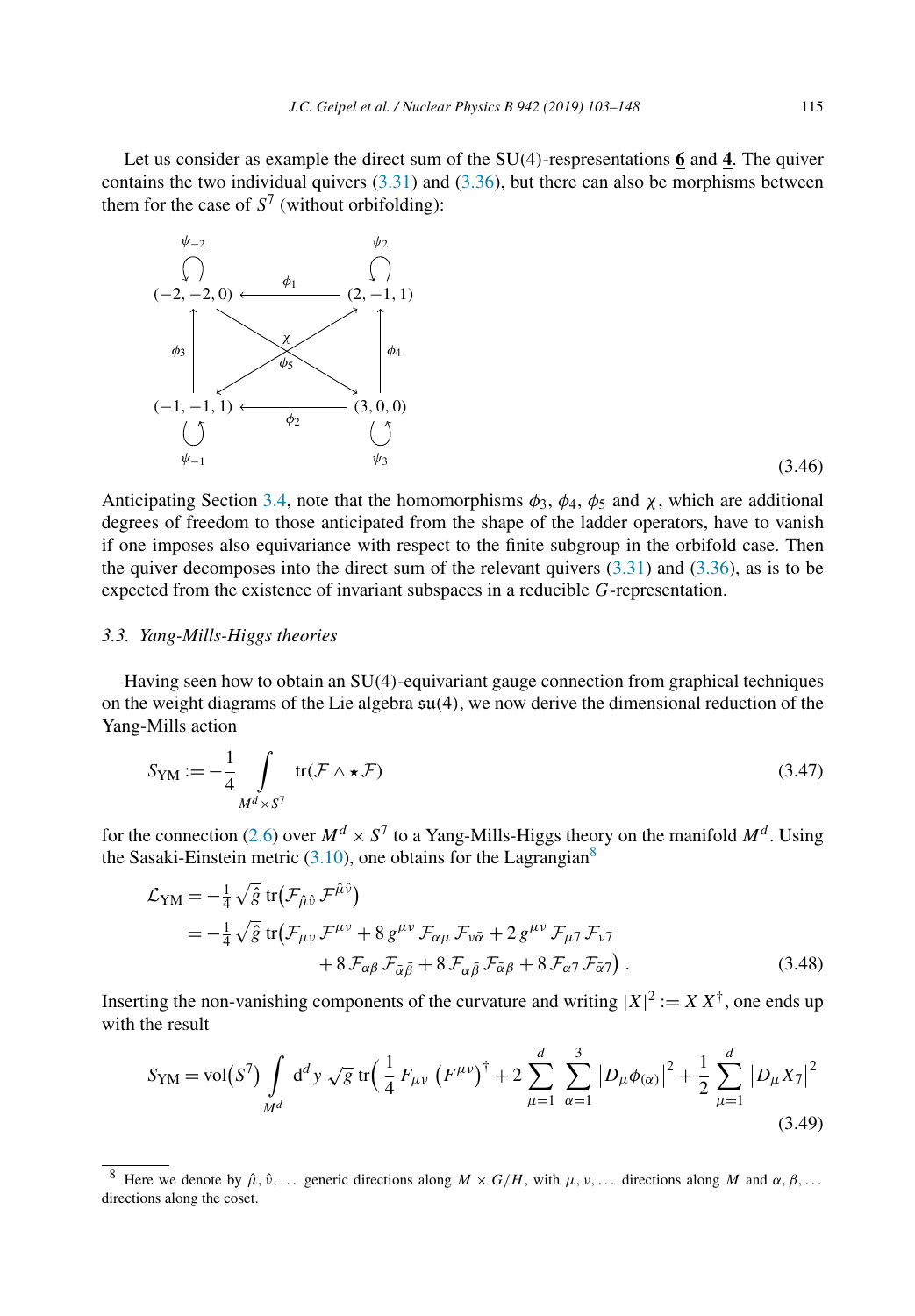<span id="page-13-0"></span>+ 
$$
2 \sum_{\alpha=1}^{3} |[X_7, \phi_{(\alpha)}] + \frac{3}{4}i\phi_{(\alpha)}|^2 + 4 |[\phi_{(1)}, \phi_{(2)}]|^2 + 4 |[\phi_{(1)}, \phi_{(3)}]|^2
$$
  
+  $4 |[\phi_{(2)}, \phi_{(3)}]|^2 + 2 |[\phi_{(1)}, \phi_{(1)}^{\dagger}] - iX_7 + 2iI_8|^2$   
+  $2 |[\phi_{(2)}, \phi_{(2)}^{\dagger}] - iX_7 - iI_8 - iI_9|^2 + 4 |[\phi_{(2)}, \phi_{(1)}^{\dagger}] + I_4^{-}|^2$   
+  $4 |[\phi_{(3)}, \phi_{(1)}^{\dagger}] + I_5^{-}|^2 + 4 |[\phi_{(3)}, \phi_{(2)}^{\dagger}] + I_6^{-}|^2$   
+  $2 |[\phi_{(3)}, \phi_{(3)}^{\dagger}] - iX_7 - iI_8 + iI_9|^2$ ,

where  $F := dA + A \wedge A$  is the curvature of the gauge connection *A* on  $M<sup>d</sup>$ , while  $D<sub>u</sub> \phi<sub>(\alpha)</sub>$  and  $D<sub>u</sub> X<sub>7</sub>$  denote the covariant derivatives of the Higgs fields,

$$
D\phi_{(\alpha)} := d\phi_{(\alpha)} + [A, \phi_{(\alpha)}] \quad \text{for} \quad \alpha = 1, 2, 3 \quad \text{and} \quad DX_7 := dX_7 + [A, X_7]. \tag{3.50}
$$

Since we assumed, due to equivariance, that the endomorphisms  $X_a$  are independent of the coordinates of  $S^7$ , the integration over the coset space here simply produced its volume in the metric [\(3.10\)](#page-6-0).

#### *3.4. Orbifold quivers and reduction to* C*P*<sup>3</sup>

Due to the fibration structure [\(3.1\)](#page-5-0) of  $S^7$  as a U(1)-bundle over the complex projective space  $\mathbb{C}P^3$ , it is natural to consider the reduction of the Sasakian quiver gauge theory on  $S^7$  to that of the underlying Kähler coset structure on  $\mathbb{C}P^3$ . In this reduction, M-theory on AdS<sub>4</sub>  $\times$   $S^7/\mathbb{Z}_k$ becomes IIA string theory on AdS<sub>4</sub>  $\times$  CP<sup>3</sup> [\[29\]](#page-44-0), which in the 't Hooft limit is dual to  $\mathcal{N} = 6$ superconformal Chern-Simons theories with matter fields [\[15\]](#page-44-0) to which our constructions apply. Similar reductions to the underlying Kähler leaf spaces have been carried out for the Sasaki-Einstein manifolds considered in [\[9–11\]](#page-44-0).

For this, one has to further factor by the generator  $I_7$ , which corresponds to the Reeb vector field of the Sasakian structure, by setting  $X_7 = I_7$  so that one obtains the further equivariance conditions

$$
\left[\hat{I}_7, \phi_{(\alpha)}\right] = -4\phi_{(\alpha)} \qquad \text{for} \quad \alpha = 1, 2, 3. \tag{3.51}
$$

This forces the Higgs fields to have the same form as the ladder operators of  $G$ , i.e. the remaining three complex Higgs fields must act in the weight diagrams of SU*(*4*)* as

$$
\phi_{(1)}: (\nu_7, \nu_8, \nu_9) \longmapsto (\nu_7 - 4, \nu_8 + 2, \nu_9),
$$
  
\n
$$
\phi_{(2)}: (\nu_7, \nu_8, \nu_9) \longmapsto (\nu_7 - 4, \nu_8 - 1, \nu_9 - 1),
$$
  
\n
$$
\phi_{(3)}: (\nu_7, \nu_8, \nu_9) \longmapsto (\nu_7 - 4, \nu_8 - 1, \nu_9 + 1).
$$
\n(3.52)

Since we removed the contact direction as degree of freedom by setting  $X_7 = I_7$ , the loops in the quivers disappear, as expected. Apart from this, in our examples from Section [3.2](#page-8-0) only the quiver [\(3.43\)](#page-11-0) associated to the adjoint representation is altered: The morphism  $\phi_5$  is ruled out by the additional conditions  $(3.52)$  with respect to  $I_7$ .

The quiver gauge theory on the orbifold  $S^7/\mathbb{Z}_k$  shares some features with that on  $\mathbb{C}P^3$ , because the action of the finite subgroup  $\mathbb{Z}_k$  on the fibres is embedded in the U(1) subgroup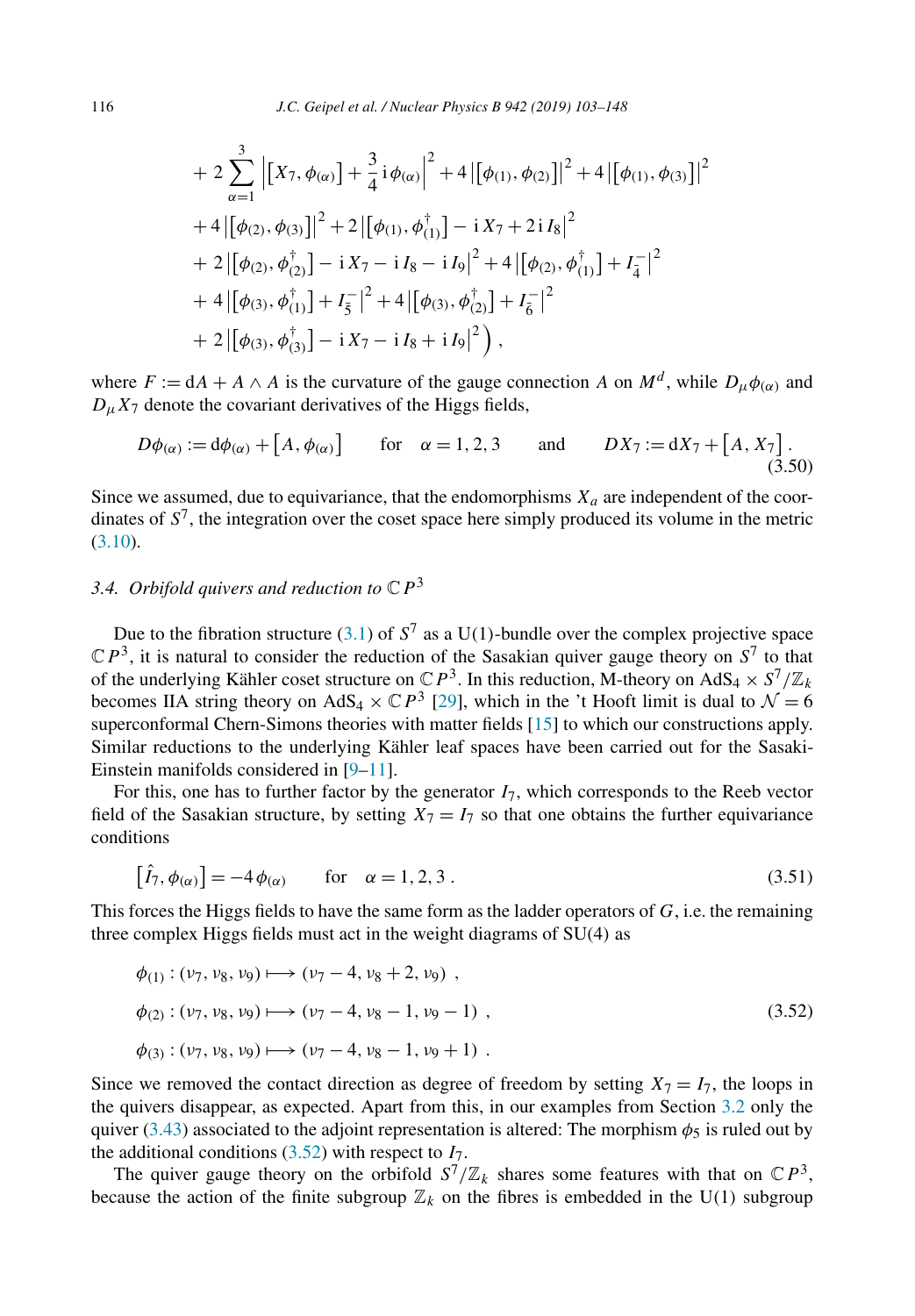<span id="page-14-0"></span>generated by  $I_7$ . Combining this  $\mathbb{Z}_k$ -action on the fibres with the action [\(3.29\)](#page-8-0), one has to impose the conditions [\[9,10\]](#page-44-0)

$$
\gamma(h_k)\phi_{(\alpha)}\gamma(h_k)^{-1} = \zeta_k^4\phi_{(\alpha)}
$$
 and  $\gamma(h_k) X_7 \gamma(h_k)^{-1} = X_7$ , (3.53)

where  $\gamma$  is the embedding of  $\mathbb{Z}_k$  in the group U(1) generated by the chosen representation of  $I_7$ . In order to satisfy this condition for *all* integers *k*, the Higgs fields have to act on the quantum number  $v_7$  in the same way that the ladder operators of SU(4) do, so that – combining this condition with SU*(*4*)*-equivariance – their form must be the same as that of the ladder operators of *G*.

In contrast to the additional equivariance condition on  $\mathbb{C}P^3$ , however, the endomorphism  $X_7$ is still a degree of freedom. Furthermore, when considering only a particular given fixed integer  $k$ , the condition  $(3.53)$  might still be satisfied for fields with more entries than the ladder operators have, because the equation on the powers of roots of unity holds *modulo k*. Therefore other contributions may also match the condition for a special value of  $k$ . For details of  $\mathbb{Z}_k$ -equivariance, and comparisons with orbifolds of  $S^3$  and  $S^5$ , see [\[9\]](#page-44-0) and [\[10\]](#page-44-0) respectively.

#### *3.5. Hermitian Yang-Mills instantons on the Kähler cone*

We will now extend the form of the gauge connection to the metric cone  $C(S^7)$  and make use of its Kähler structure to formulate instanton equations. Starting from the canonical connection  $\Gamma$ , we now include also the radial direction

$$
\mathcal{A} = \Gamma + \sum_{a=1}^{7} X_a e^a + X_\tau e^\tau =: \Gamma + \sum_{\alpha=0}^{3} \left( Y_\alpha \Theta^\alpha + \bar{Y}_{\bar{\alpha}} \bar{\Theta}^{\bar{\alpha}} \right)
$$
(3.54)

with  $Y_0 := \frac{1}{2} (X_\tau + i X_\tau)$ , and we assume that the Higgs fields depend only on the radial coordinate,  $Y_\alpha = Y_\alpha(r)$  for  $\alpha = 0, 1, 2, 3$ . Writing the *Hermitian Yang-Mills equations*<sup>10</sup> [\[32\]](#page-45-0)

$$
\mathcal{F}^{2,0} = 0 = \mathcal{F}^{0,2} \qquad \text{and} \qquad \Omega^{1,1} \sqcup \mathcal{F} = 0 \tag{3.55}
$$

for the components of the curvature yields the algebraic conditions

$$
\left[\bar{Y}_{\bar{1}}, \bar{Y}_{\bar{2}}\right] = \left[\bar{Y}_{\bar{1}}, \bar{Y}_{\bar{3}}\right] = \left[\bar{Y}_{\bar{2}}, \bar{Y}_{\bar{3}}\right] = 0\tag{3.56}
$$

and the flow equations

$$
r\,\dot{\bar{Y}}_{\bar{\alpha}} = -\frac{4}{3}\,\bar{Y}_{\bar{\alpha}} + 2\left[\bar{Y}_{\bar{\alpha}},\bar{Y}_{\bar{0}}\right] \qquad \text{for} \quad \alpha = 1,2,3 \,,\tag{3.57a}
$$

$$
r(\dot{Y}_0 - \dot{\bar{Y}}_0) = -6(Y_0 - \bar{Y}_0) + 2[Y_0, \bar{Y}_0] + 2[Y_1, \bar{Y}_1] + 2[Y_2, \bar{Y}_2] + 2[Y_3, \bar{Y}_3], \quad (3.57b)
$$

where a dot indicates the *r*-derivative. From (3.56) one sees that the Hermitian Yang-Mills equations force the complex Higgs fields  $\phi_{\alpha}$  of the Sasakian quiver gauge theory to commute with each other, i.e. they impose relations on the quivers.

<sup>&</sup>lt;sup>9</sup> The instanton  $\Gamma$  also lifts to an instanton on the metric cone and the cylinder.

<sup>10</sup> They are also known as the *Donaldson-Uhlenbeck-Yau equations* and are related to the stability of holomorphic vector bundles [\[30,31\]](#page-45-0).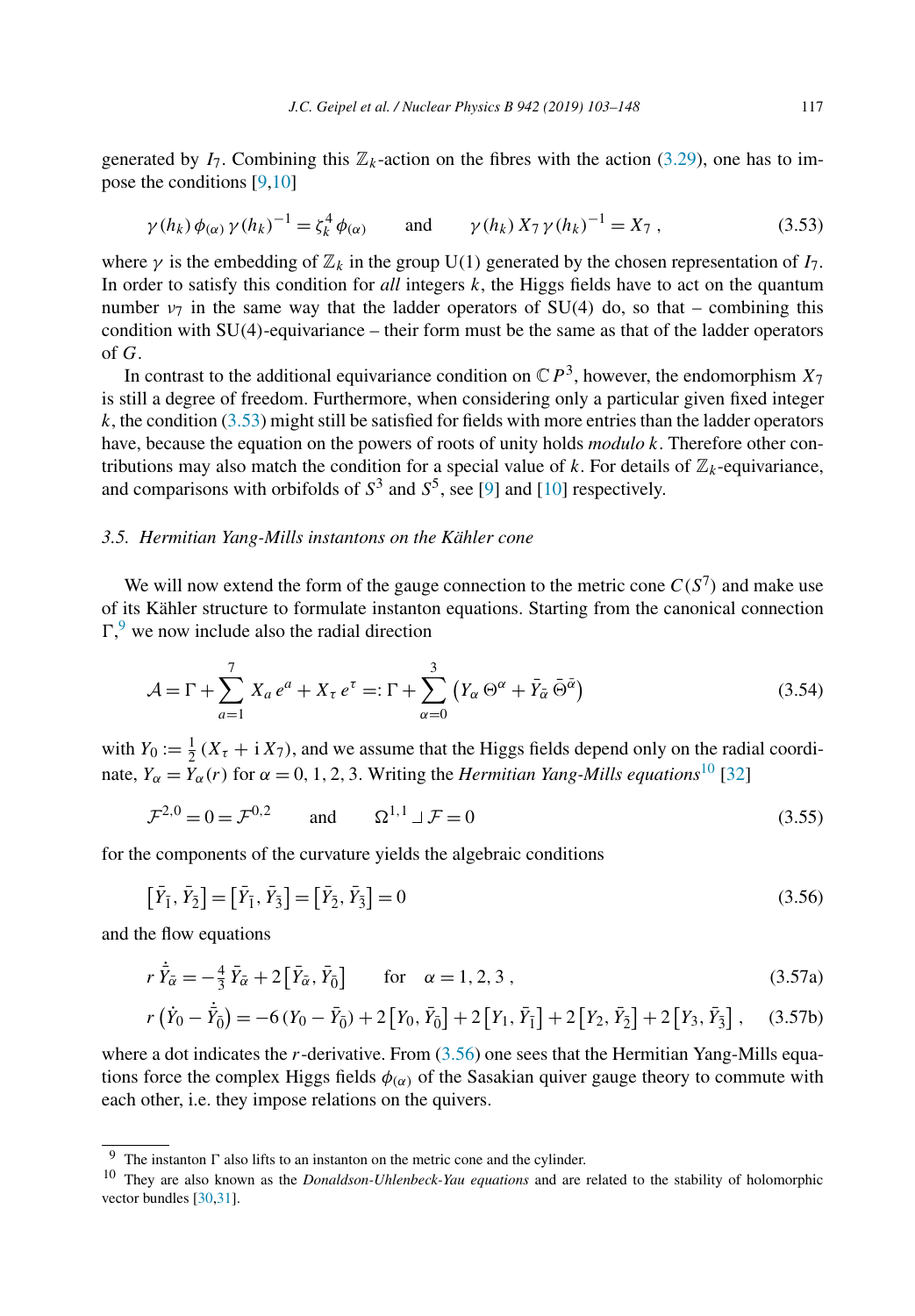*Examples* The utility of the quiver gauge theory is in its depiction of the matter fields as arrows in a quiver. Having chosen a representation of *G*, the quiver is fixed, and the decomposition encoded in the quiver yields the form of the system of equations one has to solve. In the following, we collect the Hermitian Yang-Mills equations for some of the examples from Section [3.2.](#page-8-0)

For the fundamental representation [\(3.31\)](#page-9-0), we only have the arrow  $\phi$ , and the two loops  $\psi_1$ and  $\psi_3$ . Plugging the Higgs fields [\(3.32\)](#page-9-0) and [\(3.33\)](#page-9-0) into the algebraic conditions [\(3.56\)](#page-14-0) shows that they are automatically satisfied without any restriction on the fields. From [\(3.57a\)](#page-14-0) we get

$$
r\,\dot{\phi} = -\frac{3}{4}\,\phi - i\,\phi\,\psi_3 + i\,\psi_1\,\phi\,. \tag{3.58}
$$

From  $(3.57b)$ , one obtains two equations for the endomorphisms

$$
r\,\dot{\psi}_3 = -6\,\psi_3 + 6\,\mathrm{i}\,\phi^\dagger\,\phi\;, \tag{3.59a}
$$

$$
r\,\dot{\psi}_{-1} = -6\,\psi_{-1} - 2\,\mathrm{i}\,\phi\,\phi^\dagger\,. \tag{3.59b}
$$

These equations are the analogues of those for the fundamental representation in the quiver gauge theory on  $S^5$  [\[10\]](#page-44-0), as is to be expected from the identical quivers.

Although the quiver  $(3.36)$  of the representation **6** looks formally the same as  $(3.31)$ , there is a crucial subtlety arising from the different dimensions of the SU*(*3*)* representations in the decomposition [\(3.35\)](#page-9-0) compared to the decomposition [\(3.30\)](#page-9-0) of the fundamental representation. While the algebraic conditions do not provide further constraints, and the flow equations [\(3.57a\)](#page-14-0) again yield

$$
r\,\dot{\phi} = -\frac{3}{4}\,\phi - i\,\phi\,\psi_2 + i\,\psi_{-2}\,\phi\,,\tag{3.60}
$$

the flow equations for the loop contributions are slightly changed. We obtain

$$
r\,\dot{\psi}_2 = -6\,\psi_2 + 4\,\mathrm{i}\,\phi^\dagger\,\phi\,,\tag{3.61a}
$$

$$
r\,\dot{\psi}_{-2} = -6\,\psi_{-2} - 4\,\mathrm{i}\,\phi\,\phi^\dagger\,,\tag{3.61b}
$$

so that both equations have coefficients with the same modulus, in contrast to those in the example of the fundamental representation.

*Constant endomorphisms* Before we proceed with the general description of the moduli space of the Hermitian Yang-Mills equations under the constraints imposed by equivariance, we consider the special case of constant endomorphisms  $Y_{\alpha}$ . In this situation, the radial coordinate *r* enters the setup simply as a label of the foliations comprising the underlying Sasaki-Einstein structure along the cone direction. Gauging  $X<sub>\tau</sub> = 0$ , one obtains from the flow equations the algebraic conditions

$$
\left[X_7, \bar{Y}_{\bar{\alpha}}\right] = -\frac{4}{3} \mathbf{i} \,\bar{Y}_{\bar{\alpha}} \,,\tag{3.62}
$$

which implies the vanishing of many contributions to the action  $(3.49)$ , as is to be expected of an instanton solution. As we have seen in Section [3.4,](#page-13-0) this condition can be satisfied, for instance, by the quiver gauge theory on the projective space  $\mathbb{C}P^3$ .

*Moduli space of Hermitian Yang-Mills equations* For the analysis of the flow equations under the given constraints, one can apply the general results of [\[33\]](#page-45-0) concerning Hermitian Yang-Mills instantons on metric cones over generic  $2n+1$ -dimensional Sasaki-Einstein manifolds  $M^{2n+1}$ ; we briefly review the main aspects here, referring to [\[33\]](#page-45-0) and references therein for details. Rescaling the matrices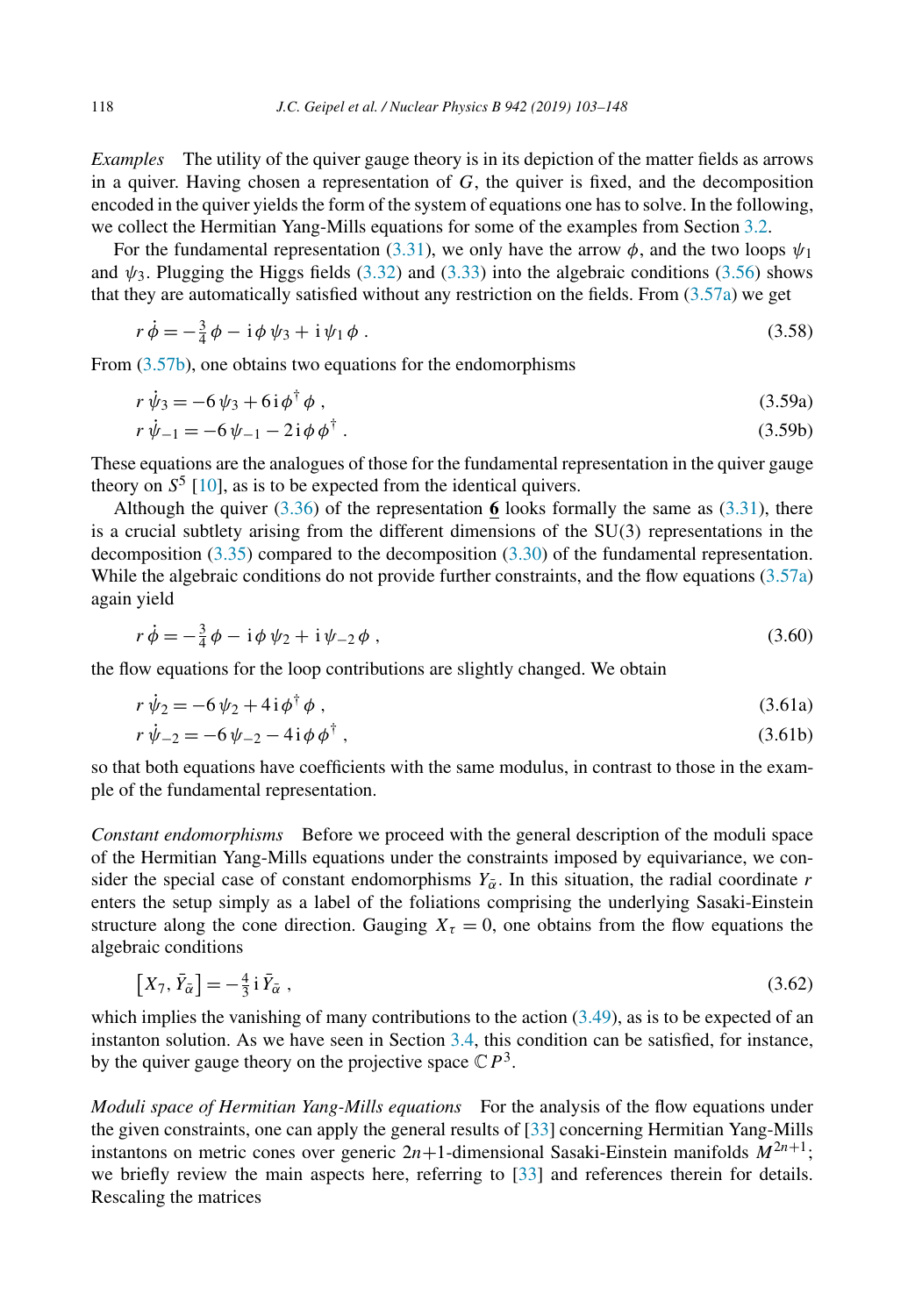<span id="page-16-0"></span>
$$
\bar{Y}_{\bar{\alpha}} =: r^{-4/3} W_{\alpha}
$$
 for  $\alpha = 1, 2, 3$  and  $\bar{Y}_{\bar{0}} =: r^{-6} Z$  (3.63)

and changing the argument to  $s := -\frac{1}{6}r^{-6}$  in [\(3.57\)](#page-14-0) leads to the equations

$$
\frac{dW_{\alpha}}{ds} = 2[W_{\alpha}, Z], \qquad (3.64a)
$$

$$
\frac{d}{ds}(Z + Z^{\dagger}) + 2[Z, Z^{\dagger}] + 2(-6s)^{-14/9} \sum_{\alpha=1}^{3} [W_{\alpha}, W_{\alpha}^{\dagger}] = 0,
$$
\n(3.64b)

in correspondence with the general results of [\[33\]](#page-45-0) for  $n = 3$ . The first equations (3.64a) are referred to as the *complex equations* and the second equation (3.64b) as the *real equation*. The description of the moduli space  $\mathcal M$  of these Nahm-type equations is based on the invariance of the complex equations under the gauge transformations

$$
W_{\alpha} \longmapsto W_{\alpha}^{g} := g W_{\alpha} g^{-1} \qquad \text{and} \qquad Z \longmapsto Z^{g} := g Z g^{-1} - \frac{1}{2} \left( \frac{\mathrm{d}g}{\mathrm{d}s} \right) g^{-1} \tag{3.65}
$$

for  $g \in \mathcal{G}$ , where  $\mathcal{G}$  is the subgroup of gauge transformations  $g : (-\infty, 0) \to \text{GL}(r, \mathbb{C})$  that also preserve the equivariance conditions; this allows for application of techniques used in the study of Nahm equations [\[34,35\]](#page-45-0).

On the one hand, one may start from a local gauge in which  $Z^g$  vanishes, i.e.  $Z = \frac{1}{2} g^{-1} \frac{dg}{ds}$ is pure gauge. From the complex equations it then follows that the complex matrices  $W_\alpha$  are constant, i.e. one has the local solution

$$
Z = \frac{1}{2} g^{-1} \frac{\mathrm{d}g}{\mathrm{d}s} \quad \text{and} \quad W_{\alpha} = g^{-1} T_{\alpha} g \quad \text{with} \quad [T_{\alpha}, T_{\beta}] = 0 \tag{3.66}
$$

for *constant* matrices  $T_\alpha$  obeying the equivariance constraints [\(2.8\)](#page-4-0). An obvious choice for these matrices is as elements of a Cartan subalgebra of  $\mathfrak{gl}(r, \mathbb{C})$ . To explicitly solve the instanton equations, one also has to include the real equation and take into account the domain on which the gauge transformation is applicable. The real equation follows as equation of motion for a suitably chosen Lagrangian [\[33,34\]](#page-45-0)

$$
\mathcal{L} = \text{tr}\Big(|Z^g + Z^{g\,\dagger}|^2 + 2\,(-6s)^{-14/9}\sum_{\alpha=1}^3 |W^g_{\alpha}|^2\Big) \,. \tag{3.67}
$$

The real equation is therefore solved as a variational problem. For uniqueness of the solution and to apply this approach over the entire range −∞ *<s<* 0, one restricts to *framed* instantons and imposes boundary conditions for  $s \to -\infty$ , i.e. at the conical singularity  $r = 0$ . One therefore finds  $g_0 \in \mathcal{G}$  such that

$$
\lim_{s \to -\infty} W_{\alpha}(s) = g_0^{-1} T_{\alpha} g_0 \,. \tag{3.68}
$$

Consequently, the moduli space M can be described in terms of coadjoint orbits of  $GL(r, \mathbb{C})$ with suitable boundary conditions:

$$
\mathcal{M} = \mathcal{O}_{T_1} \times \mathcal{O}_{T_2} \times \mathcal{O}_{T_3},\tag{3.69}
$$

where the orbits  $\mathcal{O}_{T_{\alpha}}$  are generally not regular with closures given by nilpotent cones.

On the other hand, the moduli space also admits a description as a Kähler quotient, making  $(3.69)$  into a Kähler manifold. Denoting the space of solutions A to the complex equations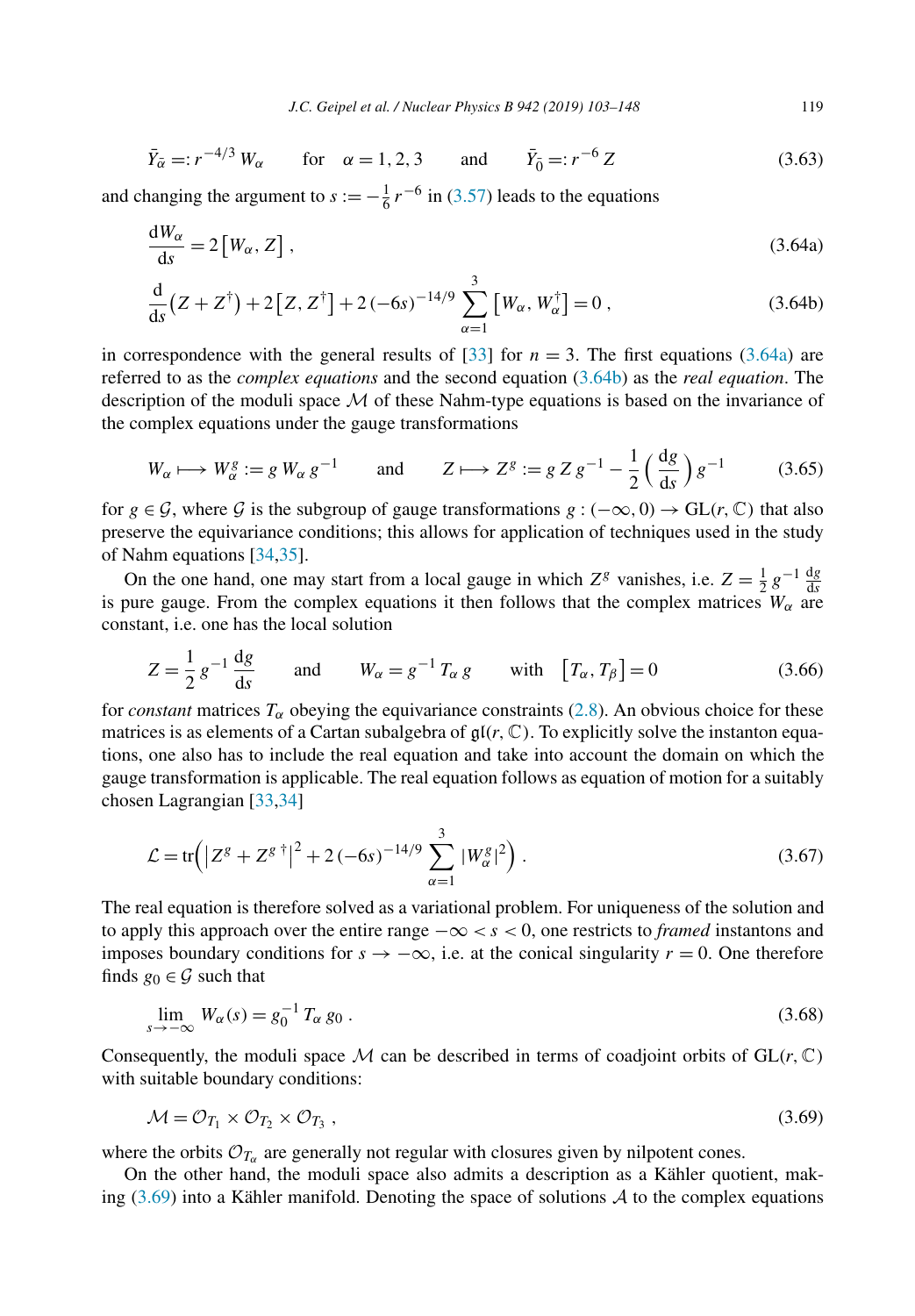<span id="page-17-0"></span> $\mathcal{F}^{2,0} = 0 = \mathcal{F}^{0,2}$  and the equivariance conditions as  $\mathbb{A}^{1,1}$ , the real equation can be interpreted in terms of the moment map  $\mu : \mathbb{A}^{1,1} \to \text{Lie}(\mathcal{G})$  with  $\mu(\mathcal{A}) = \Omega^{1,1} \cup \mathcal{F}$ , and the moduli space is given as the Kähler quotient

$$
\mathcal{M} = \mu^{-1}(0) \left/ \left/ \mathcal{G} \right. \right. \tag{3.70}
$$

*Sasakian quiver gauge theory on odd-dimensional spheres* By comparing the various examples of quivers associated to  $S^7$ , as well as the general realization of odd-dimensional spheres as Sasaki-Einstein spaces  $S^{2n+1} \cong SU(n+1)/SU(n)$ , we suggest that the Sasakian quiver gauge theory is universal on spheres in *all* odd dimensions. We will not attempt to give a rigorous proof of this fact here, but the general construction of the local section, the coset space and the representations of  $SU(n+1)$  strongly support this claim. Of course, exceptional isomorphisms for low-dimensional cases, such as the representation **6**, do not allow for a general treatment. This statement is further supported by the existence of general expressions for Hermitian Yang-Mills instantons on metric cones over *generic* Sasaki-Einstein manifolds [\[19,](#page-44-0)[33\]](#page-45-0), which we used for the description of the moduli space  $M$  above.

## **4. 3-Sasakian quiver gauge theory on the squashed seven-sphere**

In this section we construct quiver gauge theories on the squashed seven-sphere, making use of its 3-Sasakian structure (see e.g. [\[36\]](#page-45-0)). A general treatment of 3-Sasakian seven-manifolds and their geometry is given, for instance, in [\[37\]](#page-45-0), while a description of the representations of Sp<sup>(2)</sup> can be again found in [\[28\]](#page-44-0). For the geometry and supergravity applications of the squashed seven-sphere, see also [\[38\]](#page-45-0).

4.1. Geometry of 
$$
S^7 \cong Sp(2)/Sp(1)
$$

*Local section* Similarly to Section [3.1,](#page-4-0) we start our description by providing local coordinates and a basis of 1-forms, again by using certain particular fibrations. As the squashed seven-sphere is a fibration of SU*(*2*)* ∼= Sp*(*1*)* over a quaternionic Kähler manifold [\[39\]](#page-45-0), we can construct a local section by considering the fibration

$$
\text{Sp}(2) \longrightarrow S^4 \cong \text{Sp}(2) / \text{Sp}(1) \times \text{Sp}(1) \,, \tag{4.1}
$$

and following the prescription in [\[32\]](#page-45-0). A local section of this bundle can be realized by

$$
\text{Sp}(2) \ni Q := f^{-1/2} \begin{pmatrix} \mathbb{1}_2 & -x \\ x^{\dagger} & \mathbb{1}_2 \end{pmatrix} \qquad \text{with} \quad x = x^{\mu} \tau_{\mu} \,, \quad (\tau_{\mu}) = (-\mathbf{i} \sigma_i, \mathbb{1}_2) \tag{4.2}
$$

and  $f := 1 + x^{\dagger} x = 1 + \delta_{\mu\nu} x^{\mu} x^{\nu}$ ; here  $\sigma_i$  for  $i = 1, 2, 3$  are the standard Pauli spin matrices. The canonical flat connection

$$
A_0 = Q^{-1} dQ =: \begin{pmatrix} A^- & -\phi \\ \phi^\dagger & A^+ \end{pmatrix} \quad \text{with} \quad \phi = \frac{1}{f} dx =: \begin{pmatrix} \chi^2 & \chi^1 \\ \bar{\chi}^1 & -\bar{\chi}^2 \end{pmatrix} \tag{4.3}
$$

provides complex 1-forms  $\chi^1$  and  $\chi^2$ . An element of Sp(1)  $\cong$  SU(2) can be written in local coordinates as

$$
\operatorname{Sp}(1) \ni g \cdot h := (1 + z\overline{z})^{-1/2} \begin{pmatrix} 1 & -\overline{z} \\ z & 1 \end{pmatrix} \cdot \begin{pmatrix} e^{-i\varphi} & 0 \\ 0 & e^{i\varphi} \end{pmatrix}, \tag{4.4}
$$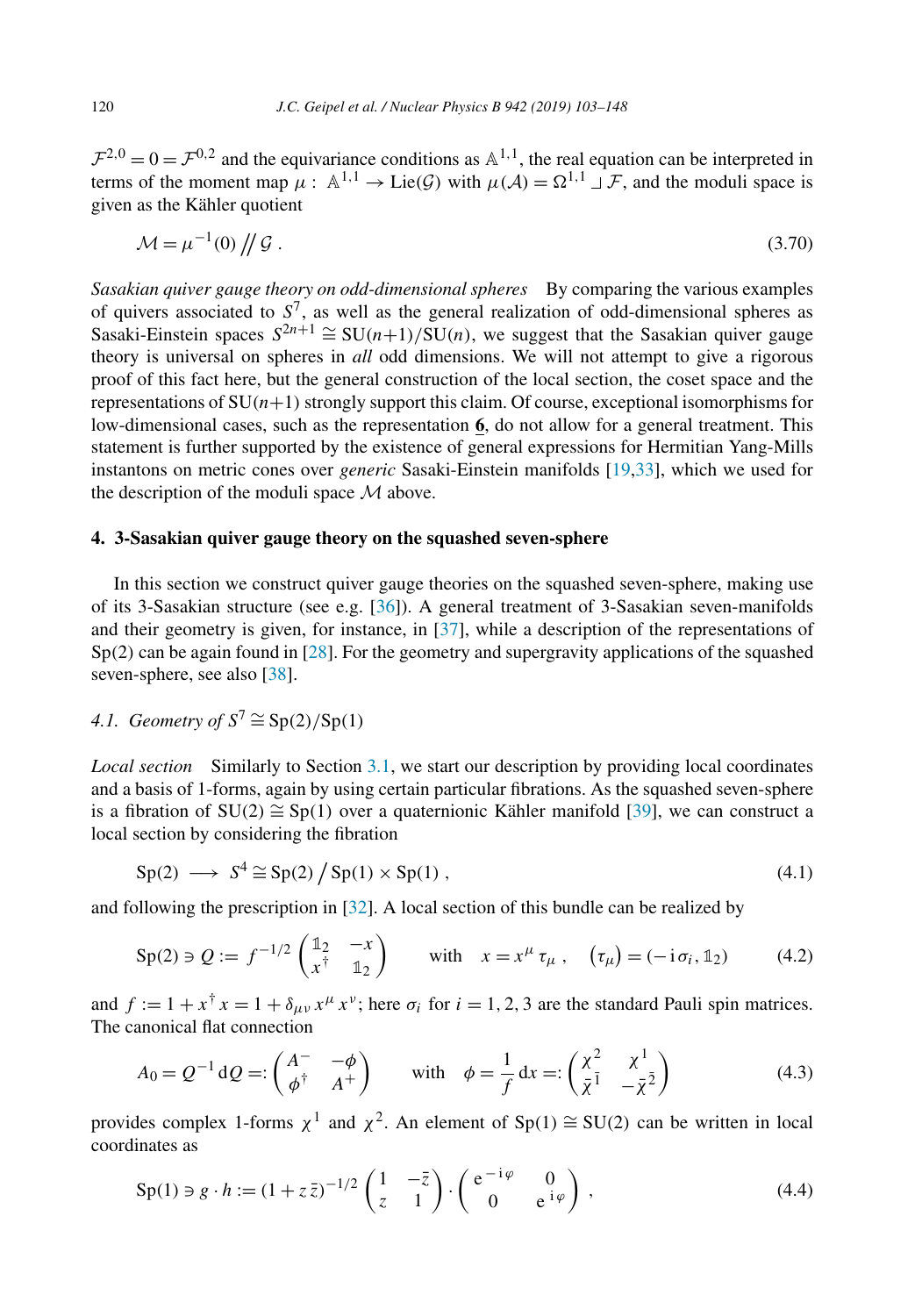<span id="page-18-0"></span>so that a section of  $Sp(2) \rightarrow Sp(2)/Sp(1)$  can be obtained by

$$
\operatorname{Sp}(2) \ni \tilde{Q} := Q \begin{pmatrix} g \, h & 0 \\ 0 & \mathbb{1}_2 \end{pmatrix} \,. \tag{4.5}
$$

Consider first the flat connection on the twistor space  $Sp(2)/Sp(1) \times U(1)$  given by the Maurer-Cartan form of  $\hat{Q} := Q g$ :

$$
\hat{A}_0 = \hat{Q}^{-1} d\hat{Q} = g^{-1} A_0 g + g^{-1} dg =: \begin{pmatrix} g^{-1} A^- g + g^{-1} dg & -g^{-1} \phi \\ \phi^{\dagger} g & A^+ \end{pmatrix}.
$$
 (4.6)

Then a section of the bundle  $\text{Sp}(2) \to \text{Sp}(2)/\text{Sp}(1)$  is given by  $\tilde{Q} := \hat{Q}h$ , giving

$$
\tilde{A}_0 = h^{-1} \hat{A}_0 h + h^{-1} dh
$$
\n
$$
= \begin{pmatrix}\nh^{-1} \hat{A}^- h + h^{-1} dh & -h^{-1} \hat{\phi} \\
\hat{\phi}^{\dagger} h & A^+\n\end{pmatrix}
$$
\n
$$
=:\begin{pmatrix}\ni e^7 & \Theta^3 & \Theta^2 & \Theta^1 \\
-\bar{\Theta}^3 & -i e^7 & \bar{\Theta}^1 & -\bar{\Theta}^2 \\
-\bar{\Theta}^2 & -\Theta^1 & -i e^8 & -\bar{\Theta}^4 \\
-\bar{\Theta}^1 & \Theta^2 & \Theta^4 & i e^8\n\end{pmatrix},
$$
\n(4.7)

where  $\hat{A}^- := g^{-1} A^- g + g^{-1} dg$  and  $\hat{\phi} := g^{-1} \phi$ . This provides a basis of left-invariant 1-forms for Sp*(*2*)* with structure equations [\(B.2\)](#page-39-0) and structure constants [\(B.3\)](#page-40-0). We have defined the 1-forms in (4.7) in such a way that they define a 3-Sasakian structure with metric

$$
ds^2 = \sum_{\mu=1}^7 e^{\mu} \otimes e^{\mu} . \tag{4.8}
$$

To show this, one uses the structure equations

$$
de1 = e27 - e28 - e35 - e46 + e39 + e410, de2 = -e17 + e18 + e45 - e36 + e49 - e310,\nde3 = e47 + e48 + e15 + e26 - e19 + e210, de4 = -e37 - e38 - e25 + e16 - e29 - e110,\nde5 = 2e67 - 2e13 + 2e24, de6 = -2e57 - 2e14 - 2e23, de7 = 2e56 + 2e12 + 2e34
$$
\n(4.9)

together with

$$
de^{8} = -2e^{12} + 2e^{34} + 2e^{910}, \quad de^{9} = 2e^{13} + 2e^{24} - 2e^{810}, \quad de^{10} = 2e^{14} - 2e^{23} + 2e^{89}
$$
\n(4.10)

for the real 1-forms  $e^{\mu}$  defined as

$$
e^1 - ie^2 := \Theta^1
$$
,  $e^3 - ie^4 := \Theta^2$ ,  $e^5 - ie^6 := \Theta^3$  and  $e^9 - ie^{10} := \Theta^4$ . (4.11)

From these structure equations, we see that the triple  $(\eta^5, \eta^6, \eta^7) := (e^5, e^6, e^7)$  satisfies the defining relations of a 3-Sasakian structure (see e.g. [\[17\]](#page-44-0))

$$
d\eta^{\alpha} = \epsilon_{\alpha\beta\gamma} \eta^{\beta} \wedge \eta^{\gamma} + 2\omega^{\alpha} , \qquad d\omega^{\alpha} = 2\epsilon_{\alpha\beta\gamma} \eta^{\beta} \wedge \omega^{\gamma} \qquad \text{with} \quad \alpha, \beta, \gamma = 5, 6, 7 , \tag{4.12}
$$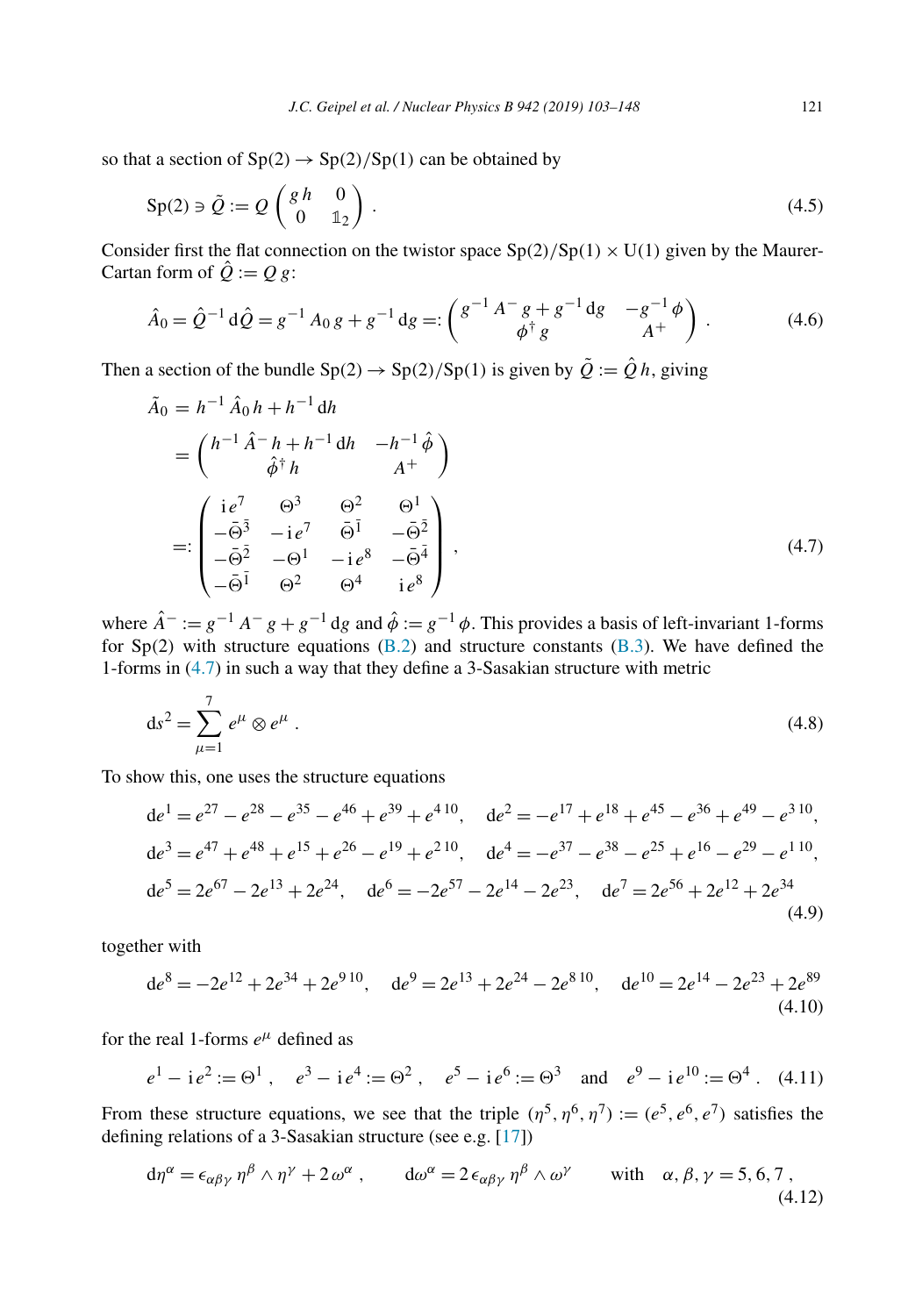where we identify the 2-forms

$$
\omega^5 := -e^{13} + e^{24}
$$
,  $\omega^6 := -e^{14} - e^{23}$  and  $\omega^7 := e^{12} + e^{34}$ . (4.13)

Alternatively, one may also check the closure of some defining forms, as we did in Section [3.1](#page-4-0) for the Sasaki-Einstein structure; see also Appendix [B.1.](#page-39-0)

*Orbifolds* As for the coset SU*(*4*)/*SU*(*3*)* in Section [3.1,](#page-4-0) one can introduce an action of the cyclic group  $\mathbb{Z}_k$  on the squashed seven-sphere. For this, we embed the action in the U(1) factor *h* of [\(4.4\)](#page-17-0) as

$$
h_k := \begin{pmatrix} e^{-i\varphi/k} & 0 \\ 0 & e^{-i\varphi/k} \end{pmatrix} .
$$
 (4.14)

The action  $\pi$  on 1-forms can be deduced from the action of *g* in the final section [\(4.7\)](#page-18-0), giving

$$
\pi(h_k)\Theta^\alpha = \zeta_k \Theta^\alpha \ , \ \alpha = 1, 2 \ , \qquad \pi(h_k)\Theta^3 = \zeta_k^2 \Theta^3 \qquad \text{and} \qquad \pi(h_k)e^7 = e^7 \ . \tag{4.15}
$$

#### *4.2. Instanton equations*

We shall now describe the instanton equations on both Sp*(*2*)/*Sp*(*1*)* and its metric cone. We will also describe the canonical connection that will appear in the general form of the gauge connection.

*Canonical connection and instanton equation on*  $Sp(2)/Sp(1)$  According to the general results of [\[17\]](#page-44-0), the torsion of the canonical connection of a 3-Sasakian manifold is given by

$$
T^{\alpha} = 3 P_{\alpha\mu\nu} e^{\mu\nu}, \ \alpha = 5, 6, 7 \qquad \text{and} \qquad T^{a} = \frac{3}{2} P_{a\mu\nu} e^{\mu\nu}, \ a = 1, 2, 3, 4 \tag{4.16}
$$

with the 3-form  $P := \frac{1}{3} \eta^{567} + \frac{1}{3} \sum_{\alpha=5}^{7} \eta^{\alpha} \wedge \omega^{\alpha}$ . In our case we obtain

$$
P = \frac{1}{3} \left( e^{567} - e^{135} + e^{245} - e^{146} - e^{236} + e^{127} + e^{347} \right),
$$
\n(4.17)

so that the structure equations  $de^{\mu} = -\Gamma^{\mu}_{\nu} \wedge e^{\nu} + T^{\mu}$  can be written as

$$
d\begin{pmatrix} e^{1} \\ e^{2} \\ e^{3} \\ e^{4} \end{pmatrix} = \begin{pmatrix} 0 & e^{8} & -e^{9} & -e^{10} \\ -e^{8} & 0 & e^{10} & -e^{9} \\ e^{9} & -e^{10} & 0 & -e^{8} \\ e^{10} & e^{9} & e^{8} & 0 \end{pmatrix} \wedge \begin{pmatrix} e^{1} \\ e^{2} \\ e^{3} \\ e^{4} \end{pmatrix} + \begin{pmatrix} T^{1} \\ T^{2} \\ T^{3} \\ T^{4} \end{pmatrix} \text{ and } de^{\alpha} = T^{\alpha} .
$$
\n(4.18)

Using the adjoint representation of the generators, one sees that the canonical connection is given as

$$
\Gamma = I_8 \otimes e^8 + I_9 \otimes e^9 + I_{10} \otimes e^{10} \,. \tag{4.19}
$$

In particular, as mentioned in Section [2.2,](#page-3-0) the canonical connection on Sp*(*2*)/*Sp*(*1*)* has a particularly simple form because the representation of the homogeneous space coincides with the quotient of its isometry and structure groups.<sup>11</sup> Its curvature reads

<span id="page-19-0"></span>

<sup>&</sup>lt;sup>11</sup> The torsion again coincides with that obtained by setting  $T(X, Y) = -[X, Y]_m$  for vectors  $X, Y \in \mathfrak{m}$ .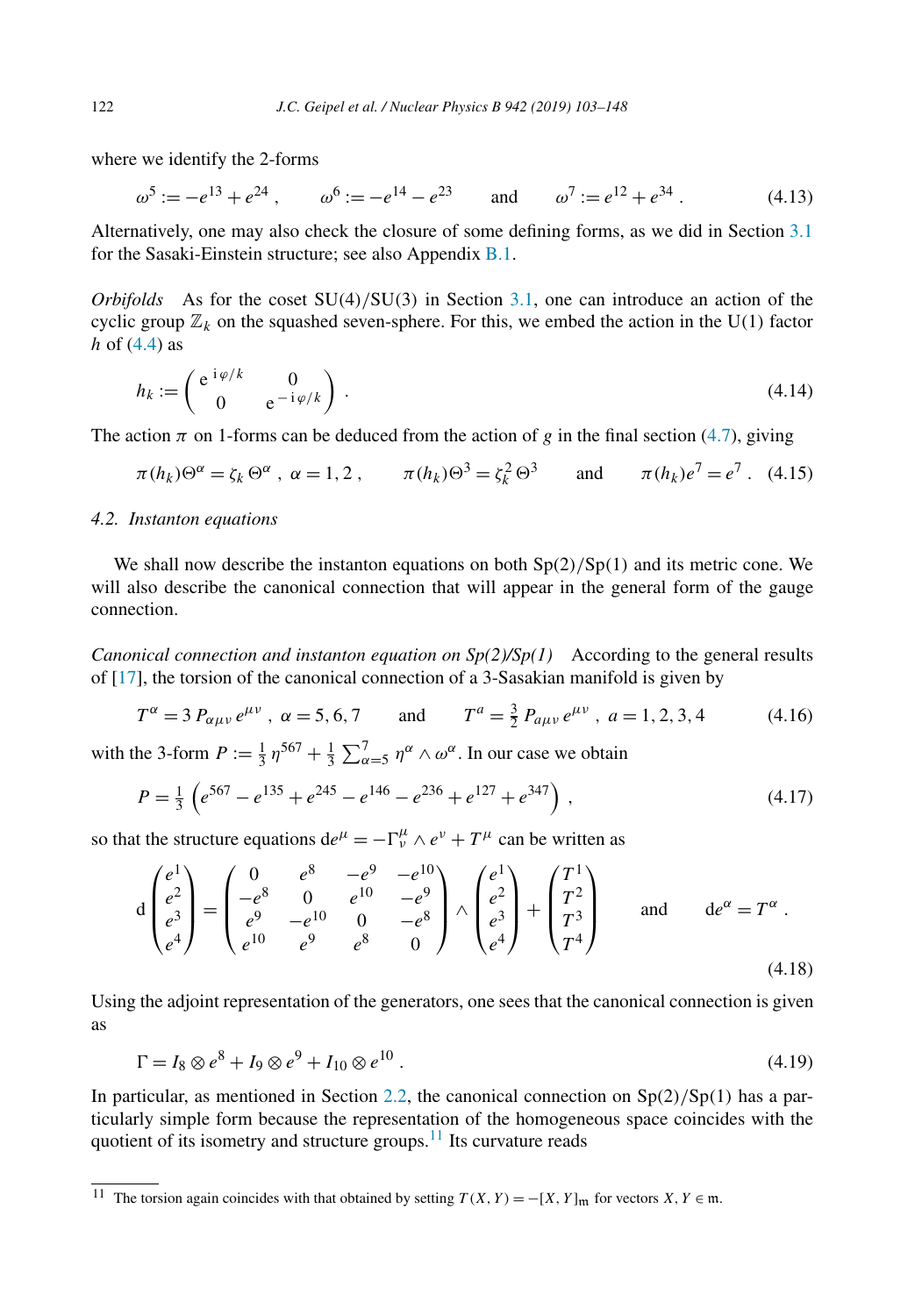<span id="page-20-0"></span>
$$
\mathcal{F}_{\Gamma} = d\Gamma + \Gamma \wedge \Gamma = 2 I_8 \otimes \left( -e^{12} + e^{34} \right) + 2 I_9 \otimes \left( e^{13} + e^{24} \right) + 2 I_{10} \otimes \left( e^{14} - e^{23} \right) \tag{4.20}
$$

and it solves the instanton equation [\(2.5\)](#page-3-0) for the 4-form [\[17\]](#page-44-0)  $Q = \frac{1}{6} \sum_{\alpha=5}^{7} \omega^{\alpha} \wedge \omega^{\alpha} = e^{1234}$ . Written in components of the field strength  $\mathcal{F}_{\Gamma} = \frac{1}{2} \mathcal{F}_{\mu\nu} e^{\mu\nu}$ , this instanton equation reads

$$
\mathcal{F}_{12} = -\mathcal{F}_{34} , \qquad \mathcal{F}_{13} = \mathcal{F}_{24} , \qquad \mathcal{F}_{14} = -\mathcal{F}_{23} , \qquad (4.21a)
$$

$$
\mathcal{F}_{a\alpha} = 0 = \mathcal{F}_{\alpha\beta} \qquad \text{for} \quad a = 1, 2, 3, 4 \,, \ \alpha, \beta = 5, 6, 7 \,. \tag{4.21b}
$$

*Instantons on the metric cone* The metric cone over Sp*(*2*)/*Sp*(*1*)* carries, by definition, a hyper-Kähler structure, and the instanton equation [\(2.5\)](#page-3-0) is written with the 4-form *Q* defined as [\[17\]](#page-44-0)

$$
Q = \frac{1}{6} \left( \sum_{\alpha=5}^{7} \omega^{\alpha} \wedge \omega^{\alpha} + \epsilon_{\alpha\beta\gamma} \omega^{\alpha} \wedge \eta^{\beta\gamma} + 2 \,\mathrm{d}\tau \wedge \sum_{\alpha=5}^{7} \eta^{\alpha} \wedge \omega^{\alpha} + 6 \,\mathrm{d}\tau \wedge \eta^{567} \right). \tag{4.22}
$$

Here  $d\tau = \frac{dr}{r}$  is the 1-form associated to the cone/cylinder direction. In components this instanton equation yields the algebraic conditions

$$
\mathcal{F}_{12} = -\mathcal{F}_{34} , \qquad \mathcal{F}_{13} = \mathcal{F}_{24} , \qquad \mathcal{F}_{14} = -\mathcal{F}_{23}
$$
 (4.23)

and the flow equations

$$
\mathcal{F}_{1\tau} = -\mathcal{F}_{35} = -\mathcal{F}_{46} = \mathcal{F}_{27} , \qquad \mathcal{F}_{3\tau} = \mathcal{F}_{15} = \mathcal{F}_{26} = \mathcal{F}_{47} ,
$$
  

$$
\mathcal{F}_{2\tau} = \mathcal{F}_{45} = -\mathcal{F}_{36} = -\mathcal{F}_{17} , \qquad \mathcal{F}_{4\tau} = -\mathcal{F}_{25} = \mathcal{F}_{16} = -\mathcal{F}_{37} \tag{4.24}
$$

together with the triplet of equations

$$
\mathcal{F}_{5\tau} = \mathcal{F}_{67} , \qquad \mathcal{F}_{6\tau} = -\mathcal{F}_{57} , \qquad \mathcal{F}_{7\tau} = \mathcal{F}_{56} . \tag{4.25}
$$

The first set of conditions  $(4.23)$  are again those of the 3-Sasakian manifold in  $(4.21a)$ , while the flow equations (4.24) and (4.25) demonstrate the SU*(*2*)* symmetry of the structure. The canonical connection of the 3-Sasakian manifold is also an instanton on the metric cone (cf. (4.20)), and therefore it can be used as starting point in the general form for the gauge connection on the metric cone.

Since 3-Sasakian manifolds form a special class of Sasaki-Einstein manifolds, one may also expect a corresponding embedding of the instantons, and indeed a gauge connection satisfying the conditions (4.23) and (4.24) is also a solution to the Hermitian Yang-Mills equations. Thus, when studying 3-Sasakian quiver gauge theories, one also obtains implicitly results related to Sasakian quiver gauge theories.<sup>12</sup> In fact, when we describe the moduli space of instantons on the hyper-Kähler cone in Section [4.5,](#page-27-0) we show that the description is based on intersections of moduli spaces of instantons on cones over Sasaki-Einstein manifolds.

<sup>12</sup> An example is given in [\[12\]](#page-44-0), where the connection used as starting point for Sasakian quiver gauge theory is the canonical connection of the 3-Sasakian geometry; it was used because it is better adapted to the structure of the relevant homogeneous space.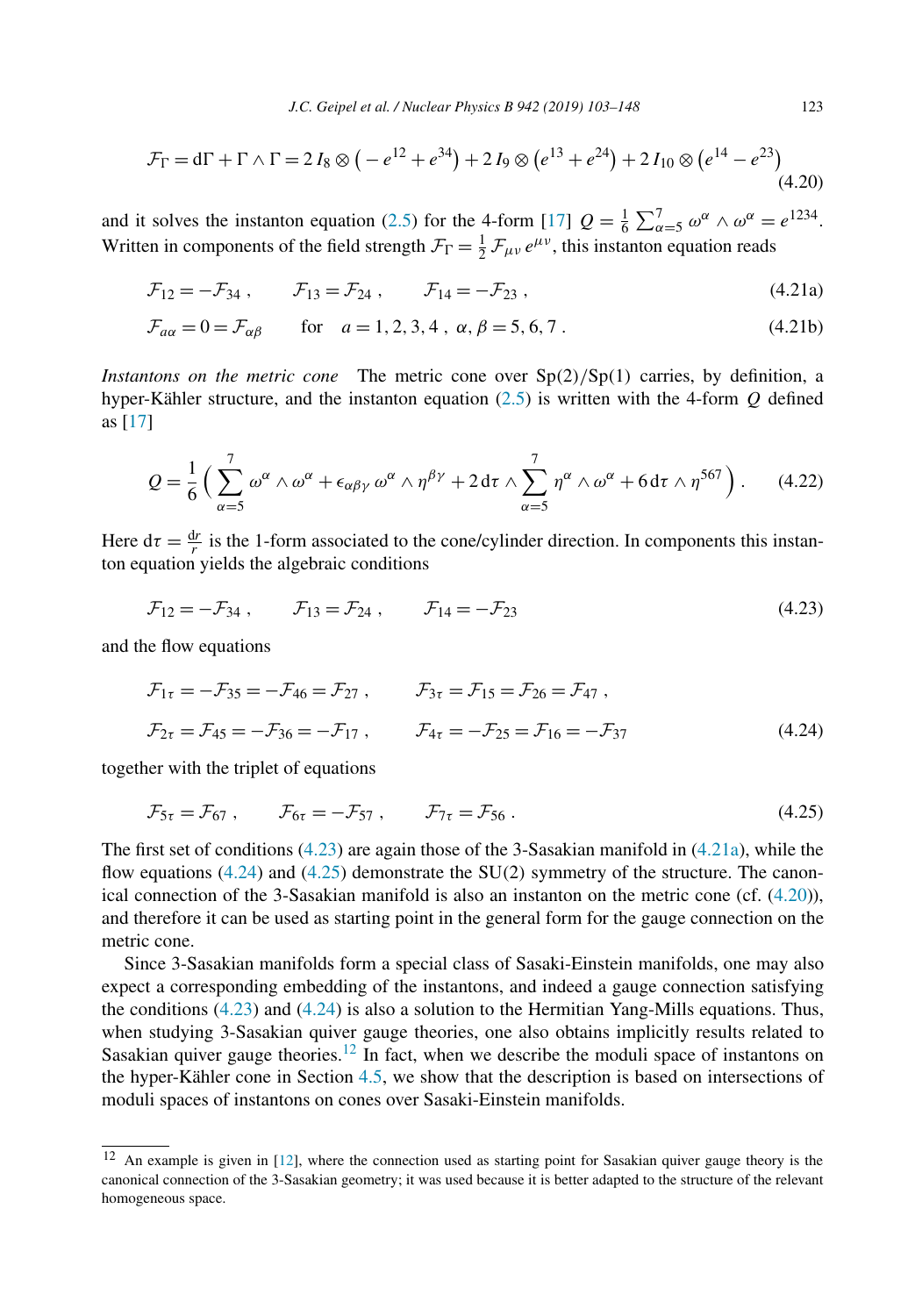# <span id="page-21-0"></span>*4.3. Quivers*

The general form for the gauge connection on  $Sp(2)/Sp(1)$  is given in [\(2.6\)](#page-3-0), i.e. we express it as

$$
\mathcal{A} = A + \Gamma + \sum_{a=1}^{7} X_a \otimes e^a = A + \sum_{j=8}^{10} I_j \otimes e^j + \sum_{a=1}^{7} X_a \otimes e^a \tag{4.26}
$$

where again *A* denotes a connection on the vector bundle *E* over  $M<sup>d</sup>$ . On the metric cone, one can use exactly the same approach, where the endomorphisms then may depend on the radial coordinate,  $X_a = X_a(r)$ . As before, equivariance requires the vanishing of the mixed terms (or, equivalently, the condition [\(2.8\)](#page-4-0)), which here implies that

$$
\begin{aligned}\n\left[\hat{I}_8, \phi_{(1)}\right] &= \phi_{(1)} , & \left[\hat{I}_8, \phi_{(2)}\right] &= -\phi_{(2)} , & \left[\hat{I}_8, X_\alpha\right] &= 0 , \\
\left[I_4^+, \phi_{(1)}\right] &= 0 , & \left[I_4^+, \phi_{(2)}\right] &= \phi_{(1)} , & \left[I_4^+, X_\alpha\right] &= 0 , \\
\left[I_4^-, \phi_{(1)}\right] &= -\phi_{(2)} , & \left[I_4^-, \phi_{(2)}\right] &= 0 , & \left[I_4^-, X_\alpha\right] &= 0 .\n\end{aligned}\n\tag{4.27}
$$

for  $\alpha = 5, 6, 7$ . Here we have again defined the complex matrices  $\phi_{(1)} = \frac{1}{2}(X_1 - iX_2)$  and  $\phi_{(2)} = \frac{1}{2} (X_3 - i X_4)$ . Since we use the generator dual to  $e^7$  as Cartan generator, the quivers might seem to distinguish between  $X_7$  and the role of the other two matrices  $X_5$ ,  $X_6$ , which we sometimes combine to  $\phi_{(3)} = \frac{1}{2} (X_5 - i X_6)$ , but from the geometry and the way in which they will appear in the action functional, their contribution is symmetric. Based on the weight diagrams in Appendix [B.3,](#page-42-0) we will consider some examples of quivers in this setting.

On the orbifold, one additionally has to impose equivariance with respect to the finite group  $\mathbb{Z}_k$  embedded in the U(1) subgroup generated by  $I_7$ . Using the action [\(4.14\)](#page-19-0) and [\(4.15\)](#page-19-0) for the analogue of  $(3.53)$ , one again obtains the condition that the Higgs fields must act in the weight diagram in the same way that the ladder operators do, preserving their action on the charge associated to  $I_7$ , if one wants to solve the equivariance conditions with respect to  $\mathbb{Z}_k$  for *all* integers *k*. As mentioned before, for a fixed value of *k*, one might also solve the condition with more general Higgs fields because the powers of the roots of unity  $\zeta_k$  enter only modulo *k*. In this sense, equivariance with respect to  $\mathbb{Z}_k$  embedded in  $I_7$  is a weaker condition than actually imposing *I*7-equivariance.

*Instanton equations* Evaluating the curvature of the gauge connection (4.26) and plugging the components into the instanton equations on the metric cone yields the flow equations of the Higgs fields [\(B.13\)](#page-41-0), which coincides with the equations one could have obtained from the general formulation in [\[19\]](#page-44-0). They can be formulated as

$$
r\,\dot{\phi}_{(1)} = -\phi_{(1)} - \left[\phi_{(2)}^{\dagger}, X_5\right] = -\phi_{(1)} + i\left[\phi_{(2)}^{\dagger}, X_6\right] = -\phi_{(1)} - i\left[\phi_{(1)}, X_7\right],\tag{4.28a}
$$

$$
r\dot{\phi}_{(2)} = -\phi_{(2)} + [\phi_{(1)}^{\dagger}, X_5] = -\phi_{(2)} - i[\phi_{(1)}^{\dagger}, X_6] = -\phi_{(2)} - i[\phi_{(2)}, X_7],
$$
(4.28b)

$$
r\,\dot{X}_{\alpha} = -2\,X_{\alpha} - \frac{1}{2}\,\epsilon^{\alpha\beta\gamma}\left[X_{\beta}, X_{\gamma}\right] \qquad \text{for} \quad \alpha, \beta, \gamma = 5, 6, 7 \tag{4.28c}
$$

together with the algebraic relations

$$
[\phi_{(1)}, \phi_{(2)}] = 2\phi_{(3)} \quad \text{and} \quad i[\phi_{(1)}, \phi_{(1)}^{\dagger}] + i[\phi_{(2)}, \phi_{(2)}^{\dagger}] = 2X_7. \tag{4.29}
$$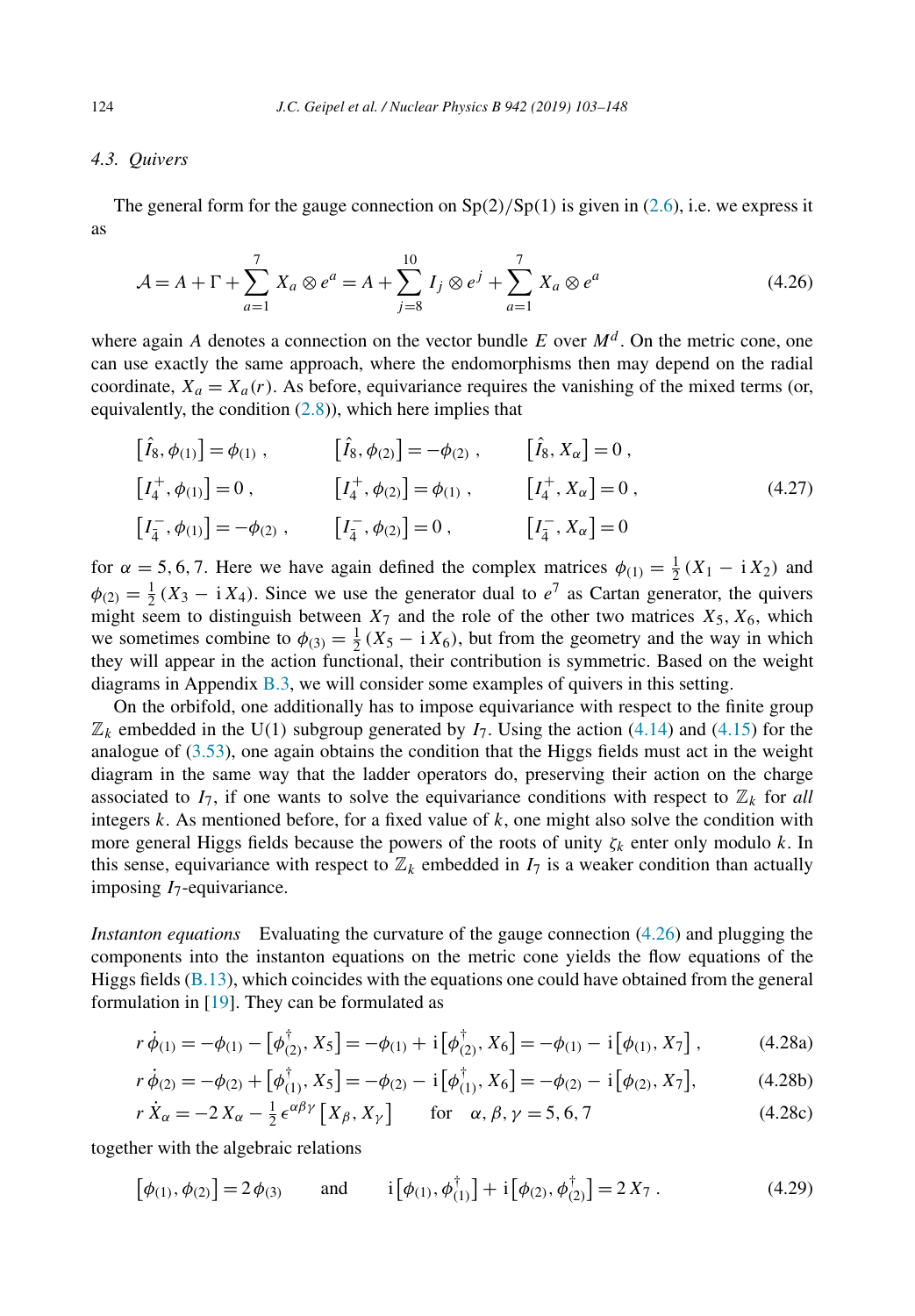<span id="page-22-0"></span>*Fundamental representation* **4** Using the generators in the fundamental representation of Sp*(*2*)* and the weight diagram [\(B.18\)](#page-42-0), one obtains as decomposition

$$
\mathbf{\underline{4}}|_{Sp(1)} = \mathbf{(1, 0)_1} \oplus \mathbf{(-1, 0)_1} \oplus \mathbf{(0, -1)_2} \tag{4.30}
$$

and the quiver



The Higgs fields are given by

$$
\phi_{(1)} = \begin{pmatrix}\n0 & 0 & \phi_1 & 0 \\
0 & 0 & \phi_2 & 0 \\
0 & 0 & 0 & 0 \\
\phi_3 & \phi_4 & 0 & 0\n\end{pmatrix}, \phi_{(2)} = \begin{pmatrix}\n0 & 0 & 0 & -\phi_1 \\
0 & 0 & 0 & -\phi_2 \\
\phi_3 & \phi_4 & 0 & 0 \\
0 & 0 & 0 & 0\n\end{pmatrix},
$$
\n
$$
X_{\alpha} = \begin{pmatrix}\n\psi_1^{\alpha} & \chi^{\alpha} & 0 & 0 \\
-\chi^{\alpha +} & \psi_{-1}^{\alpha} & 0 & 0 \\
0 & 0 & \psi_0^{\alpha} & 0 \\
0 & 0 & 0 & \psi_0^{\alpha}\n\end{pmatrix}
$$
\n(4.32)

with  $\alpha = 5, 6, 7$ . The form of these Higgs fields shows a typical feature: Since not all Cartan generators enter the equivariance condition [\(4.27\)](#page-21-0), the allowed morphisms are more general than the action of the generators  $(B.1)$ .<sup>13</sup> Imposing additionally equivariance under the  $\mathbb{Z}_k$ -action for generic *k* requires the orbifold quiver to be the collapsed weight diagram



and the Higgs fields

<sup>13</sup> This typically occurs for Sasakian quiver gauge theories because, compared to those on Kähler cosets, one has at least one Cartan generator less in the equivariance condition. The usual description is formulated for *H* being a parabolic subgroup of *G* [\[20\]](#page-44-0), which does not apply here.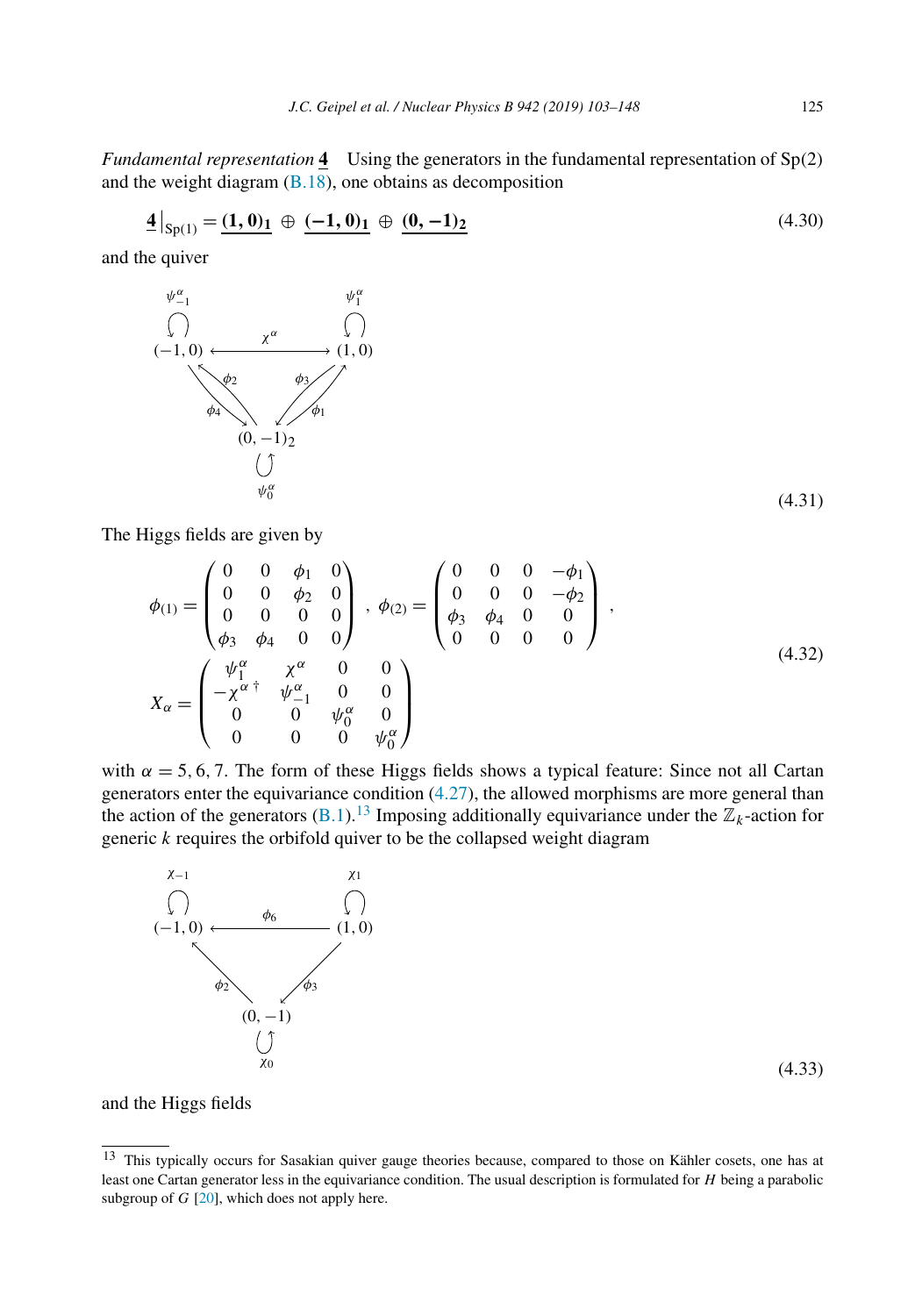$$
\phi_{(1)} = \begin{pmatrix} 0 & 0 & 0 \\ 0 & 0 & \phi_2 \otimes (1,0) \\ \phi_3 \otimes (0,1)^\top & 0 & 0_2 \end{pmatrix}, \qquad \phi_{(2)} = \begin{pmatrix} 0 & 0 & 0 \\ 0 & 0 & -\phi_2 \otimes (0,1) \\ \phi_3 \otimes (1,0)^\top & 0 & 0_2 \end{pmatrix},
$$

$$
\phi_{(3)} = \begin{pmatrix} 0 & 0 & 0 \\ \phi_6 & 0 & 0 \\ 0 & 0 & \phi_2 \end{pmatrix}, \qquad X_7 = \begin{pmatrix} \chi_{-1} & 0 & 0 \\ 0 & \chi_1 & 0 \\ 0 & 0 & \chi_0 \otimes \mathbb{1}_2 \end{pmatrix}
$$
(4.34)

take the form of the generators with homomorphisms  $\phi_i$  and endomorphisms  $\chi_i$  as entries. The flow equations for the generic quiver [\(4.31\)](#page-22-0) yield the complicated system of equations

$$
r\dot{\phi}_1 = -\phi_1 + i\phi_3^{\dagger}\psi_0^6 - i\psi_{-1}^6\phi_3^{\dagger} - i\chi^6\phi_4^{\dagger} = -\phi_1 - \phi_3^{\dagger}\psi_0^5 + \psi_{-1}^5\phi_3^{\dagger} + \chi^5\phi_4^{\dagger}
$$
  
\n
$$
= -\phi_1 - i\phi_1\psi_0^7 + i\psi_{-1}^7\phi_1 + i\chi^7\phi_2 ,
$$
  
\n
$$
r\dot{\phi}_2 = -\phi_2 + i\phi_4^{\dagger}\psi_0^6 + i\chi^{6\dagger}\phi_3^{\dagger} - i\psi_1^6\phi_4^{\dagger} = -\phi_2 - \phi_4^{\dagger}\psi_0^5 - \chi^{5\dagger}\phi_3^{\dagger} + \psi_1^5\phi_4^{\dagger}
$$
  
\n
$$
= -\phi_2 - i\phi_2\psi_0^7 - i\chi^{7\dagger}\phi_1 + i\psi_1^7\phi_2 ,
$$
  
\n
$$
r\dot{\phi}_3 = -\phi_3 - i\phi_1^{\dagger}\psi_{-1}^6 + i\phi_2^{\dagger}\chi^{6\dagger} + i\psi_0^6\phi_1^{\dagger} = -\phi_3 + \phi_1^{\dagger}\psi_{-1}^5 - \phi_2^{\dagger}\chi^{5\dagger} - \psi_0^5\phi_1^{\dagger}
$$
  
\n
$$
= -\phi_3 - i\phi_3\psi_{-1}^7 + i\phi_4\chi^{7\dagger} + \psi_0^7\phi_3 ,
$$
  
\n
$$
r\dot{\phi}_4 = -\phi_4 - i\phi_1^{\dagger}\chi^6 - i\phi_2^{\dagger}\psi_1^6 + i\psi_0^6\phi_2^{\dagger} = -\phi_4 + \phi_1^{\dagger}\chi^5 + \phi_2^{\dagger}\psi_1^5 - \psi_0^5\phi_2^{\dagger}
$$
  
\n
$$
= -\phi_4 - i\phi_3\chi^7 - i\phi_4\psi_1^7 + i\psi_0^7\phi_4 .
$$
  
\n(4.35)

The flow equations for the entries of the remaining three matrices are given by

$$
r\,\dot{\psi}_{-1}^{\alpha} = -2\,\psi_{-1}^{\alpha} - \frac{1}{2}\,\epsilon_{\alpha\beta\gamma}\left(\psi_{-1}^{[\beta}\,\psi_{-1}^{\gamma]} - \chi^{[\beta}\,\chi^{\gamma]^\dagger}\right),\nr\,\dot{\chi}^{\alpha} = -2\,\chi^{\alpha} - \frac{1}{2}\,\epsilon_{\alpha\beta\gamma}\left(\psi_{-1}^{[\beta}\,\chi^{\gamma]} + \chi^{[\beta}\,\psi_{1}^{\gamma]}\right),\nr\,\dot{\psi}_{1}^{\alpha} = -2\,\psi_{1}^{\alpha} - \frac{1}{2}\,\epsilon_{\alpha\beta\gamma}\left(-\,\chi^{[\beta\dagger}\,\chi^{\gamma]} + \psi_{1}^{[\beta}\,\psi_{1}^{\gamma]}\right),\nr\,\dot{\psi}_{0}^{\alpha} = -2\,\psi_{0}^{\alpha} - \frac{1}{2}\,\epsilon_{\alpha\beta\gamma}\,\psi_{0}^{[\beta}\,\psi_{0}^{\gamma]}\,. \tag{4.36}
$$

Furthermore, one has the algebraic conditions, i.e. the quiver relations

$$
-i \psi_0^7 = -\phi_1 \phi_1^{\dagger} - \phi_2 \phi_2^{\dagger} + \phi_3 \phi_3^{\dagger} + \phi_4 \phi_4^{\dagger},
$$
  
\n
$$
-i \psi_1^7 = \phi_1 \phi_1^{\dagger} - \phi_3^{\dagger} \phi_3, \qquad -i \psi_{-1}^7 = \phi_2 \phi_2^{\dagger} - \phi_4^{\dagger} \phi_4,
$$
  
\n
$$
-i \chi^7 = \phi_1 \phi_2^{\dagger} - \phi_3^{\dagger} \phi_4,
$$
  
\n
$$
\psi_0 = \phi_3 \phi_1 + \phi_4 \phi_2, \qquad \psi_{-1} = \phi_1 \phi_3, \qquad \psi_1 = \phi_2 \phi_4,
$$
  
\n
$$
\chi = \phi_1 \phi_4 = -(\phi_2 \phi_3)^{\dagger},
$$
  
\n(4.37)

where we denote  $\psi_i := \frac{1}{2} (\psi_i^5 - i \psi_i^6)$  and  $\chi := \frac{1}{2} (\chi^5 - i \chi^6)$ . Restricting to the case of the simpler orbifold quiver [\(4.33\)](#page-22-0) reduces the complexity somewhat, but one still has to solve a highly non-trivial system of matrix equations. However, when imposing the scalar form of [\[17\]](#page-44-0), the system simplifies to  $(B.15)$ , which has the analytic solutions  $(B.16)$ .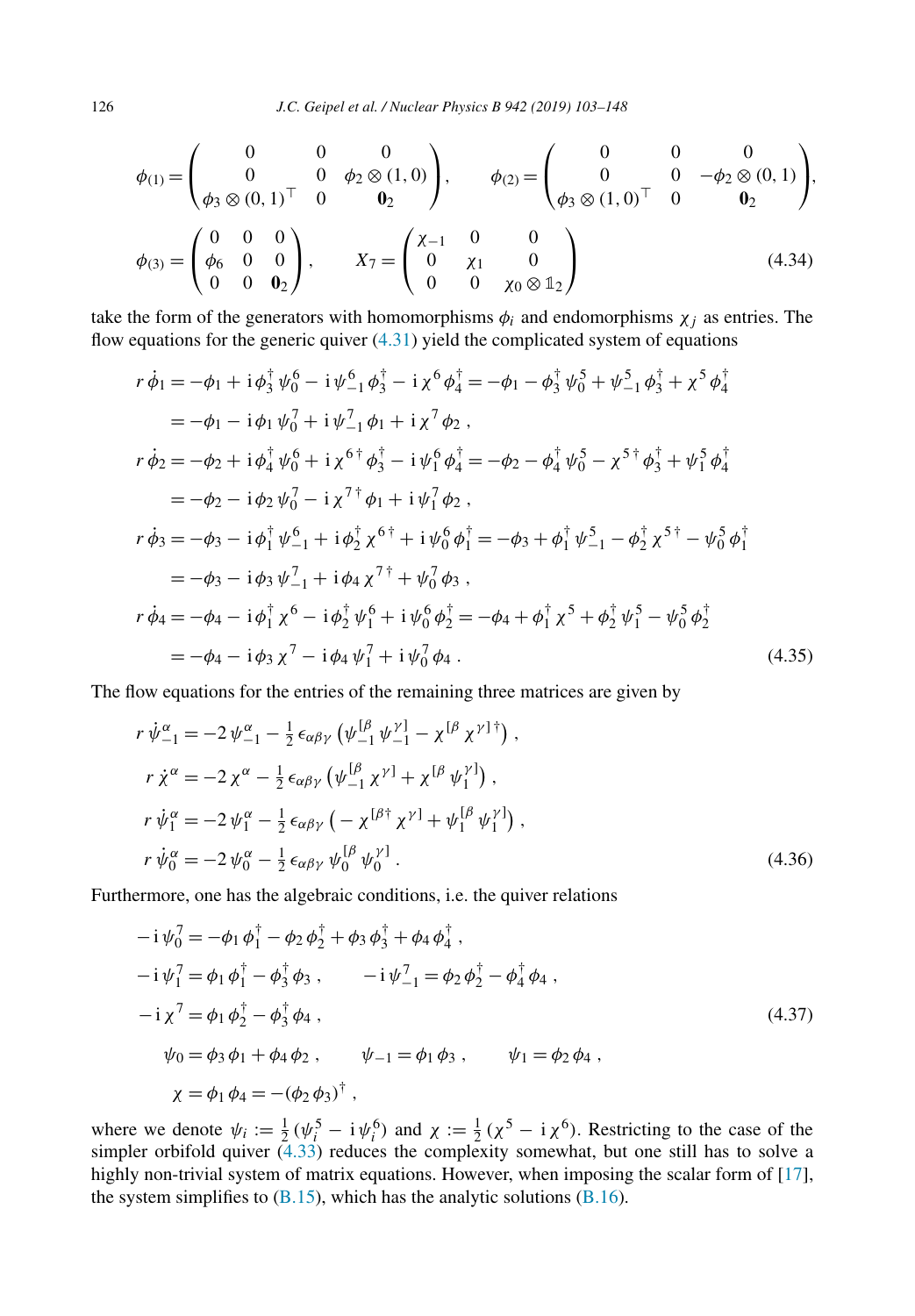<span id="page-24-0"></span>*Representation* **5** Using the five-dimensional representation [\(B.20\)](#page-43-0) with the Cartan generators  $\hat{I}_7 = \text{diag}(-1, -1, 0, 1, 1), \hat{I}_8 = \text{diag}(1, -1, 0, 1, -1)$  and its weight diagram [\(B.19\)](#page-42-0), one obtains the decomposition

$$
\underline{\mathbf{5}}|_{\text{Sp}(1)} = \underline{(-1, -1)_2} \oplus \underline{(0, 0)_1} \oplus \underline{(1, -1)_2} \tag{4.38}
$$

and the quiver



The Higgs fields read

$$
\phi_{(1)} = \begin{pmatrix}\n0 & 0 & \phi_1 & 0 & 0 \\
0 & 0 & 0 & 0 & 0 \\
0 & \phi_2 & 0 & 0 & \phi_3 \\
0 & 0 & \phi_4 & 0 & 0 \\
0 & 0 & 0 & 0 & 0\n\end{pmatrix}, \qquad \phi_{(2)} = \begin{pmatrix}\n0 & 0 & 0 & 0 & 0 \\
0 & 0 & \phi_1 & 0 & 0 \\
-\phi_2 & 0 & 0 & \phi_3 & 0 \\
0 & 0 & 0 & 0 & 0 \\
0 & 0 & 0 & 0 & 0\n\end{pmatrix}, \qquad (4.40a)
$$
\n
$$
X_{\alpha} = \begin{pmatrix}\n\psi_{-1}^{\alpha} & 0 & 0 & \chi^{\alpha} & 0 \\
0 & \psi_{-1}^{\alpha} & 0 & 0 & -\chi^{\alpha} \\
0 & 0 & \psi_0^{\alpha} & 0 & 0 \\
-\chi^{\alpha}^{\dagger} & 0 & 0 & \psi_1^{\alpha} & 0 \\
0 & \chi^{\alpha}^{\dagger} & 0 & 0 & \psi_1^{\alpha}\n\end{pmatrix}.
$$
\n(4.40b)

As in the previous example, the number of allowed arrows is larger than the number of entries in the generators [\(B.20\)](#page-43-0), and the quiver is reduced to the weight diagram by further imposing equivariance under  $\mathbb{Z}_k \hookrightarrow \left(\exp(\hat{I}_7)\right)$ . Then the orbifold quiver is given by



with  $\psi_i := \psi_i^7$ . The two representations  $\underline{\mathbf{4}}$  and  $\underline{\mathbf{5}}$  yield quivers of the same shape, but the decomposition into irreducible representations of Sp*(*1*)* differs, so that one obtains a different set of instanton equations. The flow equations read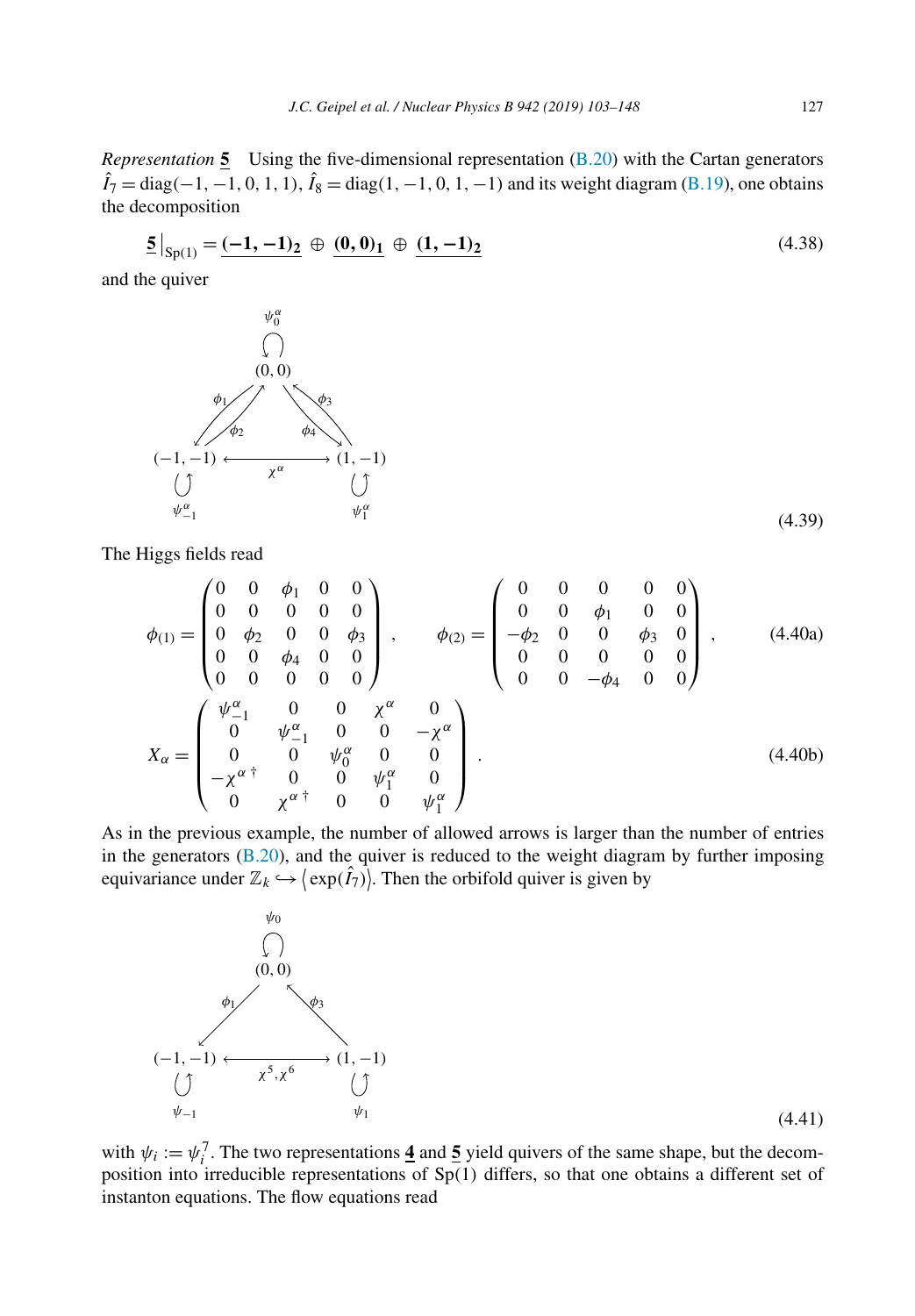$$
r\dot{\phi}_1 = -\phi_1 - i\chi^6 \phi_3^{\dagger} = -\phi_1 + \chi^5 \phi_3^{\dagger} = -\phi_1 - i\phi_1 \psi_0 + i\psi_{-1} \phi_1 ,
$$
  
\n
$$
r\dot{\phi}_3 = -\phi_3 - i\phi_1^{\dagger} \chi^6 = -\phi_3 + \phi_1^{\dagger} \chi^5 = -\phi_3 - i\phi_3 \psi_1 + i\psi_0 \phi_3 ,
$$
  
\n
$$
r\dot{\chi}^5 = -2\chi^5 - \chi^6 \psi_1 + \psi_{-1} \chi^6 = -2\chi^5 - \chi^6 \psi_{-1} + \psi_1 \chi^6 ,
$$
  
\n
$$
r\dot{\chi}^6 = -2\chi^6 + \chi^5 \psi_1 - \psi_{-1} \chi^5 = -2\chi^6 + \chi^5 \psi_{-1} - \psi_1 \chi^5 ,
$$
  
\n
$$
r\dot{\psi}_{-1} = -2\psi_{-1} + \chi^5 \chi^{6\dagger} - \chi^6 \chi^{5\dagger} ,
$$
  
\n
$$
r\dot{\psi}_0 = -2\psi_0 ,
$$
  
\n
$$
r\dot{\psi}_1 = -2\psi_1 + \chi^{5\dagger} \chi^6 - \chi^{6\dagger} \chi^5 ,
$$
  
\n(4.42)

while the algebraic conditions from  $(4.23)$  yield the quiver relations

$$
\frac{1}{2} \left( \chi^5 - i \chi^6 \right) = \phi_1 \phi_3 \,, \quad -2i \psi_{-1} = \phi_1 \phi_1^{\dagger} \,, \quad 2i \psi_1 = \phi_3^{\dagger} \phi_3 \,, \quad \psi_0 = \phi_3 \phi_3^{\dagger} - \phi_1^{\dagger} \phi_1 \,.
$$
\n(4.43)

*Adjoint representation* **10** The ten-dimensional adjoint representation of Sp*(*2*)* decomposes as

$$
\underline{\mathbf{10}}\big|_{\text{Sp}(1)} = \underline{(-2, 0)_1} \oplus \underline{(-1, -1)_2} \oplus \underline{(\mathbf{0}, -2)_3} \oplus \underline{(\mathbf{0}, 0)_1} \oplus \underline{(\mathbf{1}, -1)_2} \oplus \underline{(\mathbf{2}, 0)_1}.
$$
\n(4.44)

For better readability, we specialize to the case when equivariance is imposed as well with respect to the second Cartan generator  $\hat{I}_7$ . The generic case can be easily recovered by the applying the conditions  $(4.27)$  to the weight diagram  $(B.21)$ , and it will involve a large number of arrows and also several maps between the same vertices, similarly to the more general quivers in the previous examples [\(4.31\)](#page-22-0) and [\(4.39\)](#page-24-0). With this restriction, we obtain the orbifold quiver



(4.45)

where  $\psi_i$  and  $\tilde{\psi}_0$  denote the endomorphisms contained in  $X_7$ , while  $\chi_i := \frac{1}{2} (\chi_i^5 - i \chi_i^6)$  are the entries of  $X_5$  and  $X_6$ . Due to the large number of arrows, we do not write out explicitly the instanton equations for this case, but they can be obtained simply by inserting the Higgs field matrices into the instanton equations [\(4.28\)](#page-21-0) and [\(4.29\)](#page-21-0).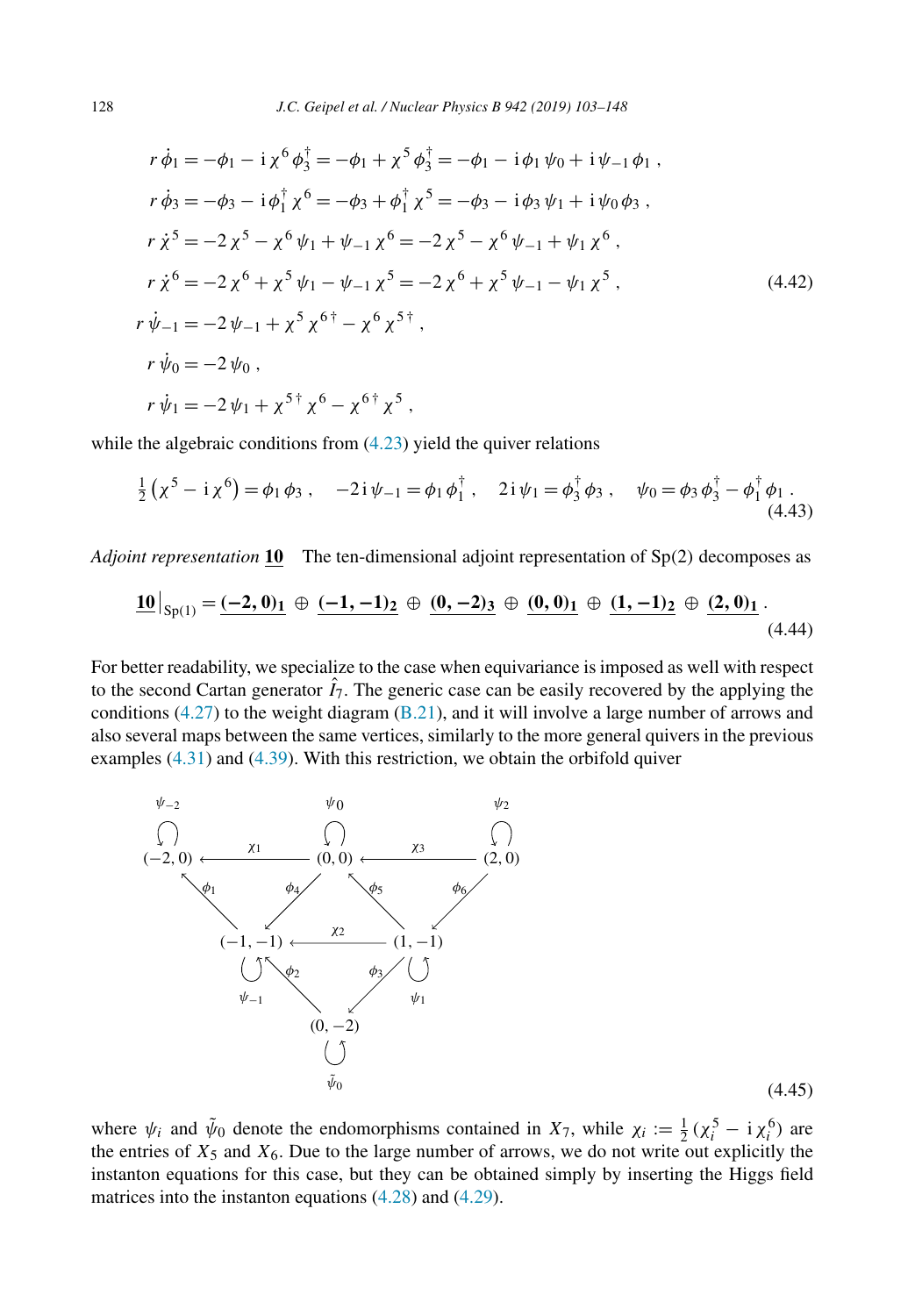<span id="page-26-0"></span>*Representation* **14** As our final example we consider the 14-dimensional representation of Sp*(*2*)*, which decomposes under restriction to Sp*(*1*)* as

$$
\underline{14}\big|_{Sp(1)} = \underline{(-2, -2)}_3 \oplus \underline{(-1, -1)}_2 \oplus \underline{0, -2)}_3 \oplus \underline{0, 0)_1} \oplus \underline{1, -2)_2} \oplus \underline{2, -2)_3} \tag{4.46}
$$

so that the quiver (after further imposing equivariance under  $\mathbb{Z}_k \hookrightarrow \langle \exp(\hat{I}_7) \rangle$ ) follows from the weight diagram  $(B.22)$  and is given by



This quiver has the same general structure as that of the adjoint representation, but the multiplicities of the vertices are different, as was also the case for the fundamental representation in comparison with the representation **5**. These last two examples with a large number of possibly contributing fields clearly demonstrate the advantages of the quiver approach for quickly constructing an equivariant connection.

#### *4.4. Yang-Mills-Higgs theories*

Plugging in the components of the field strength and using the orthonormality of the basis, one obtains the Yang-Mills action for an equivariant gauge connection on Sp*(*2*)/*Sp*(*1*)* as

$$
S_{YM} = \text{vol}(Sp(2)/Sp(1)) \int_{M^d} d^d y \sqrt{g} \frac{1}{2} \text{tr} \Big( \frac{1}{2} F_{\mu\nu} \left( F^{\mu\nu} \right)^{\dagger} + \sum_{\mu=1}^d \sum_{a=1}^7 |D_{\mu} X_a|^2
$$
  
+  $\left| \left[ X_1, X_2 \right] + 2 X_7 - 2 I_8 \right|^2 + \left| \left[ X_1, X_3 \right] - 2 X_5 + 2 I_9 \right|^2$   
+  $\left| \left[ X_1, X_4 \right] - 2 X_6 + 2 I_{10} \right|^2 + \left| \left[ X_2, X_3 \right] - 2 X_6 - 2 I_{10} \right|^2$   
+  $\left| \left[ X_2, X_4 \right] + 2 X_5 + 2 I_9 \right|^2 + \left| \left[ X_3, X_4 \right] + 2 X_7 + 2 I_8 \right|^2$   
+  $\left| \left[ X_1, X_5 \right] + X_3 \right|^2 + \left| \left[ X_1, X_6 \right] + X_4 \right|^2 + \left| \left[ X_1, X_7 \right] - X_2 \right|^2 + \left| \left[ X_2, X_5 \right] - X_4 \right|^2$   
+  $\left| \left[ X_2, X_6 \right] + X_3 \right|^2 + \left| \left[ X_2, X_7 \right] + X_1 \right|^2 + \left| \left[ X_3, X_5 \right] - X_1 \right|^2 + \left| \left[ X_3, X_6 \right] - X_2 \right|^2$   
+  $\left| \left[ X_3, X_7 \right] - X_4 \right|^2 + \left| \left[ X_4, X_5 \right] + X_2 \right|^2 + \left| \left[ X_4, X_6 \right] - X_1 \right|^2 + \left| \left[ X_4, X_7 \right] + X_3 \right|^2$   
+  $\left| \left[ X_5, X_6 \right] + 2 X_7 \right|^2 + \left| \left[ X_5, X_7 \right] - 2 X_6 \right|^2 + \left| \left[ X_6, X_7 \right] + 2 X_5 \right|^2 \Big)$ , (4.48)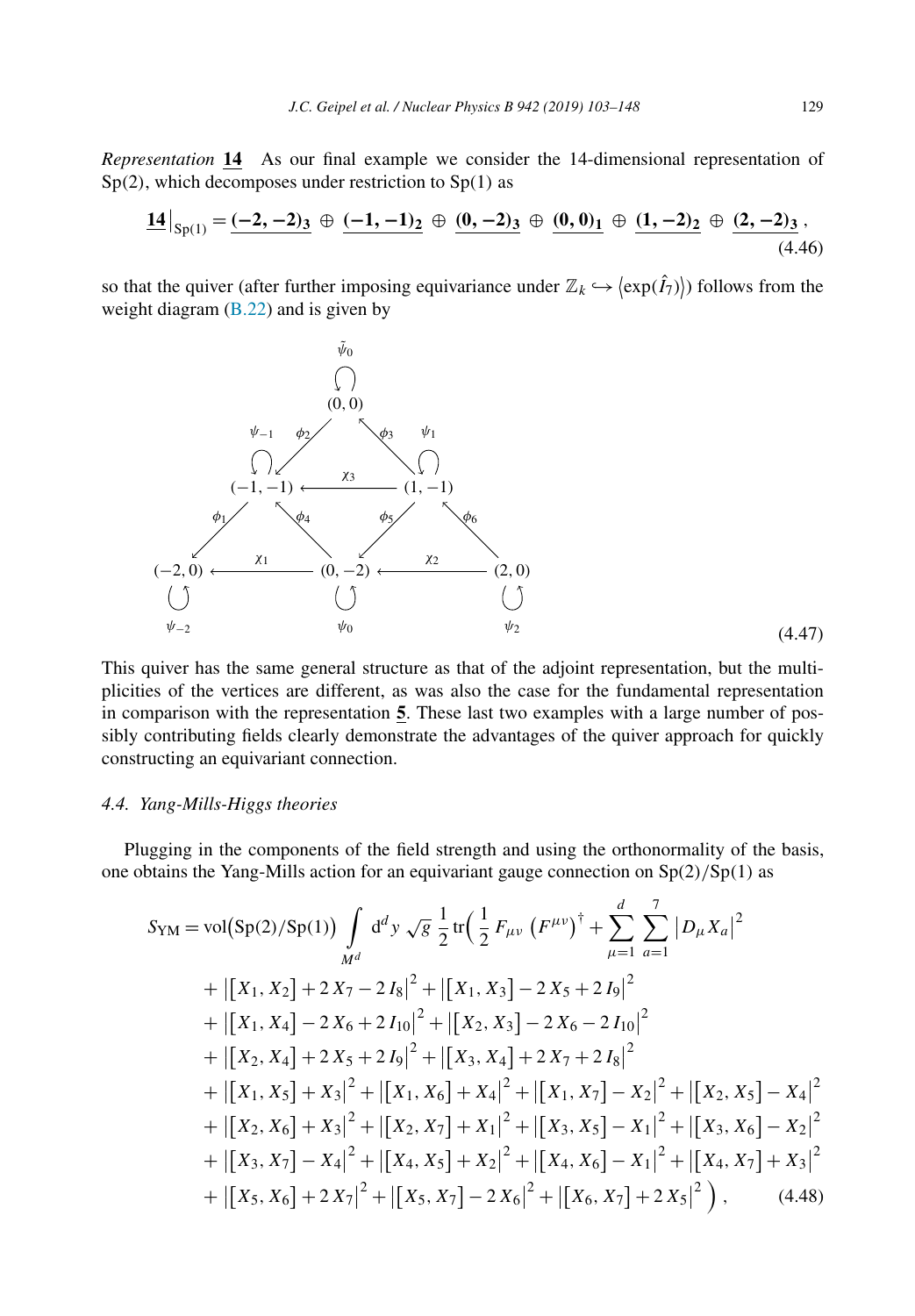<span id="page-27-0"></span>where the covariant derivatives are defined as before for the action of the Sasakian quiver gauge theory in [\(3.49\)](#page-12-0). The 3-Sasakian geometry of the squashed seven-sphere is evident in the form of this action. The instanton conditions [\(4.21b\)](#page-20-0) on Sp*(*2*)/*Sp*(*1*)* imply the vanishing of the terms in the last four lines in [\(4.48\)](#page-26-0), so that the Yang-Mills action for instantons on  $Sp(2)/Sp(1)$  is given by

$$
S_{\text{YM}}^{\text{inst}} = \text{vol}(\text{Sp}(2)/\text{Sp}(1)) \int_{M^d} d^d y \sqrt{g} \frac{1}{2} \text{tr} \Big( \frac{1}{2} F_{\mu\nu} \left( F^{\mu\nu} \right)^{\dagger} + \sum_{\mu=1}^d \sum_{a=1}^7 |D_{\mu} X_a|^2 + 2 |[X_1, X_2] + 2 X_7 - 2 I_8|^2 + 2 |[X_1, X_3] - 2 X_5 + 2 I_9|^2 + 2 |[X_1, X_4] - 2 X_6 + 2 I_{10}|^2 \Big). \tag{4.49}
$$

As a by-product one can obtain the action for an equivariant gauge connection on the twistor space  $Sp(2)/Sp(1) \times U(1)$ , analogously to the reduction from  $\overline{S}^7$  to  $\mathbb{C}P^3$  from Section [3.4,](#page-13-0) and to the quaternionic space  $S<sup>4</sup>$  underlying the local section *Q* of the fibration [\(4.1\)](#page-17-0).

#### *4.5.* Sp*(*2*)-instantons on the hyper-Kähler cone*

We shall now describe the moduli space of instantons on the hyper-Kähler cone  $C(Sp(2)/n)$  $Sp(1)$  =  $\mathbb{H}^2$ ; for an overview of hyper-Kähler geometry, see for instance [\[40\]](#page-45-0). The defining property is the existence of an SU(2)-triplet of complex structures  $J_{\alpha}$  satisfying the quaternion relations

$$
J_{\alpha} J_{\beta} = -\delta_{\alpha\beta} \mathbb{1} + \epsilon_{\alpha\beta}{}^{\gamma} J_{\gamma} , \qquad (4.50)
$$

or, equivalently, a triplet of Kähler forms<sup>14</sup>  $\Omega_{\alpha}(X, Y) := g_{cone}(X, J_{\alpha}Y)$ . By virtue of the quaternion relations (4.50), any  $J = s^{\alpha} J_{\alpha}$  with  $s = (s^{\alpha}) \in S^2$  yields a complex structure on the tangent bundle of the hyper-Kähler manifold.

We now show that the condition of being an Sp*(*2*)*-instanton is equivalent to imposing the condition of being a Hermitian Yang-Mills instanton with respect to any such complex structure *J* . On the metric cone  $C(Sp(2)/Sp(1))$  the holonomy can be reduced from the generic holonomy group SO*(*8*)* of an oriented eight-dimensional Riemannian manifold to the subgroup Sp*(*2*)*. Denoting this splitting of the corresponding Lie algebra as

$$
\mathfrak{so}(8) = \mathfrak{sp}(2) \oplus \mathfrak{sp}(1) \oplus \mathfrak{k} \tag{4.51}
$$

with  $\ell$  the orthogonal complement, an Sp(2)-instanton is a connection whose curvature  $\mathcal{F} =$  $(F_{\mu\nu})$ , considered as an  $\mathfrak{so}(8)$  matrix, is valued in the subalgebra  $\mathfrak{sp}(2)$  alone. On hyper-Kähler manifolds there is a  $\mathbb{C}P^1$ -family of complex structures *J*, and Sp(2)-instantons can be generally described by the condition [\[41\]](#page-45-0)

$$
\mathcal{F}_J^{0,2} = 0 = \mathcal{F}_J^{2,0} \qquad \text{for} \quad J = s^\alpha J_\alpha \qquad \text{with} \quad s \in S^2 \,, \tag{4.52}
$$

where the superscripts refer to the *(*0*,* 2*)* and *(*2*,* 0*)* parts of the curvature with respect to the complex structure *J* . Recall that (4.52) is the holomorphicity condition of Hermitian Yang-Mills instantons, i.e. it ensures that in the splitting

 $\frac{14}{14}$  With our explicit choices of the defining equations [\(4.12\)](#page-18-0) and [\(4.13\)](#page-19-0) of the underlying 3-Sasakian manifold, they can be taken as  $\Omega_1 = r^2 (e^{12} + e^{34} + e^{56} + e^{57})$ ,  $\Omega_2 = r^2 (e^{31} + e^{24} + e^{67} + e^{57})$  and  $\Omega_3 = r^2 (e^{32} + e^{41} + e^{75} + e^{56})$ .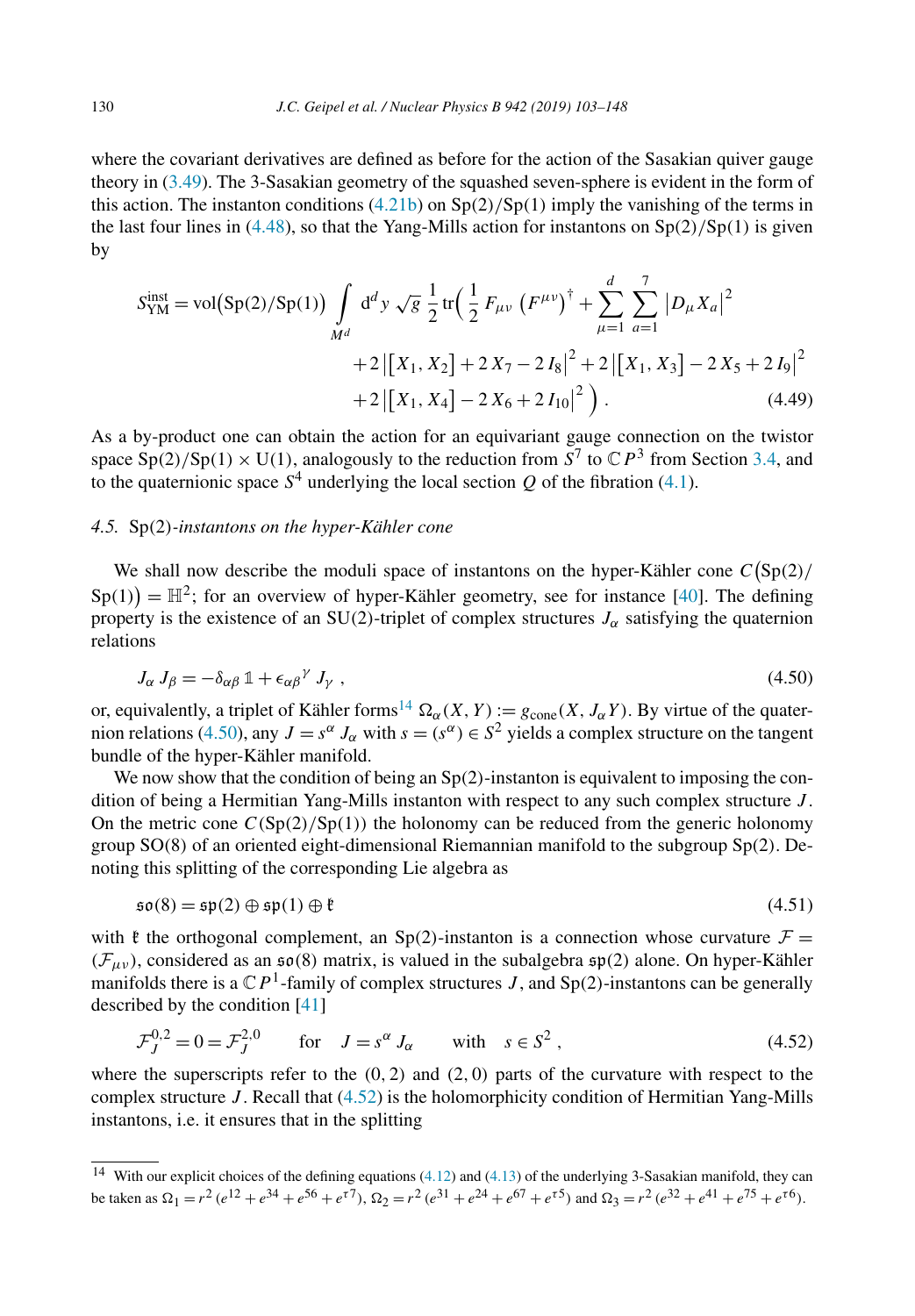<span id="page-28-0"></span>
$$
\mathfrak{so}(8) = \mathfrak{u}(4) \oplus \mathfrak{p} \tag{4.53}
$$

the curvature is valued in the subalgebra u*(*4*)* alone. In contrast to the case of a single Hermitian Yang-Mills moduli space as in Section [3.5,](#page-14-0) by imposing the holomorphicity conditions with respect to *all* complex structures, the corresponding stability conditions are automatically fulfilled as the following argument shows. For any  $J$  the conditions in  $(4.52)$  can be formulated in terms of the projection operator  $\frac{1}{2}(\mathbb{1} + iJ)$ . In components, we then have

$$
\frac{1}{4} \left( \delta_{\mu}^{\lambda} + i J_{\mu}^{\lambda} \right) \left( \delta_{\nu}^{\sigma} + i J_{\nu}^{\sigma} \right) \mathcal{F}_{\lambda \sigma} = 0 \,, \tag{4.54}
$$

so that the Sp*(*2*)*-instanton equations are equivalent to

$$
J_{\alpha\mu}^{\sigma} \mathcal{F}_{\nu\sigma} = J_{\alpha\nu}^{\sigma} \mathcal{F}_{\mu\sigma} \quad \text{and} \quad J_{\alpha\mu}^{\lambda} J_{\alpha\nu}^{\sigma} \mathcal{F}_{\lambda\sigma} = \mathcal{F}_{\mu\nu} \quad (\text{no sum on } \alpha) . \tag{4.55}
$$

The second set of equations in (4.55) in fact follows from the first set, as is demonstrated in Appendix [B.2.](#page-40-0) Imposing these conditions for all  $\alpha = 1, 2, 3$  then also implies the conditions

$$
\Omega_{\alpha}^{\mu\nu} \mathcal{F}_{\mu\nu} = 0 \,, \tag{4.56}
$$

which are the stability conditions of Hermitian Yang-Mills instantons. Therefore, the Sp*(*2*)*-instanton equations restrict the curvature to lie in the subalgebra  $\mathfrak{su}_\alpha(4) \subset \mathfrak{su}_\alpha(4) \oplus \mathfrak{u}_\alpha(1) \oplus \mathfrak{p}_\alpha =$  $\mathfrak{so}(8)$  for each  $\alpha = 1, 2, 3$ . Conversely, by the same arguments,<sup>15</sup> such a triplet of Hermitian Yang-Mills equations implies that the connection is an Sp*(*2*)*-instanton [\[41\]](#page-45-0).

Consequently, the moduli space of Sp*(*2*)*-instantons on the hyper-Kähler cone is given as the intersection of the three Hermitian Yang-Mills moduli spaces:

$$
\mathcal{M} = \mathcal{M}_1 \cap \mathcal{M}_2 \cap \mathcal{M}_3 \tag{4.57}
$$

For the description of each Hermitian Yang-Mills moduli space

$$
\mathcal{M}_{\alpha} := \left\{ \mathcal{A} \in \mathbb{A}^{1,1} \mid \Omega_{\alpha} \cup \mathcal{F} = 0 \quad , \quad \mathcal{F}_{J_{\alpha}}^{2,0} = 0 = \mathcal{F}_{J_{\alpha}}^{0,2} \right\}
$$
(4.58)

one can apply the techniques of Section [3.5,](#page-14-0) making (4.57) into a hyper-Kähler orbit space. Note that, of course, the equivariance conditions differ, and that also the quiver relations imposed by the holomorphicity conditions are slightly different, as the explicit equations  $(B.13)$  and  $(B.14)$ show. The intersection (4.57) is obviously non-empty because it contains, for instance, the trivial solutions  $X_{\mu} = 0$  and the analytic solution of the scalar form from [\[17\]](#page-44-0).

# **5. Translationally invariant instantons on the Calabi-Yau cone**

The metric cone over the seven-sphere with its round metric is  $\mathbb{C}^4$ , and this motivates a study of translationally invariant instantons on an orbifold  $\mathbb{C}^4/\Gamma$  by a finite group  $\Gamma \subset SU(4)$ , as simi-larly done in [\[9,10\]](#page-44-0). Generally, moduli spaces of instantons on  $\mathbb{C}^n/\Gamma$  are related to resolutions of orbifold singularities and aspects of the McKay correspondence, see [\[42\]](#page-45-0) and references therein. For  $n = 4$  and  $\Gamma = \mathbb{Z}_k$ , they determine the vacuum moduli spaces of the Chern-Simons quiver gauge theories discussed in Section [1.](#page-1-0)

<sup>&</sup>lt;sup>15</sup> Alternatively, note that the 4-form *Q* appearing in the instanton equation [\(2.5\)](#page-3-0) can be written here as  $Q = \frac{1}{3} (Q_1 +$  $Q_2 + Q_3$ , so that a connection satisfying the Hermitian Yang-Mills equations with respect to all three complex structures is also a solution to the Sp*(*2*)*-instanton equation.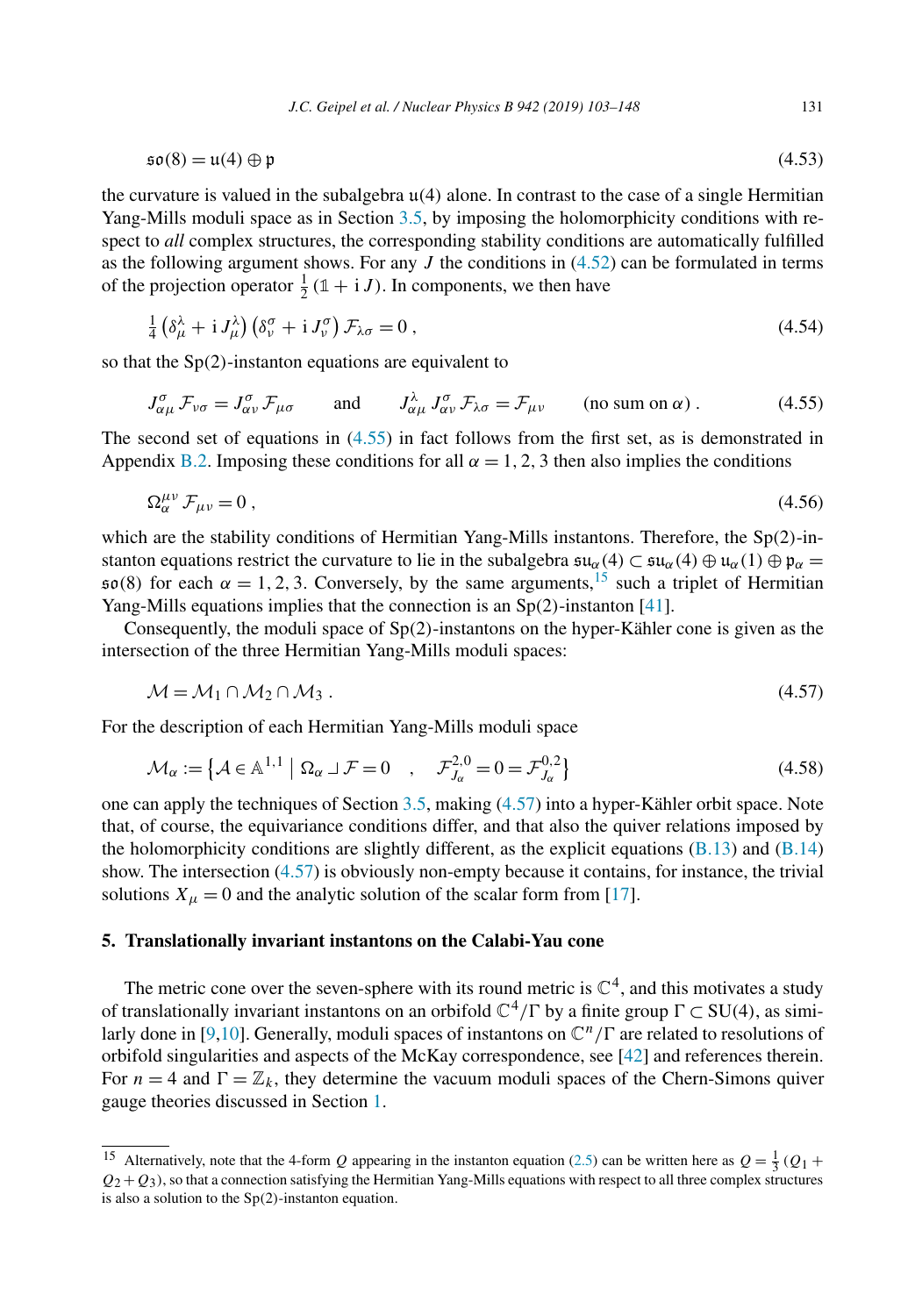#### <span id="page-29-0"></span>*5.1. Equivariant connections*

On  $\mathbb{C}^4$  we use the coordinates  $(z_1, z_2, z_3, z_4)$ , equipped with the standard metric and complex structure on  $\mathbb{C}^4$ , i.e.  $Jz_\alpha = i z_\alpha$ . The differentials of the coordinates provide a translationally invariant basis of 1-forms, and we write a connection as

$$
\mathcal{A} = Y_{\alpha} \otimes dz^{\alpha} + \bar{Y}_{\bar{\alpha}} \otimes d\bar{z}^{\bar{\alpha}} \tag{5.1}
$$

with  $\bar{Y}_{\alpha} = -Y_{\alpha}^{\dagger}$  describing the endomorphism part of the connection (acting on the fibres  $\mathbb{C}^{r}$ of the underlying vector bundle). Translational invariance of this connection, i.e.  $dA = 0$ , then implies as conditions

$$
dY_{\alpha} = 0 = d\bar{Y}_{\bar{\alpha}} \tag{5.2}
$$

The form of the endomorphism is determined by equivariance with respect to the finite subgroup  $\Gamma = \mathbb{Z}_k$ . When introducing the orbifold action on *S*<sup>7</sup> previously, its action on forms followed from the way it acts on the quantities entering the local section. For the round seven-sphere it was induced by the fundamental action of  $SU(4)$  on  $\mathbb{C}^4$  in [\(3.28\)](#page-8-0), and the ensuing quotient leading to the local patch in  $\mathbb{C}P^3$ . Now, however, we start directly from the action of  $I_7$  in the fundamental representation, so that one can define

$$
\pi(h_k): z_a \longmapsto \zeta_k^{-1} z_a, \ a = 1, 2, 3, \qquad z_4 \longmapsto \zeta_k^3 z_4 \tag{5.3}
$$

with  $\zeta_k$  a primitive *k*-th root of unity. In [\[10,](#page-44-0) Section 6.1] a detailed discussion is given of the different choices of  $\mathbb{Z}_k$ -actions in the case of *G*-equivariant connections and translationally invariant instantons on the cone over  $S<sup>5</sup>$ . Following this, we do not consider the weights associated to the generator *I*7, which has been used for our discussion of SU*(*4*)*-equivariant instantons on orbifolds of  $S^7$ , but consider the weights pertaining to the other Cartan generators, as the examples below will clarify. The condition of equivariance then reads [\[9,10\]](#page-44-0)

$$
\gamma(h_k) Y_{\alpha} \gamma(h_k)^{-1} = \pi(h_k) Y_{\alpha} , \qquad (5.4)
$$

where  $\gamma(h_k)$  denotes the action of  $\Gamma$  on the fibres  $\mathbb{C}^r$ . With its standard metric and complex structure, the Kähler form on  $\mathbb{C}^4$  is given by

$$
\Omega = -\frac{i}{2} \sum_{\alpha=1}^{4} dz^{\alpha} \wedge d\bar{z}^{\bar{\alpha}}
$$
 (5.5)

and it allows for application of the Hermitian Yang-Mills equations. While the condition  $\mathcal{F}_{\alpha\beta}$  =  $0 = \mathcal{F}_{\bar{\alpha}\bar{\beta}}$  again yields

$$
\left[Y_{\alpha}, Y_{\beta}\right] = 0 = \left[\bar{Y}_{\bar{\alpha}}, \bar{Y}_{\bar{\beta}}\right] \quad \text{for} \quad \alpha, \beta = 1, 2, 3, 4 \tag{5.6}
$$

one can include a Fayet-Iliopoulos term  $\Xi$  in the stability condition  $\Omega \cup \mathcal{F} = \Xi$  which yields

$$
\sum_{\alpha=1}^{4} \left[ Y_{\alpha}, \bar{Y}_{\bar{\alpha}} \right] = \Xi \tag{5.7}
$$

where  $\Xi$  lies in the centre of the Lie algebra  $u(r)$  of the structure group. Motivated by the study of self-dual connections in four dimensions and their description as hyper-Kähler quotients [\[43\]](#page-45-0), one might also consider here Sp*(*2*)*-instantons, whose equations and moduli space we shall discuss in detail in Section [5.3.](#page-32-0)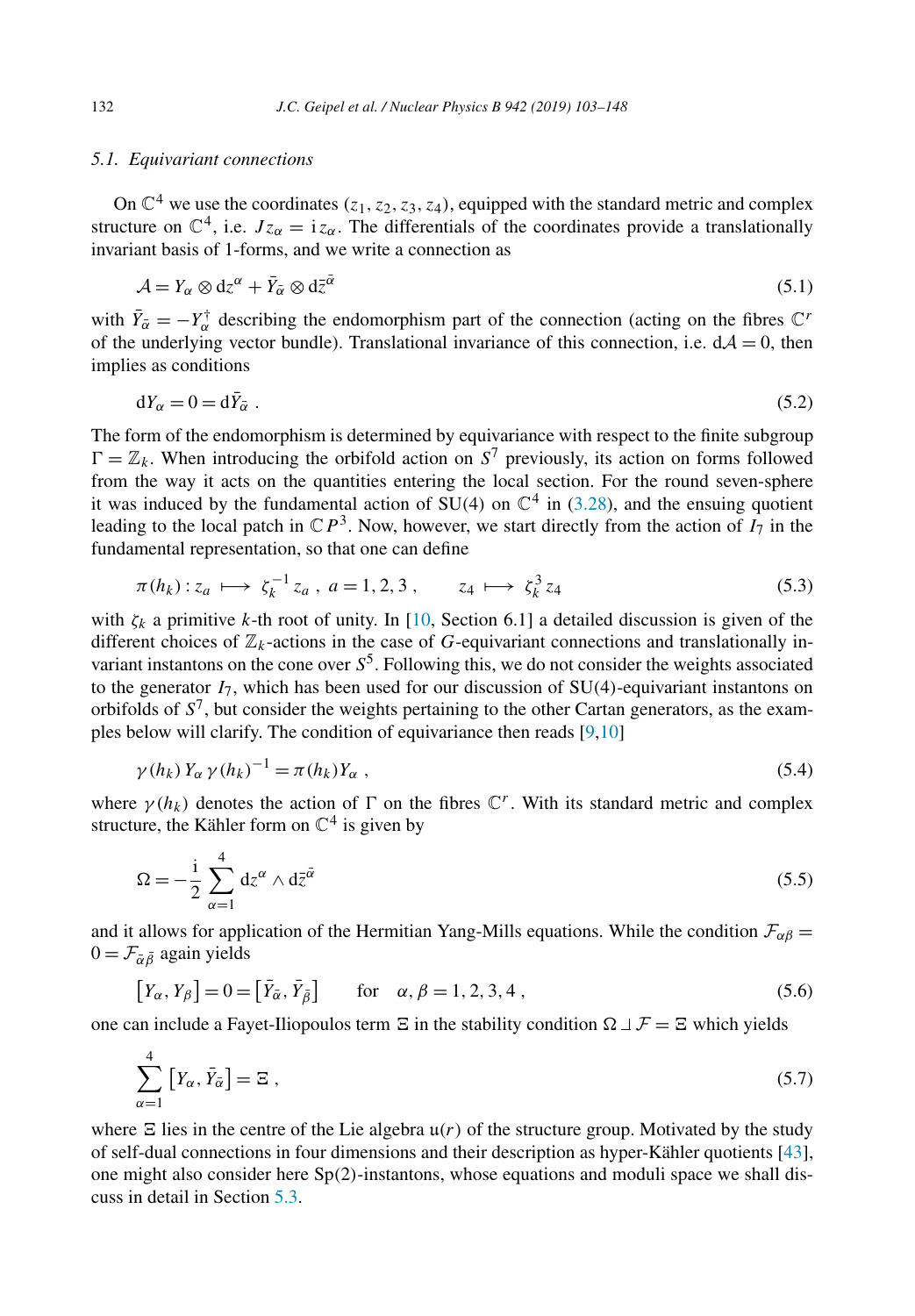#### <span id="page-30-0"></span>*5.2. Examples*

We shall now study the resulting quiver gauge theories for some representations of SU*(*4*)*, as used for the description of Section [3.2.](#page-8-0) Due to the complicated and lengthy equations for hyper-Kähler instantons, we restrict our attention here to Hermitian Yang-Mills instantons with respect to one of the complex structures, as higher-dimensional analogues of the cases considered in [\[10\]](#page-44-0).

As action  $\gamma(h_k)$  on the fibres we assign to each subspace in the decomposition of the chosen SU*(*4*)*-representation certain *k*-th roots of unity with weights given by the quantum numbers with respect to the Cartan generator  $I_8$ . Note that this choice of  $\gamma(h_k)$  is neither unique nor necessary, but just a *possible* choice for the action on the fibres (as in [\[10\]](#page-44-0)). However, in order to actually get an embedding into  $SU(4)$ , one has to impose a certain condition on the dimensions  $r_i$  of the occurring vector spaces in the decomposition.<sup>16</sup>

*Fundamental representation* **4** For the fundamental representation of SU*(*4*)*, the generator of  $\mathbb{Z}_k$  is chosen based on the decomposition [\(3.30\)](#page-9-0) and the quantum numbers with respect to  $\hat{I}_8$  as

$$
\gamma(h_k) = \begin{pmatrix} \zeta_k^{-1} \mathbb{1}_3 \otimes \mathbb{1}_{r_{-1}} & 0 \\ 0 & 1 \otimes \mathbb{1}_{r_3} \end{pmatrix} \text{ with } 3r_{-1} \equiv 0 \mod k ,
$$
 (5.8)

where  $r_{-1}$  denotes the dimension of the vector space attached to the first vertex. The equivariance condition [\(5.4\)](#page-29-0) then yields the 3-Kronecker quiver

$$
(-1,-1,1) \begin{array}{c}\n\Phi_{\alpha} \\
\hline\n\end{array} (3,0,0)
$$
\n(5.9)

and the Higgs fields are of the form

$$
Y_{\alpha} = \begin{pmatrix} 0 & \Phi_{\alpha} \\ 0 & 0 \end{pmatrix} \quad \text{for} \quad \alpha = 1, 2, 3 \quad \text{and} \quad Y_4 = 0 \,. \tag{5.10}
$$

As expected, this is the higher-dimensional analogue of the quiver for the fundamental represen-tation of SU(3) in [\[10\]](#page-44-0). The holomorphicity condition  $[Y_{\alpha}, Y_{\beta}] = 0$  is trivially satisfied, while the stability condition  $(5.7)$  yields

$$
\Phi_1 \Phi_1^{\dagger} + \Phi_2 \Phi_2^{\dagger} + \Phi_3 \Phi_3^{\dagger} = -\xi_{-1} 1_3 \otimes 1_{r_{-1}} ,
$$
  
\n
$$
\Phi_1^{\dagger} \Phi_1 + \Phi_2^{\dagger} \Phi_2 + \Phi_3^{\dagger} \Phi_3 = \xi_3 1 \otimes 1_{r_3} ,
$$
\n(5.11)

where  $\xi_i$  are the components of the decomposition of  $\Xi$  according to the action  $\gamma(h_k)$ .

*Representation* **6** For the six-dimensional representation of SU*(*4*)* we consider the embedding of the generator of  $\Gamma = \mathbb{Z}_k$  given by

$$
\gamma(h_k) = \begin{pmatrix} \zeta_k^{-2} \mathbb{1}_3 \otimes \mathbb{1}_{r_{-2}} & 0 \\ 0 & \zeta_k^{-1} \mathbb{1}_3 \otimes \mathbb{1}_{r_2}, \end{pmatrix} \quad \text{with} \quad 6r_{-2} + 3r_2 \equiv 0 \mod k . \tag{5.12}
$$

The equivariance condition [\(5.4\)](#page-29-0) then again yields the 3-Kronecker quiver

<sup>16</sup> Since SU*(*4*)* has rank three, another obvious choice is to use the weights associated to the Cartan generator *I*9. For the four examples given here, this yields the same quivers.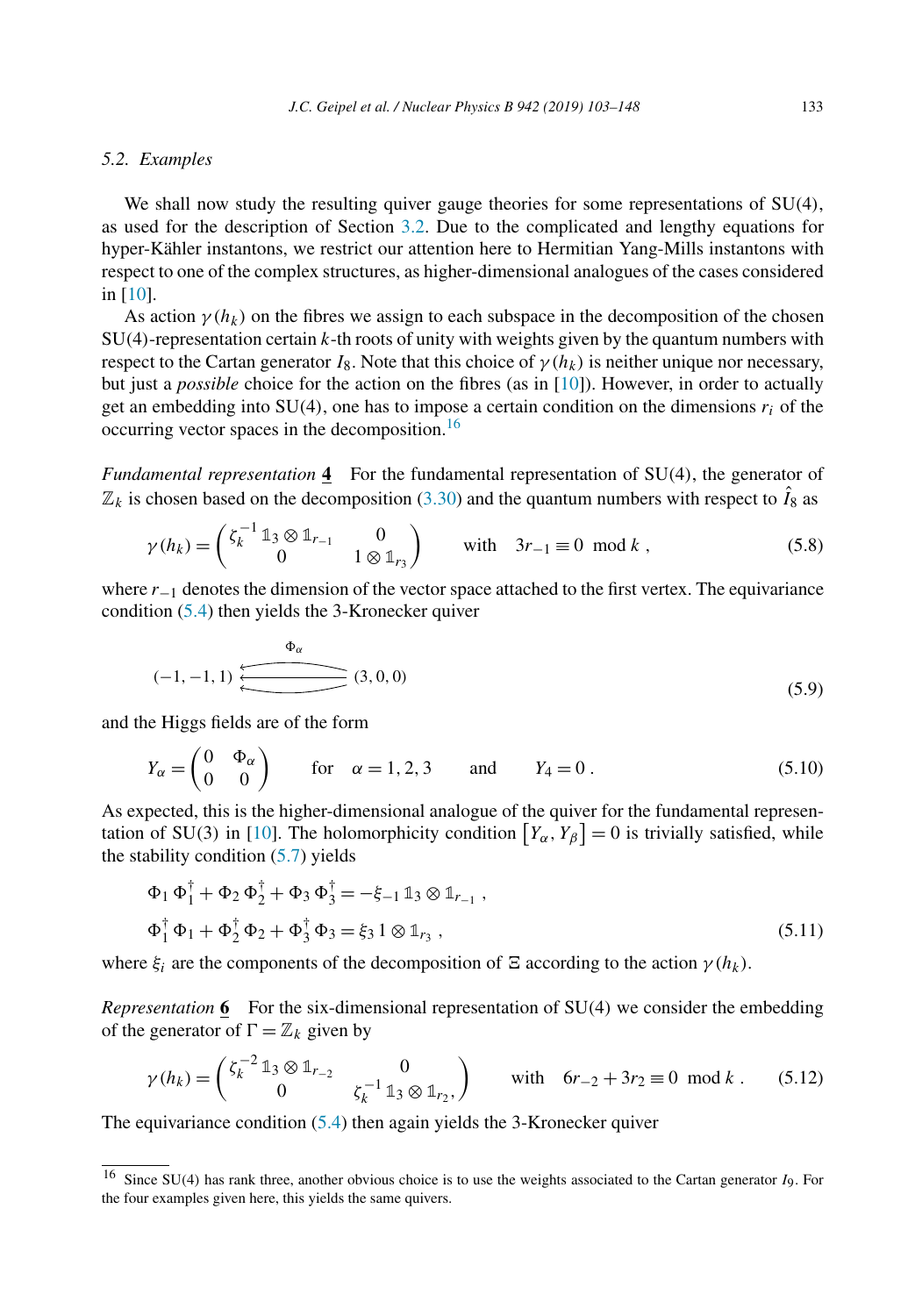$$
(-2, -2, 0) \xleftarrow{\Phi_{\alpha}} (2, -1, 1) \tag{5.13}
$$

with the Higgs fields

$$
Y_{\alpha} = \begin{pmatrix} 0 & \Phi_{\alpha} \\ 0 & 0 \end{pmatrix} \quad \text{for} \quad \alpha = 1, 2, 3 \quad \text{and} \quad Y_4 = 0 \,. \tag{5.14}
$$

The corresponding instanton equations are

$$
\Phi_1 \Phi_1^{\dagger} + \Phi_2 \Phi_2^{\dagger} + \Phi_3 \Phi_3^{\dagger} = -\xi_{-2} \mathbb{1}_3 \otimes \mathbb{1}_{r_{-2}} ,
$$
  
\n
$$
\Phi_1^{\dagger} \Phi_1 + \Phi_2^{\dagger} \Phi_2 + \Phi_3^{\dagger} \Phi_3 = \xi_2 \mathbb{1}_3 \otimes \mathbb{1}_{r_2} ,
$$
\n(5.15)

which are similar to those of the fundamental representation but, of course, the multiplicities differ, as was already the case for the SU*(*4*)*-equivariant connections constructed in Section [3.2.](#page-8-0)

*Representation* **10** For the ten-dimensional representation we use the embedding

$$
\gamma(h_k) = \begin{pmatrix} \zeta_k^{-2} \mathbb{1}_6 \otimes \mathbb{1}_{r_{-2}} & 0 & 0\\ 0 & \zeta_k^{-1} \mathbb{1}_3 \otimes \mathbb{1}_{r_2} & 0\\ 0 & 0 & 1 \otimes \mathbb{1}_{r_6} \end{pmatrix} \qquad \text{with} \quad 12r_{-2} + 3r_2 \equiv 0 \mod k \tag{5.16}
$$

to obtain the 3-Beilinson quiver [\[44\]](#page-45-0)

$$
(-2,-2,2) \xleftarrow{\Phi_{\alpha}^{1}} (2,-1,1) \xleftarrow{\Phi_{\alpha}^{2}} (6,0,0) \tag{5.17}
$$

and the Higgs fields

$$
Y_{\alpha} = \begin{pmatrix} 0 & \Phi_{\alpha}^{1} & 0 \\ 0 & 0 & \Phi_{\alpha}^{2} \\ 0 & 0 & 0 \end{pmatrix} \text{ for } \alpha = 1, 2, 3 \text{ and } Y_{4} = 0.
$$
 (5.18)

The Hermitian Yang-Mills equations require the holomorphicity conditions

$$
\Phi_{\alpha}^{1} \Phi_{\beta}^{2} - \Phi_{\beta}^{1} \Phi_{\alpha}^{2} = 0 \tag{5.19}
$$

together with the stability conditions

$$
\sum_{\alpha=1}^{3} \Phi_{\alpha}^{1} \Phi_{\alpha}^{1 \dagger} = -\xi_{-2} \mathbb{1}_{6} \otimes \mathbb{1}_{r_{-2}},
$$
  

$$
\sum_{\alpha=1}^{3} (\Phi_{\alpha}^{2} \Phi_{\alpha}^{2 \dagger} - \Phi_{\alpha}^{1 \dagger} \Phi_{\alpha}^{1}) = -\xi_{2} \mathbb{1}_{3} \otimes \mathbb{1}_{r_{2}},
$$
  

$$
\sum_{\alpha=1}^{3} \Phi_{\alpha}^{2 \dagger} \Phi_{\alpha}^{2} = \xi_{6} \mathbb{1} \otimes \mathbb{1}_{r_{6}}.
$$
 (5.20)

Here the arrows related to *Y<sub>α</sub>* for  $\alpha = 1, 2, 3$  occur whenever the difference in the powers of  $\zeta_k$  in [\(5.4\)](#page-29-0) is equal to one, so that the underlying structure of the quivers shares the main features with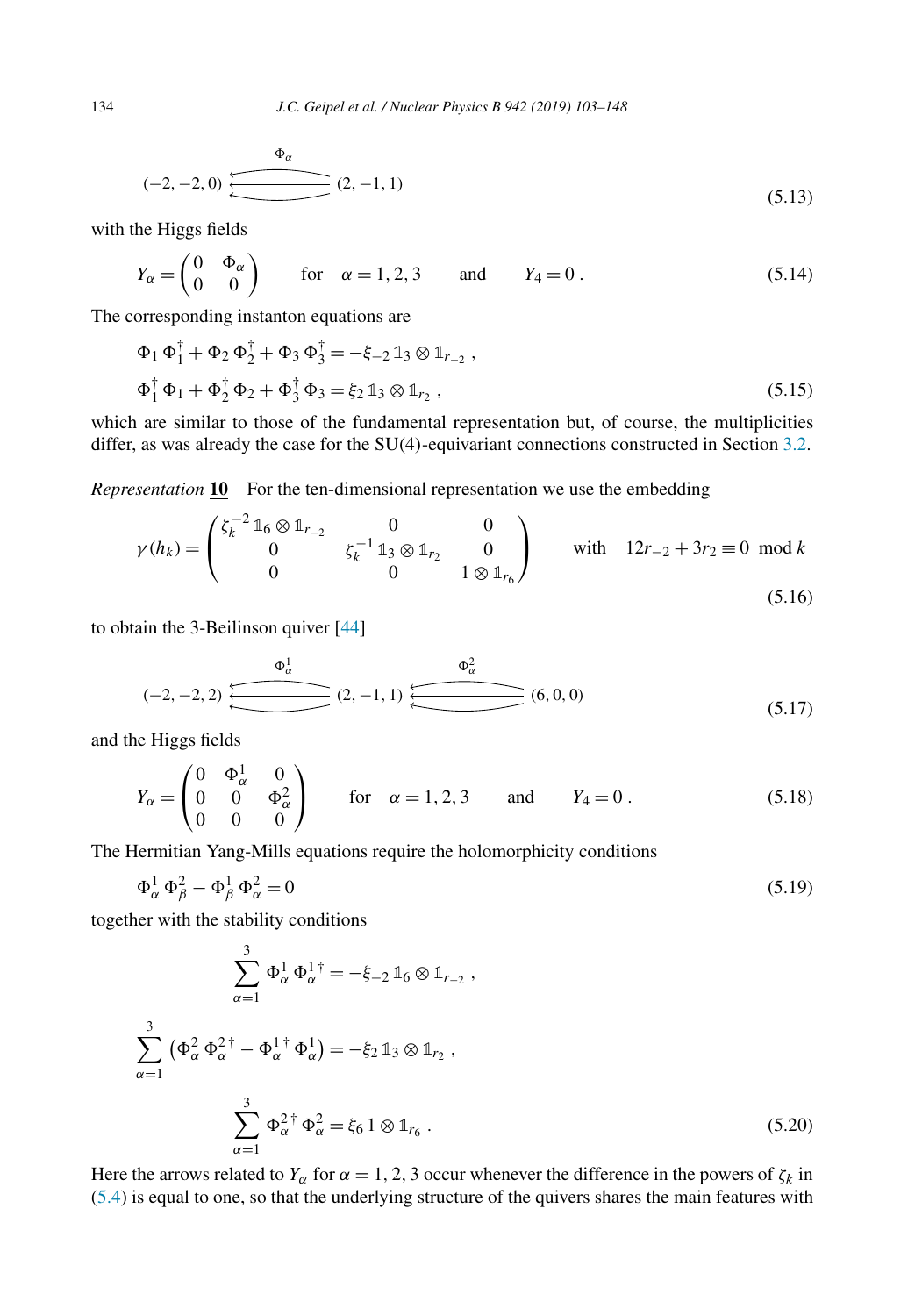<span id="page-32-0"></span>those of  $[10]$ . While the morphisms induced by  $Y_4$  only appear for differences of 2 in the case of the group SU*(*3*)* studied in [\[10\]](#page-44-0), for the higher-dimensional version here it requires differences of 3 in the powers of the root of unity, so that there is no arrow  $Y_4$  for the ten-dimensional representation.

*Representation* **20** As our final example, consider the representation

 $\underline{20}|_{SU(3)} = \underline{(-3, -3, 3)}_{10} \oplus \underline{(1, -2, 2)}_{6} \oplus \underline{(5, -1, 1)}_{3} \oplus \underline{(9, 0, 0)}_{1}$  (5.21)

which leads to the quiver



The underlying structure of this quiver is again that of a chain connecting adjacent vertices with three Higgs fields, as its weight diagram is an extension of those for the representations **4** and **10**. As the powers of  $\zeta_k$  here are large enough, we encounter also the morphism  $\Psi$  induced by  $Y_4$ .

Since the representations of SU*(*4*)* we considered here are constructed via layers of representations of the subgroup SU*(*3*)*, one may expect the general shape of the quivers with this choice of group action  $\gamma(h_k)$  to hold also for generic groups  $SU(n+1)$ . Studying other choices for the action on the fibres even for the concrete case  $\mathbb{C}^4/\Gamma$  is beyond the scope of this paper, as is the inclusion of other finite subgroups  $\Gamma \subset SU(4)$ .

# *5.3. Moduli spaces*

In Section [5.2](#page-30-0) we considered some examples of translationally invariant connections on  $\mathbb{R}^8/\mathbb{Z}_k$ , where we specialised to the instanton equations with respect to *one* complex structure, i.e. we considered a *single* Hermitian Yang-Mills moduli space over the flat Calabi-Yau orbifold  $\mathbb{R}^8/\mathbb{Z}_k$ . Analogously to the discussion of the moduli spaces of such instantons on  $\mathbb{R}^6/\mathbb{Z}_k$  in [\[10\]](#page-44-0) and the discussion in Section [3.5,](#page-14-0) the moduli space can be described as a Kähler quotient involving the pre-image of the Fayet-Iliopoulos term  $\Xi$  under a moment map on the space of holomorphic  $\Gamma$ -equivariant connections. Since we now consider translationally invariant connections, there are only algebraic holomorphicity conditions, in contrast to the SU*(*4*)*-instantons discussed in Section [3.](#page-4-0) This moduli space then resembles a noncommutative crepant resolution, defined by the path algebra of the underlying quiver, of the nilpotent orbits that appeared in [\(3.69\)](#page-16-0), lending a gauge theory interpretation for some of the constructions of [\[45\]](#page-45-0).

However, it is also interesting to study Sp*(*2*)*-instantons in this context. Then one can include a triplet of Fayet-Iliopoulos terms  $E^{\alpha}$ , and the generalized instanton equation reads

$$
\star \mathcal{F} + \mathcal{F} \wedge \star \mathcal{Q} = \Xi^{\alpha} \star \Omega_{\alpha} + \Xi^{\alpha} \Omega_{\alpha} \wedge \star \mathcal{Q} \qquad \text{or} \qquad \star \tilde{\mathcal{F}} + \tilde{\mathcal{F}} \wedge \star \mathcal{Q} = 0 \tag{5.23}
$$

for a deformed curvature  $\tilde{\mathcal{F}} := \mathcal{F} - \Xi^{\alpha} \Omega_{\alpha}$ . This generalizes the four-dimensional anti-selfduality equation with deformations induced by Fayet-Iliopoulos terms *α*. In this case, for constant  $\mathbb{Z}^{\alpha}$  lying in the centre of the Lie algebra  $u(r)$ , the generalized instanton equations with deformations still imply the Yang-Mills equations, but otherwise they induce sources [\[46\]](#page-45-0). It was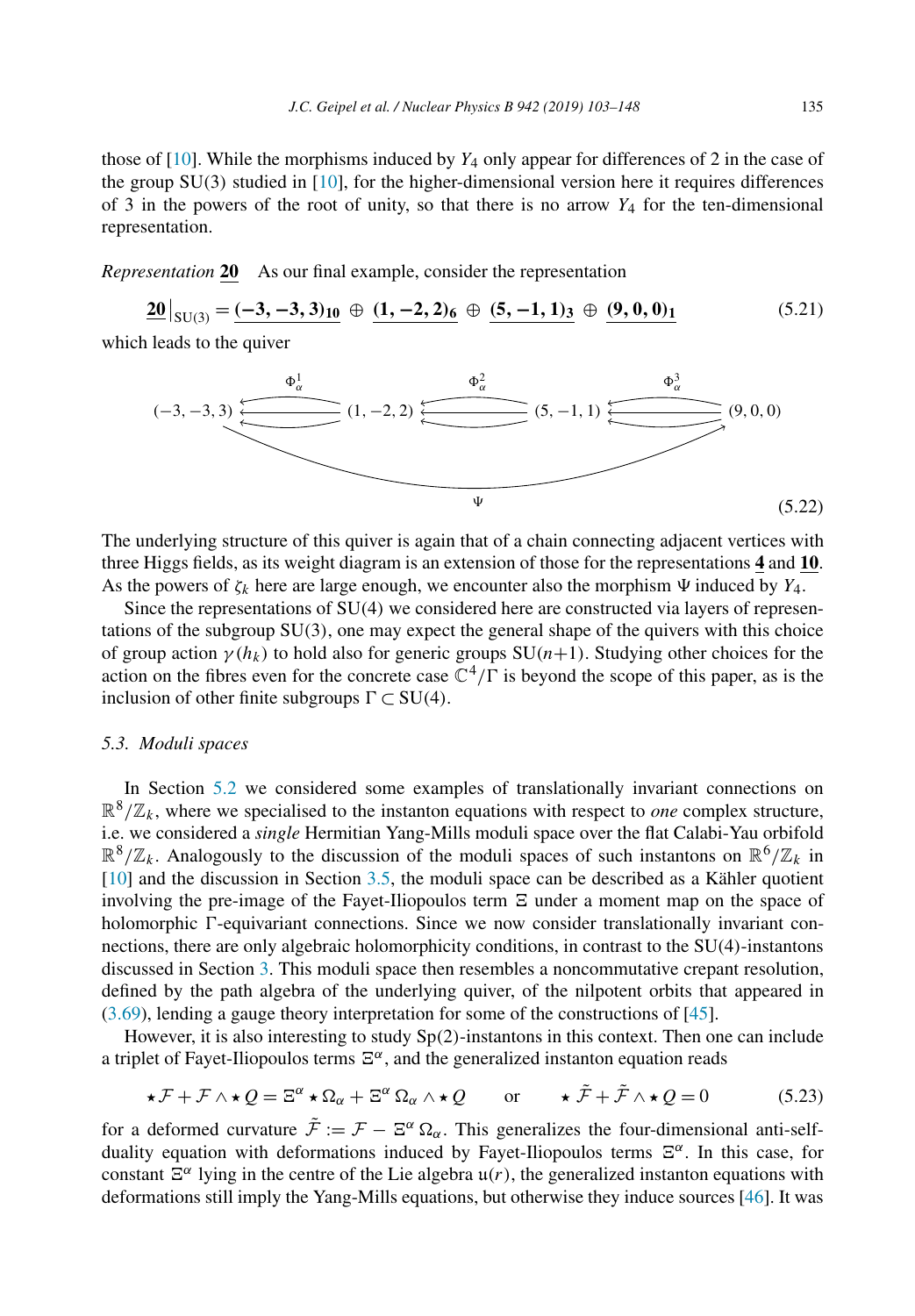<span id="page-33-0"></span>shown in [\[43\]](#page-45-0) that the moduli space of the four-dimensional instanton equation can be expressed as a hyper-Kähler quotient  $\mathcal{M}_{\Xi} = (\mu_1^{-1}(\Xi^1) \cap \mu_2^{-1}(\Xi^2) \cap \mu_3^{-1}(\Xi^3)) / /\!/ \mathcal{G}$ , and that it is closely related to the ALE spaces which appear as resolutions of the orbifold  $\mathbb{C}^2/\Gamma$ .

For vanishing Fayet-Iliopoulos terms in our eight-dimensional setup, the moduli space can again be described asthe intersection of three Hermitian Yang-Mills moduli spaces by the general arguments of Section [4.5:](#page-27-0)

$$
\mathcal{M}_0 = \mathcal{M}_1 \cap \mathcal{M}_2 \cap \mathcal{M}_3 \tag{5.24}
$$

Since non-vanishing  $\Xi^{\alpha}$  describe deformations of the complex structures [\[46\]](#page-45-0), one cannot simply impose the holomorphicity conditions on  $\mathcal F$ . Instead, by rewriting the instanton equation [\(5.23\)](#page-32-0) in terms of the deformed curvature  $\tilde{\mathcal{F}}$ , one gets formally again the "usual" equation whose moduli space is given as the intersection of three Hermitian Yang-Mills moduli spaces,

$$
\mathcal{M}_{\Xi} = \tilde{\mathcal{M}}_1 \cap \tilde{\mathcal{M}}_2 \cap \tilde{\mathcal{M}}_3 ,\qquad (5.25)
$$

where each moduli space  $\tilde{\mathcal{M}}_{\alpha}$  is determined by imposing the usual holomorphicity (and stability) condition with respect to the undeformed complex structure  $J_\alpha$  on the *deformed* curvature  $\tilde{\mathcal{F}} =$  $\mathcal{F} - \Xi^{\alpha} \Omega_{\alpha}$ .

#### **6. Summary and conclusions**

In this paper we have studied three classes of quiver gauge theories: (1) Sasakian quiver gauge theories on the round seven-sphere SU*(*4*)/*SU*(*3*)*, (2) 3-Sasakian quiver gauge theories on the squashed seven-sphere Sp*(*2*)/*Sp*(*1*)*, and (3) Translationally invariant instantons on the Calabi-Yau cone  $\mathbb{R}^8/\Gamma$ . In all cases we discussed the equivariance conditions, giving explicit examples of the resulting quivers for some low-dimensional representations of *G*, and described the corresponding moduli spaces.

The Sasakian quiver gauge theory on  $S^7$  yields a higher-dimensional analogue of that on *S*<sup>5</sup> [\[10\]](#page-44-0), but with one completely new class due to the exceptional representation **6** of SU(4). Because of the systematic construction of all odd-dimensional round spheres  $S^{2n+1} \cong$  $SU(n+1)/SU(n)$ , one can expect the regular quivers to be the same for all cases. This fits in the framework of generic expressions for quiver gauge theories [\[19\]](#page-44-0) and the general description of moduli spaces for Hermitian Yang-Mills instantons on metric cones over Sasaki-Einstein manifolds [\[33\]](#page-45-0); indeed, the moduli space of instantons on the Calabi-Yau cone we discussed here is contained in the general description of [\[33\]](#page-45-0).

Making use of the 3-Sasakian structure on the coset space Sp*(*2*)/*Sp*(*1*)*, we constructed new quiver gauge theories based on representations of Sp*(*2*)*, again giving some explicit examples of quivers. We discussed the more complicated instanton equations on the metric cone and showed that the moduli space can be described as the intersection of three Hermitian Yang-Mills moduli spaces. In contrast to a single Hermitian Yang-Mills instanton moduli space over a Calabi-Yau cone, in the hyper-Kähler setup the holomorphicity conditions automatically imply the stability conditions of the Hermitian Yang-Mills moduli spaces.

Finally, we discussed some examples of quivers for translationally invariant instantons on  $\mathbb{R}^8/\Gamma$  with the finite group  $\Gamma = \mathbb{Z}_k$  embedded into SU(4). While the moduli space of Hermitian Yang-Mills instantons can be described as a Kähler quotient for a possibly non-trivial Fayet-Iliopoulos term, as in the case of translationally invariant instantons on  $\mathbb{R}^6/\mathbb{Z}_k$  [\[10\]](#page-44-0), we attributed the moduli space of instantons with respect to the hyper-Kähler structure again to the intersection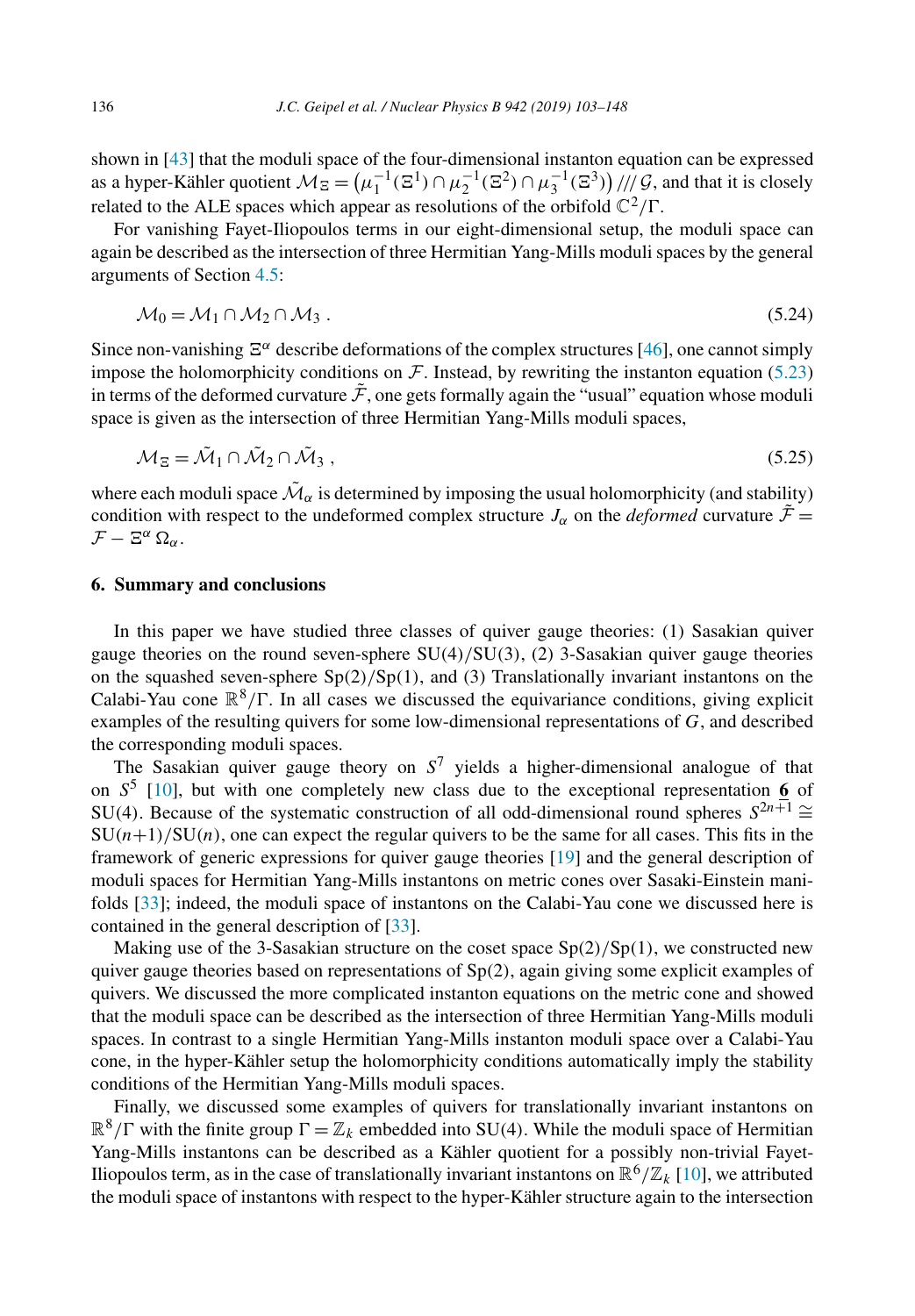<span id="page-34-0"></span>of three Hermitian Yang-Mills moduli spaces. Hereby, one has to consider deformed curvatures if non-trivial Fayet-Iliopoulos terms are present.

#### **Acknowledgements**

This paper is based upon work from COST Action MP1405 QSPACE, supported by COST (European Cooperation in Science and Technology). This work was supported by the Deutsche Forschungsgemeinschaft (DFG, Germany) under the grant LE 838/13, by the Research Training Group RTG 1463 "Analysis, Geometry and String Theory" (DFG), and by the Consolidated Grant ST/L000334/1 from the UK Science and Technology Facilities Council (STFC).

# **Appendix A. Technical details for**  $S^7 \cong SU(4)/SU(3)$

This appendix contains some technical details of calculations involving the round sevensphere, including the derivation of the parameter dependences in the structure equations, the canonical connection and weight diagrams, and some explicit realizations of SU*(*4*)*-representations.

# *A.1. Structure equations and Sasaki-Einstein geometry*

By the choice of the 1-forms in [\(3.8\)](#page-5-0), the generators of the Lie algebra of SU*(*4*)* in the fundamental representation take the form

$$
I_1^+ := \zeta_1 \begin{pmatrix} 0 & 1 & 0 & 0 \\ 0 & 0 & 0 & 0 \\ 0 & 0 & 0 & 0 \\ 0 & 0 & 0 & 0 \end{pmatrix}, \qquad I_2^+ := \zeta_2 \begin{pmatrix} 0 & 0 & 1 & 0 \\ 0 & 0 & 0 & 0 \\ 0 & 0 & 0 & 0 \\ 0 & 0 & 0 & 0 \end{pmatrix},
$$
  
\n
$$
I_3^+ := \zeta_3 \begin{pmatrix} 0 & 0 & 0 & 1 \\ 0 & 0 & 0 & 0 \\ 0 & 0 & 0 & 0 \end{pmatrix}, \qquad I_4^+ := \lambda_4 \begin{pmatrix} 0 & 0 & 0 & 0 \\ 0 & 0 & 1 & 0 \\ 0 & 0 & 0 & 0 \end{pmatrix},
$$
  
\n
$$
I_5^+ := \lambda_5 \begin{pmatrix} 0 & 0 & 0 & 0 \\ 0 & 0 & 0 & 0 \\ 0 & 0 & 0 & 0 \end{pmatrix}, \qquad I_6^+ := \lambda_6 \begin{pmatrix} 0 & 0 & 0 & 0 \\ 0 & 0 & 0 & 0 \\ 0 & 0 & 0 & 0 \end{pmatrix},
$$
  
\n
$$
I_7 := i \mu_7 \begin{pmatrix} 3 & 0 & 0 & 0 \\ 0 & -1 & 0 & 0 \\ 0 & 0 & -1 & 0 \\ 0 & 0 & 0 & -1 \end{pmatrix}, \qquad I_8 := i \mu_8 \begin{pmatrix} 0 & 0 & 0 & 0 \\ 0 & 2 & 0 & 0 \\ 0 & 0 & -1 & 0 \\ 0 & 0 & 0 & -1 \end{pmatrix},
$$
  
\n
$$
I_9 := i \mu_9 \begin{pmatrix} 0 & 0 & 0 & 0 \\ 0 & 0 & 0 & 0 \\ 0 & 0 & -1 & 0 \\ 0 & 0 & 0 & 1 \end{pmatrix}, \qquad (A.1)
$$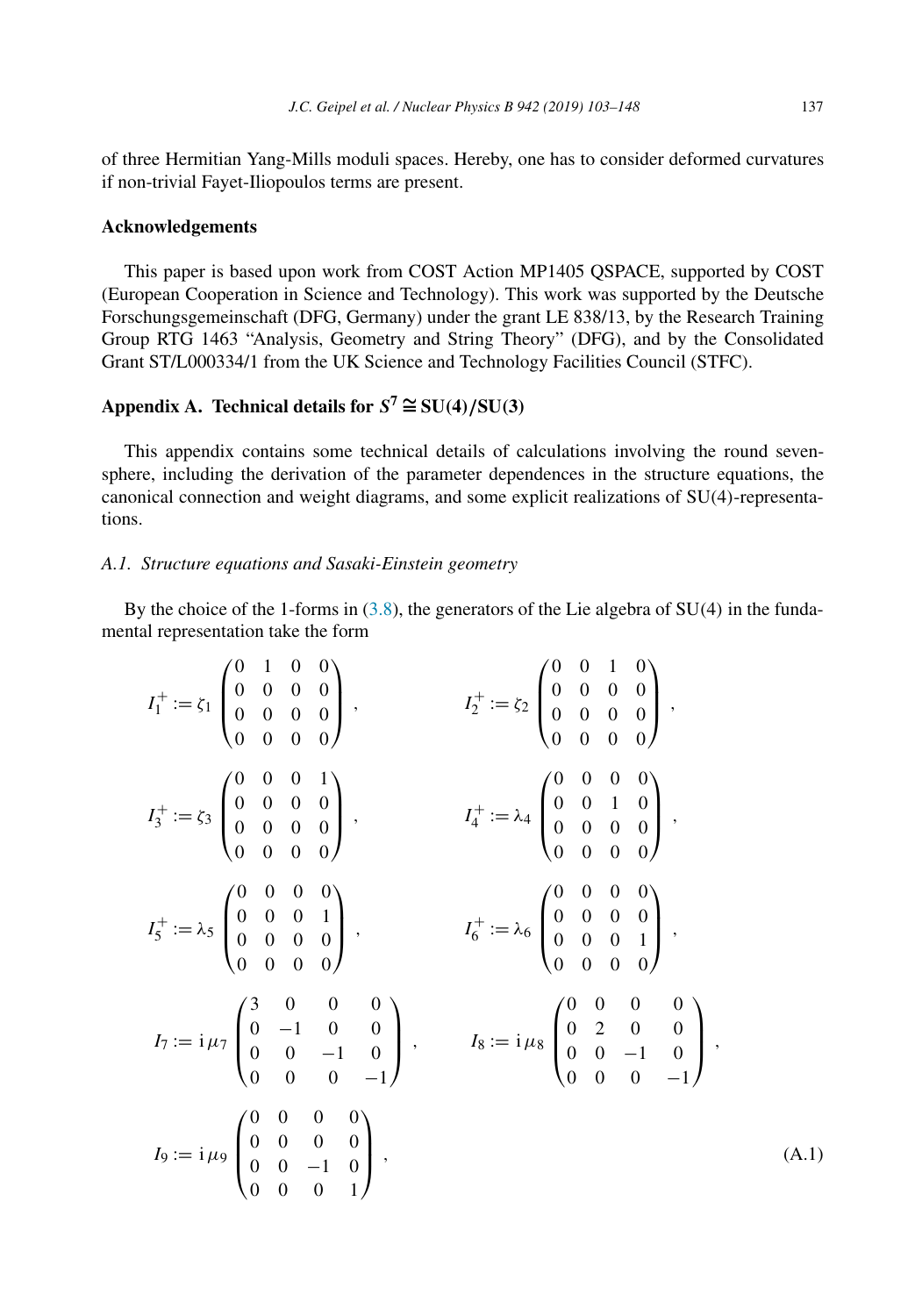<span id="page-35-0"></span>with real parameters  $\zeta_{\alpha}$ ,  $\lambda_{\beta}$  and  $\mu_i$ . The flatness of the connection [\(3.8\)](#page-5-0) yields the structure equations

$$
d\Theta^{1} = 4 \mu_{7} \Theta^{1} \wedge i e^{7} - 2 \mu_{8} \Theta^{1} \wedge i e^{8} + \zeta_{2} \lambda_{4} \zeta_{1}^{-1} \Theta^{2\bar{4}} + \zeta_{3} \lambda_{5} \zeta_{1}^{-1} \Theta^{3\bar{5}},
$$
  
\n
$$
d\Theta^{2} = 4 \mu_{7} \Theta^{2} \wedge i e^{7} + \mu_{8} \Theta^{2} \wedge i e^{8} + \mu_{9} \Theta^{2} \wedge i e^{9} - \zeta_{1} \lambda_{4} \zeta_{2}^{-1} \Theta^{14} + \zeta_{3} \lambda_{6} \zeta_{2}^{-1} \Theta^{3\bar{6}},
$$
  
\n
$$
d\Theta^{3} = 4 \mu_{7} \Theta^{3} \wedge i e^{7} + \mu_{8} \Theta^{3} \wedge i e^{8} - \mu_{9} \Theta^{3} \wedge i e^{9} - \zeta_{2} \lambda_{6} \zeta_{3}^{-1} \Theta^{26} - \zeta_{1} \lambda_{5} \zeta_{3}^{-1} \Theta^{15},
$$
  
\n
$$
d e^{7} = -\frac{i}{3 \mu_{7}} (\zeta_{1}^{2} \Theta^{1\bar{1}} + \zeta_{2}^{2} \Theta^{2\bar{2}} + \zeta_{3}^{2} \Theta^{3\bar{3}}),
$$
\n(A.2)

together with the equations for the complex conjugates  $\bar{\Theta}^{\bar{\alpha}}$  for  $\alpha = 1, 2, 3$ . The necessary dependences of the parameters in [\(3.16\)](#page-6-0) follow from imposing closure of the fundamental form  $\Omega^{1,1}$ :

$$
2\operatorname{id}\Omega^{1,1} = r^2 \left( \lambda_4 \left( \frac{\xi_2}{\xi_1} - \frac{\xi_1}{\xi_2} \right) \left( \Theta^{\bar{1}2\bar{4}} - \Theta^{\bar{1}\bar{2}4} \right) + \lambda_5 \left( \frac{\xi_3}{\xi_1} - \frac{\xi_1}{\xi_3} \right) \left( \Theta^{\bar{1}3\bar{5}} - \Theta^{\bar{1}\bar{3}5} \right) + \lambda_6 \left( \frac{\xi_2}{\xi_3} - \frac{\xi_3}{\xi_2} \right) \left( \Theta^{\bar{2}36} - \Theta^{\bar{2}3\bar{6}} \right) + \left( 1 - \frac{\xi_1^2}{3\mu_7} \right) \Theta^{\bar{1}\bar{1}} \wedge \left( \Theta^0 + \bar{\Theta}^{\bar{0}} \right) \quad (A.3) + \left( 1 - \frac{\xi_2^2}{3\mu_7} \right) \Theta^{2\bar{2}} \wedge \left( \Theta^0 + \bar{\Theta}^{\bar{0}} \right) + \left( 1 - \frac{\xi_3^2}{3\mu_7} \right) \Theta^{3\bar{3}} \wedge \left( \Theta^0 + \bar{\Theta}^{\bar{0}} \right) \right).
$$

The exterior derivative of the top-degree holomorphic form reads

$$
d\Omega^{4,0} = r^4 (2 - 6\mu_7) \Theta^{1230\bar{0}} , \qquad (A.4)
$$

leading to the condition [\(3.18\)](#page-6-0). With these parameter values one obtains the structure equations [\(3.19\)](#page-7-0) together with

$$
d\Theta^4 = -\frac{1}{2} i e^8 \wedge \Theta^4 - \frac{1}{2} i e^9 \wedge \Theta^4 + \Theta^{\bar{1}2} + \Theta^{\bar{5}\bar{6}} ,
$$
  
\n
$$
d\Theta^5 = -\frac{1}{2} i e^8 \wedge \Theta^5 + \frac{1}{2} i e^9 \wedge \Theta^5 + \Theta^{\bar{1}3} - \Theta^{46} ,
$$
  
\n
$$
d\Theta^6 = i e^9 \wedge \Theta^6 + \Theta^{\bar{2}3} + \Theta^{\bar{4}5} ,
$$
  
\n
$$
d e^8 = 2 i \Theta^{1\bar{1}} - i \Theta^{2\bar{2}} - i \Theta^{3\bar{3}} - 3 i \Theta^{4\bar{4}} - 3 i \Theta^{5\bar{5}} ,
$$
  
\n
$$
d e^9 = -i \Theta^{2\bar{2}} + i \Theta^{3\bar{3}} - i \Theta^{4\bar{4}} + i \Theta^{5\bar{5}} + 2 i \Theta^{6\bar{6}} .
$$
\n(A.5)

With respect to the rescaled Cartan generators  $\hat{I}_j := -i \mu_j^{-1} I_j$ , i.e.

$$
\hat{I}_7 = \text{diag}(3, -1, -1, -1)
$$
,  $\hat{I}_8 = \text{diag}(0, 2, -1, -1)$  and  $\hat{I}_9 = \text{diag}(0, 0, -1, 1)$ , (A.6)

the non-vanishing structure constants read

$$
C_{84}^4 = C_{85}^5 = 3 , C_{94}^4 = 1 , C_{95}^5 = -1 , C_{96}^6 = -2 , C_{4\bar{4}}^8 = C_{5\bar{5}}^8 = -\frac{1}{2} ,
$$
  
\n
$$
C_{4\bar{4}}^9 = -\frac{1}{2} , C_{5\bar{5}}^9 = \frac{1}{2} , C_{6\bar{6}}^9 = 1 , C_{5\bar{6}}^4 = -1 , C_{46}^5 = 1 , C_{45}^6 = -1 ,
$$
  
\n
$$
C_{71}^1 = C_{72}^2 = C_{73}^3 = 4 , C_{81}^1 = -2 , C_{82}^2 = C_{83}^3 = 1 , C_{92}^2 = 1 , C_{93}^3 = -1 ,
$$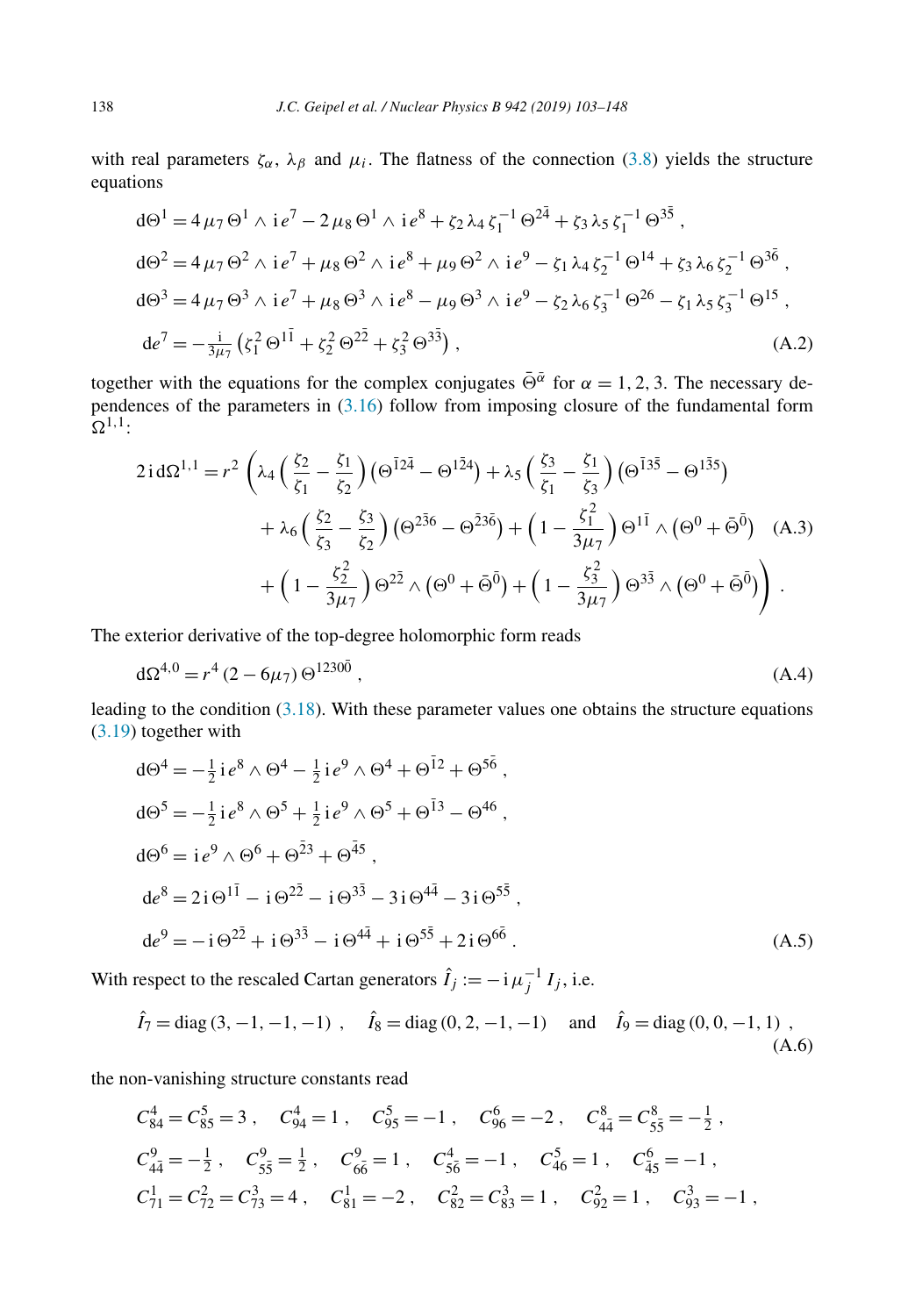<span id="page-36-0"></span>
$$
C_{1\bar{1}}^7 = C_{2\bar{2}}^7 = C_{3\bar{3}}^7 = -\frac{1}{3}, \quad C_{1\bar{1}}^8 = \frac{1}{3}, \quad C_{2\bar{2}}^8 = -\frac{1}{6}, \quad C_{3\bar{3}}^8 = -\frac{1}{6}, \quad C_{2\bar{2}}^9 = -\frac{1}{2},
$$
  
\n
$$
C_{3\bar{3}}^9 = \frac{1}{2}, \quad C_{2\bar{4}}^1 = -1, \quad C_{3\bar{5}}^1 = -1, \quad C_{14}^2 = 1, \quad C_{3\bar{6}}^2 = -1, \quad C_{15}^3 = 1,
$$
  
\n
$$
C_{26}^3 = 1, \quad C_{\bar{12}}^4 = -1, \quad C_{\bar{13}}^5 = -1, \quad C_{\bar{23}}^6 = -1
$$
  
\n(A.7)

plus the conjugated ones.

Explicit evaluation of the torsion of the canonical connection yields the components

$$
T^{1} = \frac{4}{3} e^{27}, \qquad T^{2} = -\frac{4}{3} e^{17}, \qquad T^{3} = \frac{4}{3} e^{47},
$$
  
\n
$$
T^{4} = -\frac{4}{3} e^{37}, \qquad T^{5} = \frac{4}{3} e^{67}, \qquad T^{6} = -\frac{4}{3} e^{57},
$$
  
\n
$$
T^{7} = 2 \left( e^{12} + e^{34} + e^{56} \right), \qquad (A.8)
$$

which leads to the results in the main text.

### *A.2. Representations of* SU*(*4*)*

We shall now provide the weight diagrams and some of the generators which are used for the explicit examples of quivers. To this end, recall that the ladder operators act, according to the structure constants  $(A.7)$ , on the quantum numbers as

$$
I_{\overline{1}}^-:(v_7, v_8, v_9) \longmapsto (v_7 - 4, v_8 + 2, v_9), \qquad I_{\overline{4}}^-:(v_7, v_8, v_9) \longmapsto (v_7, v_8 - 3, v_9 - 1),
$$
  
\n
$$
I_{\overline{2}}^-:(v_7, v_8, v_9) \longmapsto (v_7 - 4, v_8 - 1, v_9 - 1), \qquad I_{\overline{5}}^-:(v_7, v_8, v_9) \longmapsto (v_7, v_8 - 3, v_9 + 1),
$$
  
\n
$$
I_{\overline{3}}^-:(v_7, v_8, v_9) \longmapsto (v_7 - 4, v_8 - 1, v_9 + 1), \qquad I_{\overline{6}}^-:(v_7, v_8, v_9) \longmapsto (v_7, v_8, v_9 + 2),
$$
  
\n
$$
(A.9)
$$

which yields the root system $17$ 



Here we depict the ladder operators of the subalgebra  $\mathfrak{h} = \mathfrak{su}(3)$ , along which one has to collapse the weight diagram, by blue arrows. (For interpretation of the colours in the figure(s), the reader is referred to the web version of this article.) By using this root system, one can easily construct the representations we list in the following. For details on the representation theory of SU*(*4*)* (or SL*(*4*,*C*)*), see [\[28\]](#page-44-0).

<sup>&</sup>lt;sup>17</sup> For better readability, we restrict to the generators  $I_{\alpha}^-$  and do not depict the adjoint generators.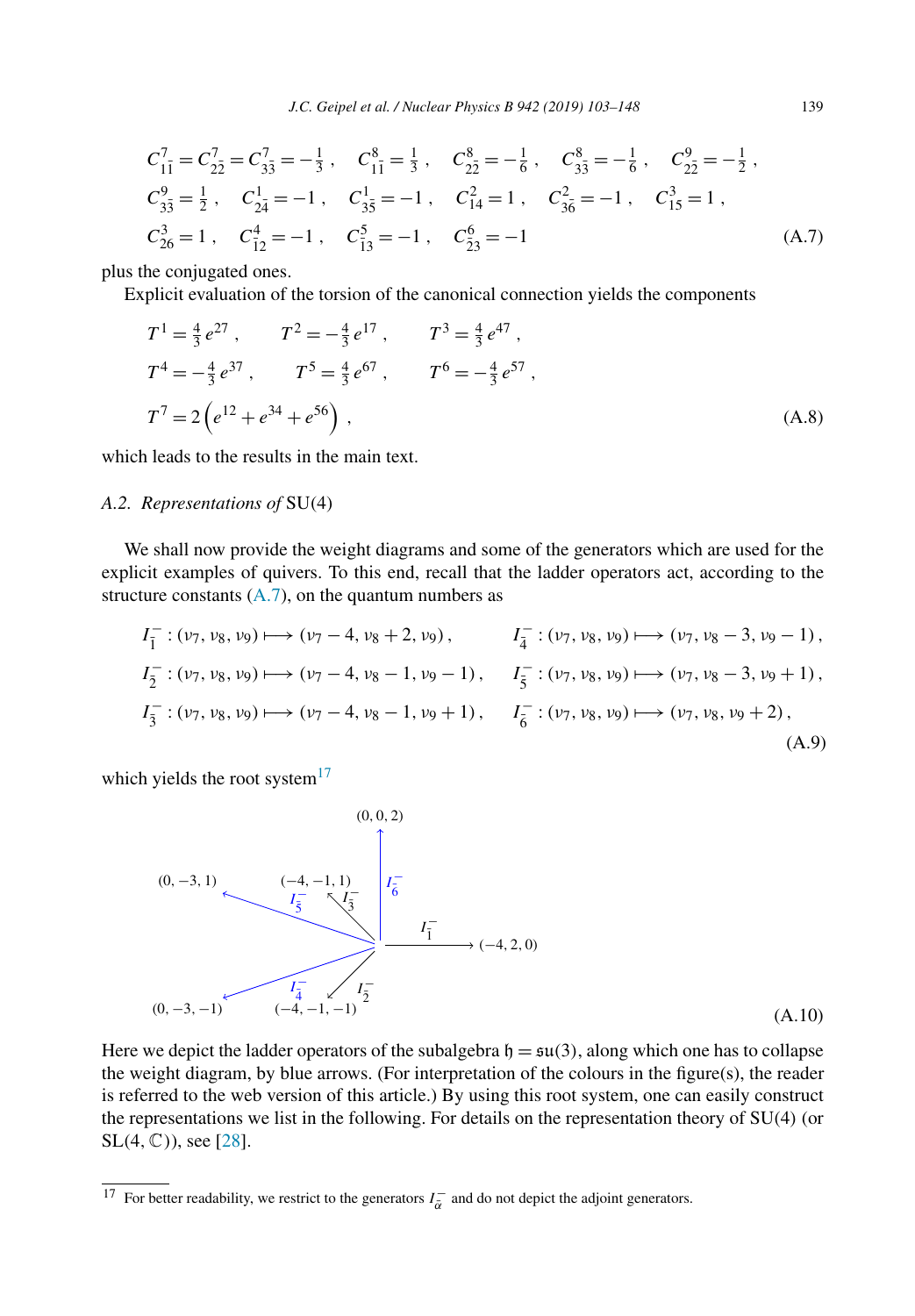<span id="page-37-0"></span>*Fundamental representation* **4** The generators are those of the chosen defining representation [\(A.1\)](#page-34-0), and the weight diagram is the tetrahedron



*Representation* **6** The generators of the six-dimensional irreducible representation can be chosen as

$$
I_{\bar{\alpha}}^- = \begin{pmatrix} \mathbf{0}_3 & \mathbf{0}_3 \\ \tilde{I}_{\bar{\alpha}} & \mathbf{0}_3 \end{pmatrix} = -\left(I_{\alpha}^+\right)^{\dagger} \quad \text{for } \alpha = 1, 2, 3 \tag{A.12}
$$

with

$$
\tilde{I}_{\bar{1}} = \begin{pmatrix} 0 & 0 & 0 \\ 0 & 1 & 0 \\ 0 & 0 & -1 \end{pmatrix}, \qquad \tilde{I}_{\bar{2}} = \begin{pmatrix} 0 & 1 & 0 \\ 0 & 0 & 0 \\ 1 & 0 & 0 \end{pmatrix}, \qquad \tilde{I}_{\bar{3}} = \begin{pmatrix} 0 & 0 & -1 \\ -1 & 0 & 0 \\ 0 & 0 & 0 \end{pmatrix}, \qquad (A.13)
$$

and

$$
I_{\bar{\beta}}^- = \begin{pmatrix} \tilde{I}_{\bar{\beta}}^1 & \mathbf{0}_3 \\ \mathbf{0}_3 & \tilde{I}_{\bar{\beta}}^2 \end{pmatrix} = -\left(I_{\beta}^+\right)^{\dagger} \quad \text{for } \beta = 4, 5, 6 \tag{A.14}
$$

with

$$
\tilde{I}_{4}^{1} = \begin{pmatrix} 0 & 0 & 0 \\ 0 & 0 & 0 \\ -1 & 0 & 0 \end{pmatrix}, \qquad \tilde{I}_{4}^{2} = \begin{pmatrix} 0 & -1 & 0 \\ 0 & 0 & 0 \\ 0 & 0 & 0 \end{pmatrix}, \qquad \tilde{I}_{5}^{1} = \begin{pmatrix} 0 & 0 & 0 \\ -1 & 0 & 0 \\ 0 & 0 & 0 \end{pmatrix}, \qquad (A.15a)
$$

$$
\tilde{I}_{\bar{5}}^2 = \begin{pmatrix} 0 & 0 & -1 \\ 0 & 0 & 0 \\ 0 & 0 & 0 \end{pmatrix}, \qquad \tilde{I}_{\bar{6}}^1 = \begin{pmatrix} 0 & 0 & 0 \\ 0 & 0 & -1 \\ 0 & 0 & 0 \end{pmatrix}, \qquad \tilde{I}_{\bar{6}}^2 = \begin{pmatrix} 0 & 0 & 0 \\ 0 & 0 & 1 \\ 0 & 0 & 0 \end{pmatrix}, \qquad (A.15b)
$$

$$
\hat{I}_7 = \text{diag}(2\mathbb{1}_3, -2\mathbb{1}_3), \quad \hat{I}_8 = \text{diag}(2, -1, -1, -2, 1, 1), \n\hat{I}_9 = \text{diag}(0, 1, -1, 0, 1, -1).
$$
\n(A.15c)

The weight diagram is the octahedron

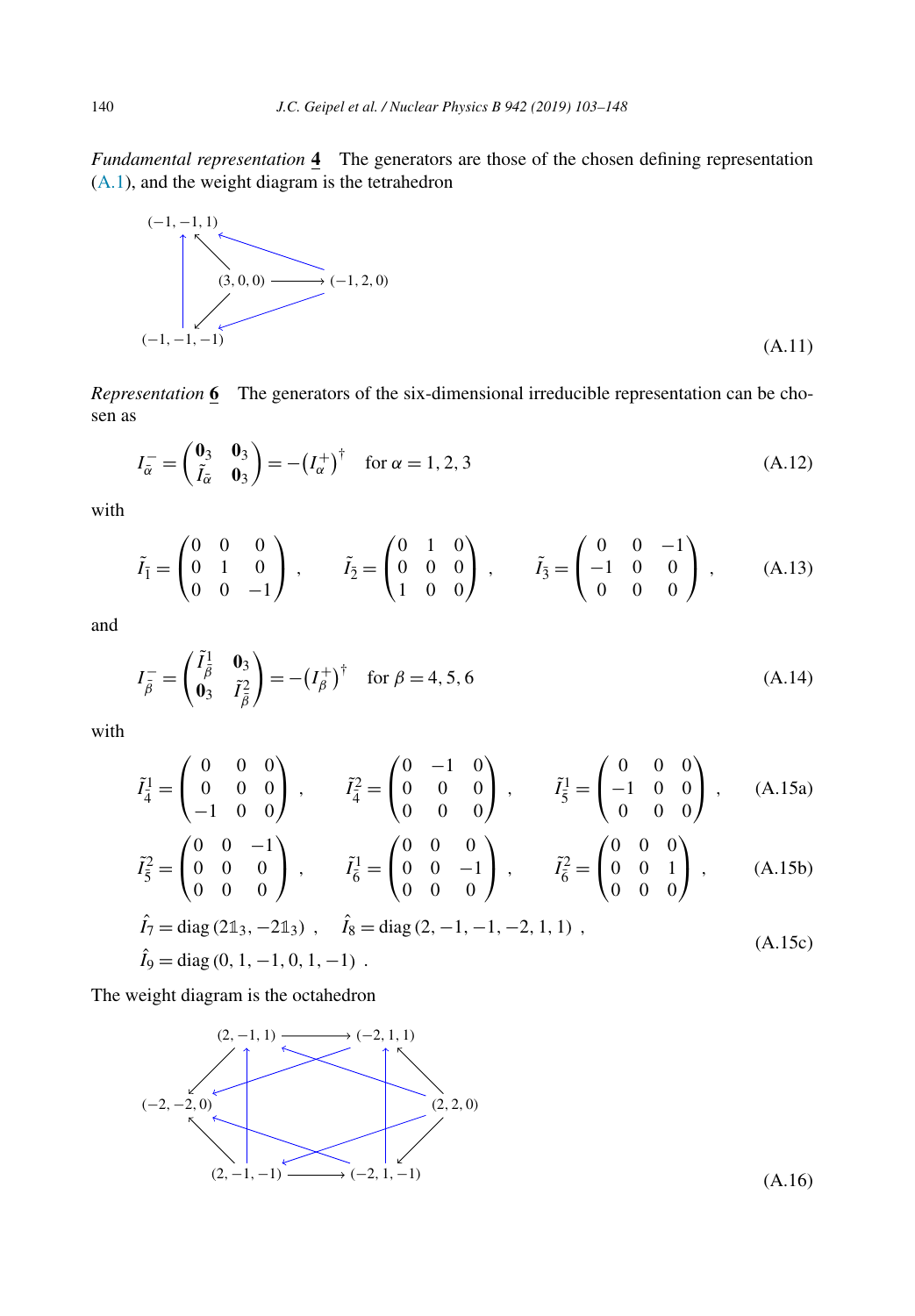<span id="page-38-0"></span>Collapsing this diagram along the action of the ladder operators of SU*(*3*)* (blue arrows) then yields the quiver [\(3.36\)](#page-10-0).

*Representation* **10** The weight diagram of the ten-dimensional representation reads



It can be obtained from the representation **6** by adding four *fundamental tetrahedra* to the octahedron of 6. Each layer with a fixed quantum number  $v_7 \in \{6, 2, -2\}$  corresponds to one SU*(*3*)*-representation, so that collapsing along the SU*(*3*)* generators leads to a quiver with three vertices. The generators in this representation can be chosen so that their only non-vanishing components are

$$
(I_{\overline{1}})_{21} = \sqrt{2}, \qquad (I_{\overline{1}})_{52} = -\sqrt{2}, \qquad (I_{\overline{1}})_{63} = -1, \qquad (I_{\overline{1}})_{74} = -1,
$$
  
\n
$$
(I_{\overline{2}})_{31} = \sqrt{2}, \qquad (I_{\overline{2}})_{62} = -1, \qquad (I_{\overline{2}})_{93} = -\sqrt{2}, \qquad (I_{\overline{2}})_{84} = -1,
$$
  
\n
$$
(I_{\overline{3}})_{41} = \sqrt{2}, \qquad (I_{\overline{3}})_{72} = -1, \qquad (I_{\overline{3}})_{83} = -1, \qquad (I_{\overline{3}})_{104} = -\sqrt{2},
$$
  
\n
$$
(I_{\overline{4}})_{32} = -1, \qquad (I_{\overline{4}})_{87} = -1, \qquad (I_{\overline{4}})_{65} = -\sqrt{2}, \qquad (I_{\overline{4}})_{96} = -\sqrt{2},
$$
  
\n
$$
(I_{\overline{5}})_{42} = -1, \qquad (I_{\overline{5}})_{75} = -\sqrt{2}, \qquad (I_{\overline{5}})_{86} = -1, \qquad (I_{\overline{5}})_{107} = -\sqrt{2},
$$
  
\n
$$
(I_{\overline{6}})_{43} = -1, \qquad (I_{\overline{6}})_{76} = -1, \qquad (I_{\overline{6}})_{108} = -\sqrt{2}, \qquad (I_{\overline{6}})_{89} = -\sqrt{2}
$$
  
\n(A.18)

and

$$
I_7 = diag (6, 2, 2, 2, -2, -2, -2, -2, -2, -2) ,
$$
  
\n
$$
I_8 = diag (0, 2, -1, -1, 4, 1, 1, -2, -2, -2) ,
$$
  
\n
$$
I_9 = diag (0, 0, -1, 1, 0, -1, 1, 0, -2, 2) .
$$
  
\n(A.19)

*Adjoint representation* **15** The adjoint representation is described by the weight diagram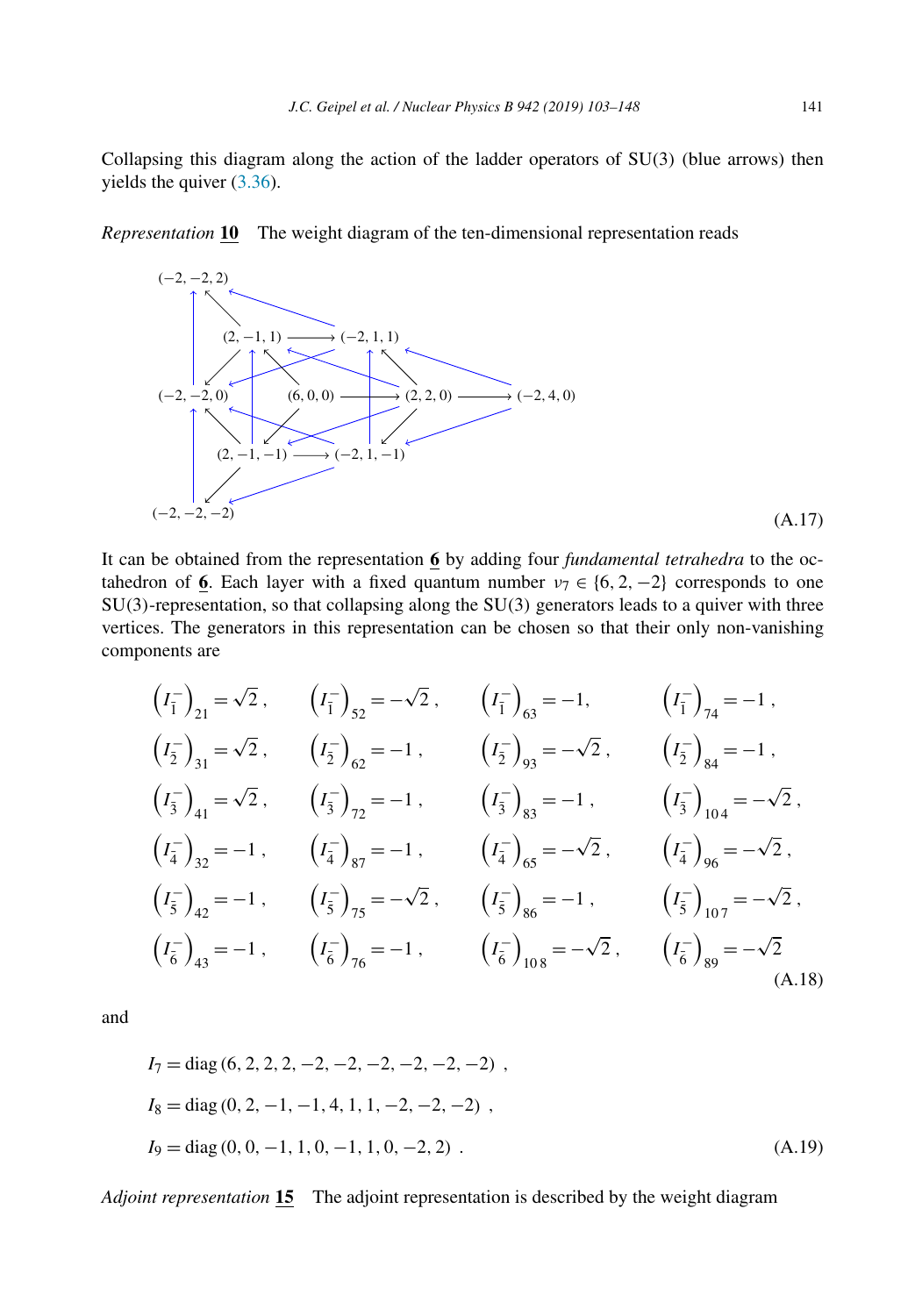<span id="page-39-0"></span>

where the centre node at  $(0, 0, 0)$  has multiplicity 3. Collapsing this diagram yields four vertices representing one trivial, one fundamental, one anti-fundamental, and one adjoint representation of SU(3). The generators are given by the structure constants [\(A.7\)](#page-36-0) as  $(I_{\hat{\lambda}})_{\hat{\mu}}^{\hat{\nu}} = C_{\hat{\lambda}\hat{\mu}}^{\hat{\nu}}$ .

# **Appendix B. Technical details for**  $S^7 \cong Sp(2)/Sp(1)$

We shall now provide some details on the calculations needed for the squashed seven-sphere Sp*(*2*)/*Sp*(*1*)*, in particular the defining properties of a 3-Sasakian manifold, and also representations of Sp*(*2*)* where we again refer to [\[28\]](#page-44-0).

# *B.1. Structure equations and 3-Sasakian geometry*

The choice of 1-forms in  $(4.7)$  yields the fundamental representation of the generators as

$$
I_{\overline{1}}^{-} = \begin{pmatrix} 0 & 0 & 0 & 0 \\ 0 & 0 & 1 & 0 \\ 0 & 0 & 0 & 0 \\ -1 & 0 & 0 & 0 \end{pmatrix}, \qquad I_{\overline{2}}^{-} = \begin{pmatrix} 0 & 0 & 0 & 0 \\ 0 & 0 & 0 & -1 \\ -1 & 0 & 0 & 0 \\ 0 & 0 & 0 & 0 \end{pmatrix}, \qquad (B.1)
$$

$$
I_{\overline{3}}^{-} = \begin{pmatrix} 0 & 0 & 0 & 0 \\ -1 & 0 & 0 & 0 \\ 0 & 0 & 0 & 0 \\ 0 & 0 & 0 & 0 \end{pmatrix}, \qquad I_{\overline{4}}^{-} = \begin{pmatrix} 0 & 0 & 0 & 0 \\ 0 & 0 & 0 & 0 \\ 0 & 0 & 0 & -1 \\ 0 & 0 & 0 & 0 \end{pmatrix}, \qquad \hat{I}_{\overline{7}} := -i I_{7} = \text{diag}(1, -1, 0, 0), \quad \hat{I}_{8} := -i I_{8} = \text{diag}(0, 0, -1, 1),
$$

and the (complex) structure equations read

$$
d\Theta^{1} = -ie^{7} \wedge \Theta^{1} + ie^{8} \wedge \Theta^{1} - \Theta^{\bar{2}3} + \Theta^{2\bar{4}},
$$
  
\n
$$
d\Theta^{2} = -ie^{7} \wedge \Theta^{2} - ie^{8} \wedge \Theta^{2} + \Theta^{\bar{1}3} - \Theta^{14},
$$
  
\n
$$
d\Theta^{3} = -2ie^{7} \wedge \Theta^{3} - 2\Theta^{12},
$$
  
\n
$$
de^{7} = -i(\Theta^{1\bar{1}} + \Theta^{2\bar{2}} + \Theta^{3\bar{3}}),
$$
  
\n
$$
d\Theta^{4} = -2ie^{8} \wedge \Theta^{4} + 2\Theta^{\bar{1}2},
$$
  
\n
$$
d\Theta^{8} = i(\Theta^{1\bar{1}} - \Theta^{2\bar{2}} - \Theta^{4\bar{4}}).
$$
  
\n(B.2)

This yields the non-vanishing structure constants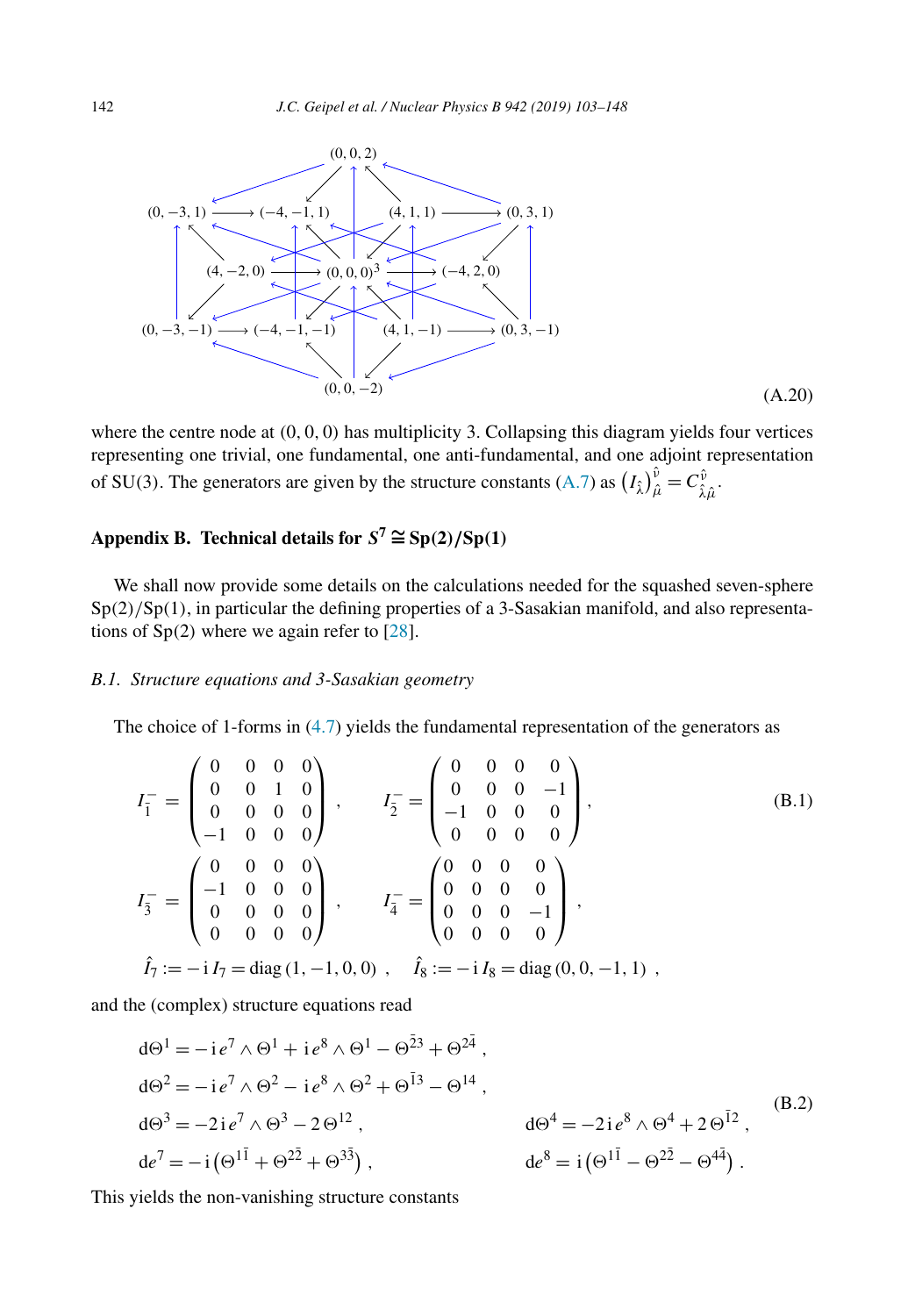<span id="page-40-0"></span>
$$
f_{71}^{1} = -f_{7\overline{1}}^{\overline{1}} = 1, \t f_{72}^{2} = -f_{7\overline{2}}^{\overline{2}} = 1, \t f_{73}^{3} = -f_{7\overline{3}}^{\overline{3}} = 2, \t f_{81}^{1} = -f_{8\overline{1}}^{\overline{1}} = -1, f_{82}^{2} = -f_{8\overline{2}}^{\overline{2}} = 1, \t f_{84}^{4} = -f_{8\overline{4}}^{\overline{4}} = 2, \t f_{2\overline{3}}^{\overline{1}} = f_{2\overline{3}}^{\overline{1}} = 1, \t f_{2\overline{4}}^{1} = f_{\overline{24}}^{\overline{1}} = -1, f_{12}^{3} = f_{\overline{12}}^{\overline{3}} = 2, \t f_{14}^{2} = f_{\overline{14}}^{\overline{2}} = 1, \t f_{\overline{13}}^{2} = f_{\overline{13}}^{\overline{2}} = -1, \t f_{\overline{12}}^{4} = f_{\overline{12}}^{\overline{4}} = -2, f_{1\overline{1}}^{7} = f_{2\overline{2}}^{7} = f_{3\overline{3}}^{7} = -1, \t f_{1\overline{1}}^{8} = 1, \t f_{2\overline{2}}^{8} = -1, \t f_{4\overline{4}}^{8} = -1.
$$
\n(B.3)

The generators  $\{I_4^+, I_4^-, \hat{I}_8\}$  span the subalgebra  $\mathfrak{sp}(1) \cong \mathfrak{su}(2)$  which is factored when forming the homogeneous space.

The fact that the orthonormal basis  $\{e^1, \ldots, e^7\}$  describes a 3-Sasakian structure can also be shown by considering the metric cone. By definition, a manifold *M* is 3-Sasakian if its metric cone  $C(M)$  is hyper-Kähler. For this, one can again introduce a fourth holomorphic 1-form,

$$
\Theta^0 := \frac{\mathrm{d}r}{r} - \mathrm{i}\,e^7\,,\tag{B.4}
$$

as in Section [3.1,](#page-4-0) and establish the Sasaki-Einstein property because the forms

$$
\Omega^{1,1} := -\frac{1}{2}r^2 \left(\Theta^{1\bar{1}} + \Theta^{2\bar{2}} + \Theta^{3\bar{3}} + \Theta^{0\bar{0}}\right) \quad \text{and} \quad \Omega^{4,0} := r^4 \Theta^{1230} \tag{B.5}
$$

are closed. For the holonomy to be further reduced from SU*(*4*)* to Sp*(*2*)*, one additionally requires closure of the form [\[18\]](#page-44-0)

$$
\Omega^{2,0} := r^2 \left( \Theta^{12} + \Theta^{30} \right),\tag{B.6}
$$

which follows from the structure equations  $(B.2)$ .

## *B.2. Instanton equations on hyper-Kähler and Calabi-Yau cones*

We will now provide some technical details of the relation between instanton equations on the metric cones over 3-Sasakian manifolds and those over Sasaki-Einstein manifolds. In components the quaternion relations [\(4.50\)](#page-27-0) read

$$
J^{\sigma}_{\alpha\mu} J^{\nu}_{\beta\sigma} = -\delta_{\alpha\beta} \delta^{\nu}_{\mu} + \epsilon_{\alpha\beta}{}^{\gamma} J^{\nu}_{\gamma\mu} , \qquad (B.7)
$$

and the associated Kähler forms

$$
\Omega_{\alpha\mu\nu} = g_{\mu\sigma} J_{\alpha\nu}^{\sigma} = -g_{\nu\sigma} J_{\alpha\mu}^{\sigma} = -g_{\sigma\nu} J_{\alpha\mu}^{\sigma} , \qquad J_{\alpha\mu}^{\nu} = g^{\nu\sigma} \Omega_{\alpha\sigma\mu}
$$
(B.8)

satisfy

$$
J^{\sigma}_{\alpha\mu} \Omega_{\beta\sigma\nu} = \delta_{\alpha\beta} g_{\mu\nu} + \epsilon_{\alpha\beta}{}^{\gamma} \Omega_{\gamma\mu\nu} ,
$$
  
\n
$$
J^{\mu}_{\alpha\sigma} \Omega^{\sigma\nu}_{\beta} = \delta_{\alpha\beta} g^{\mu\nu} - \epsilon_{\alpha\beta}{}^{\gamma} \Omega^{\mu\nu}_{\gamma} \qquad \text{with} \quad \Omega^{\mu\nu}_{\alpha} := g^{\mu\rho} J^{\nu}_{\alpha\rho} .
$$
\n(B.9)

Using  $(B.7)$ , one obtains from the first equation of  $(4.55)$  the relation

$$
J^{\lambda}_{\alpha\mu} J^{\sigma}_{\beta\nu} \mathcal{F}_{\lambda\sigma} = \delta_{\alpha\beta} \mathcal{F}_{\mu\nu} + \epsilon_{\alpha\beta}{}^{\gamma} J^{\sigma}_{\gamma\mu} \mathcal{F}_{\nu\sigma} , \qquad (B.10)
$$

which includes the second equation of [\(4.55\)](#page-28-0) upon setting  $\alpha = \beta$ . To show that the stability condition of Hermitian Yang-Mills instantons automatically follows from the holomorphicity conditions, one contracts [\(4.55\)](#page-28-0) with  $\Omega_{\beta}^{\mu\nu}$  for  $\beta \neq \alpha$  to get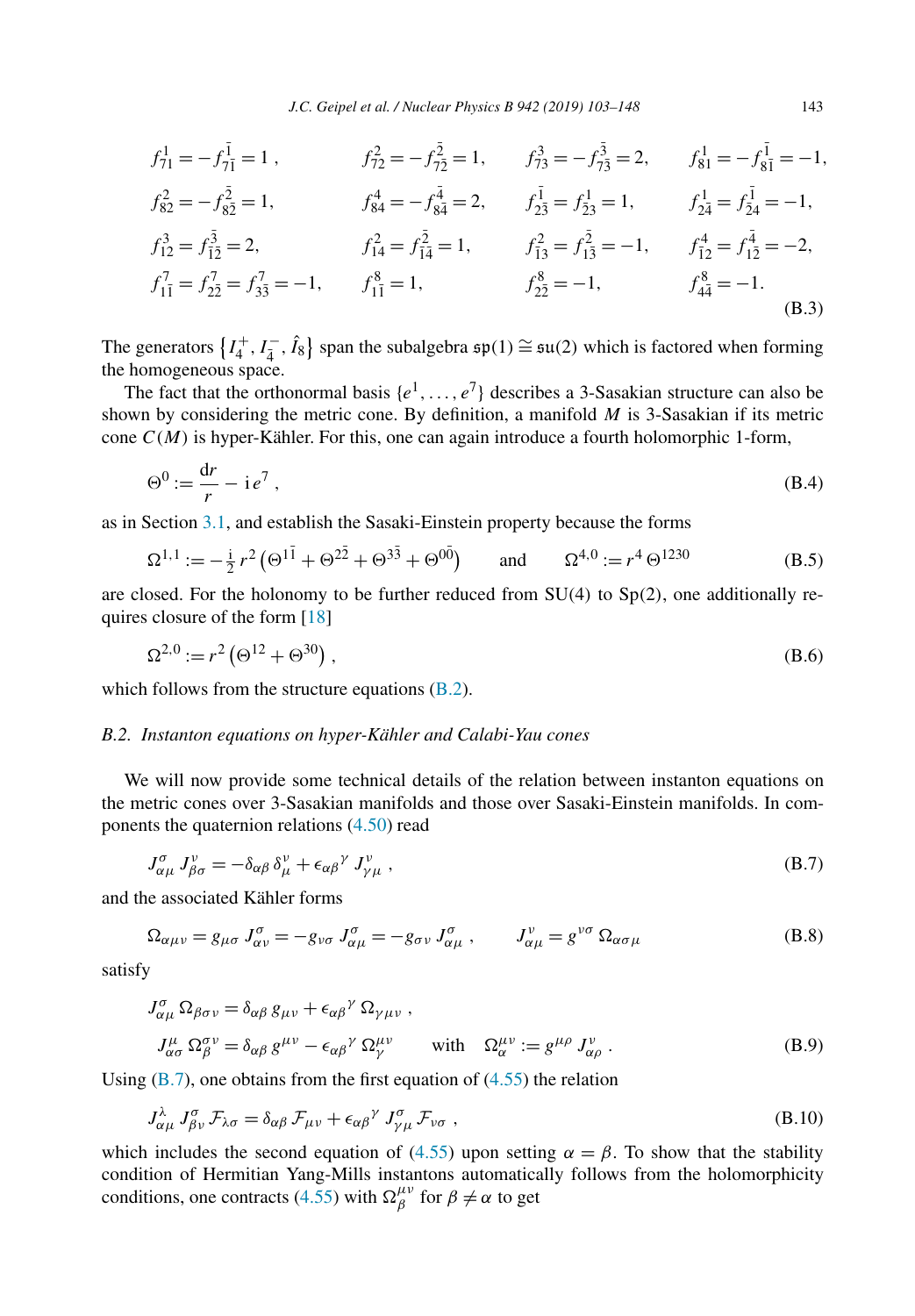<span id="page-41-0"></span>
$$
J^{\lambda}_{\alpha\mu} J^{\sigma}_{\alpha\nu} \Omega^{\mu\nu}_{\beta} \mathcal{F}_{\lambda\sigma} = \Omega^{\mu\nu}_{\beta} \mathcal{F}_{\mu\nu} \qquad \text{(no sum on } \alpha\text{)}.
$$
 (B.11)

With the help of the properties  $(B.8)$  and  $(B.9)$ , one can show that the left-hand side gives the negative of the right-hand side, so that the stability condition

$$
0 = \Omega_{\beta}^{\mu\nu} \mathcal{F}_{\mu\nu}
$$
 (B.12)

follows.18

For our case of the cone  $C(Sp(2)/Sp(1))$ , the Sp(2)-instanton equation explicitly gives the flow equations

$$
\frac{dX_1}{d\tau} = -X_1 + [X_3, X_5] = -X_1 + [X_4, X_6] = -X_1 - [X_2, X_7],
$$
\n
$$
\frac{dX_2}{d\tau} = -X_2 - [X_4, X_5] = -X_2 + [X_3, X_6] = -X_2 + [X_1, X_7],
$$
\n
$$
\frac{dX_3}{d\tau} = -X_3 - [X_1, X_5] = -X_3 - [X_2, X_6] = -X_3 - [X_4, X_7],
$$
\n
$$
\frac{dX_4}{d\tau} = -X_4 + [X_2, X_5] = -X_4 - [X_1, X_6] = -X_4 + [X_3, X_7],
$$
\n
$$
\frac{dX_5}{d\tau} = -2X_5 - [X_6, X_7],
$$
\n
$$
\frac{dX_6}{d\tau} = -2X_6 + [X_5, X_7],
$$
\n
$$
\frac{dX_7}{d\tau} = -2X_7 - [X_5, X_6],
$$
\n(8.13)

while the algebraic conditions read

$$
4X_5 = [X_1, X_3] - [X_2, X_4], \qquad 4X_6 = [X_1, X_4] + [X_2, X_3],
$$
  

$$
4X_7 = -[X_1, X_2] - [X_3, X_4].
$$
 (B.14)

One recognizes immediately the form of the intersection of three Hermitian Yang-Mills instanton equations as discussed in Section [3.5.](#page-14-0)<sup>19</sup>

*Scalar solution* Setting  $X_a = \lambda(r) I_a$  for  $a = 1, 2, 3, 4$  and  $X_\alpha = \psi(r) I_\alpha$  for  $\alpha = 5, 6, 7$  with functions *λ* and *ψ*, the equivariance conditions are automatically satisfied and the instanton equations reduce to the system

$$
\mathcal{F}_{13} = \mathcal{F}_{24} , \quad \mathcal{F}_{15} = \mathcal{F}_{26} , \quad \mathcal{F}_{35} = \mathcal{F}_{46} , \quad \mathcal{F}_{23} = -\mathcal{F}_{14} , \quad \mathcal{F}_{25} = -\mathcal{F}_{16} , \quad \mathcal{F}_{45} = -\mathcal{F}_{36} ,
$$
  

$$
\mathcal{F}_{1\tau} = \mathcal{F}_{27} , \quad \mathcal{F}_{2\tau} = -\mathcal{F}_{17} , \quad \mathcal{F}_{3\tau} = \mathcal{F}_{47} , \quad \mathcal{F}_{4\tau} = -\mathcal{F}_{37} , \quad \mathcal{F}_{5\tau} = \mathcal{F}_{67} , \quad \mathcal{F}_{6\tau} = -\mathcal{F}_{57} .
$$

They imply the condition

$$
0 = -\mathcal{F}_{13} + \mathcal{F}_{24} + \mathcal{F}_{67} - \mathcal{F}_{5\tau} = \Omega_5 \sqcup \mathcal{F},
$$

which is the stability condition associated to  $\Omega_5$ .<br><sup>19</sup> Note that in these Hermitian Yang-Mills equations one has slightly different algebraic quiver relations and a different scaling factor in the flow equations for  $X_5$ ,  $X_6$  and  $X_7$ .

<sup>&</sup>lt;sup>18</sup> As an example, consider the Hermitian Yang-Mills equations associated to  $\Omega_7$  where the holomorphicity conditions yield the relations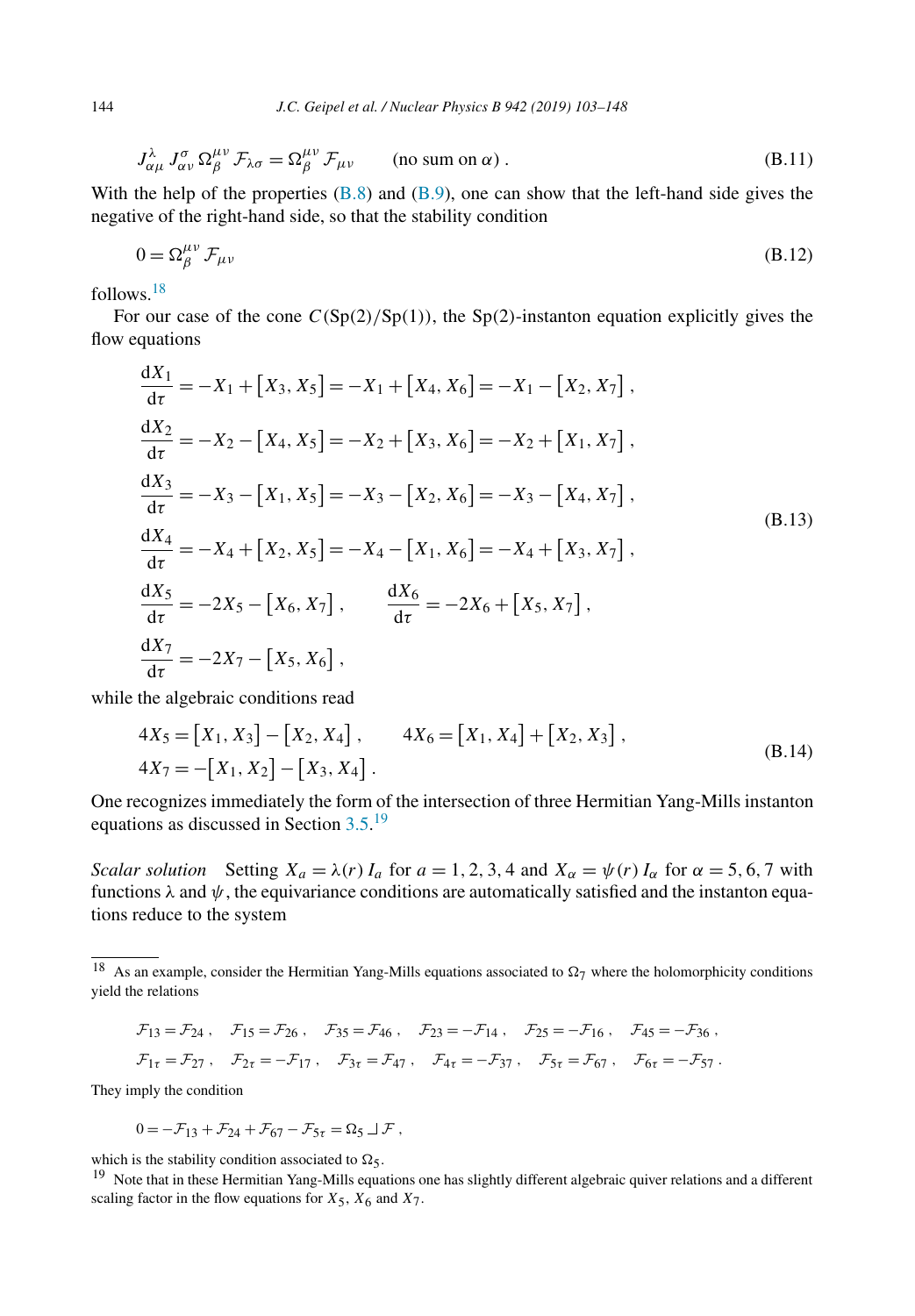<span id="page-42-0"></span>
$$
\dot{\lambda} = \lambda (\psi - 1) ,
$$
  
\n
$$
\dot{\psi} = 2 \psi (\psi - 1) ,
$$
  
\n
$$
\lambda^2 = \psi .
$$
 (B.15)

This is exactly the scalar form for instanton equations on cones over 3-Sasakian manifolds discussed in [\[17\]](#page-44-0), where they give the analytic solutions

$$
\psi(\tau) = (1 + e^{2(\tau - \tau_0)})^{-1}
$$
 and  $\lambda(\tau) = \pm \psi(\tau)^{1/2}$ . (B.16)

#### *B.3. Representations of* Sp*(*2*)*

In the following we collect the weight diagrams and some explicit choices for the generators used in the main text. Due to the structure constants  $(B.3)$ , the root system of the Lie algebra of Sp*(*2*)* is spanned by



together with the conjugate operators, where the blue arrow represents the ladder operator  $I_{\frac{1}{4}}^-$  of the subalgebra  $\mathfrak{sp}(1) \cong \mathfrak{su}(2)$ .

*Fundamental representation* **4** The generators are those in [\(B.1\)](#page-39-0), and the weight diagram of the fundamental representation **4** is given by



*Representation* **5** The five-dimensional representation is characterized by the weight diagram

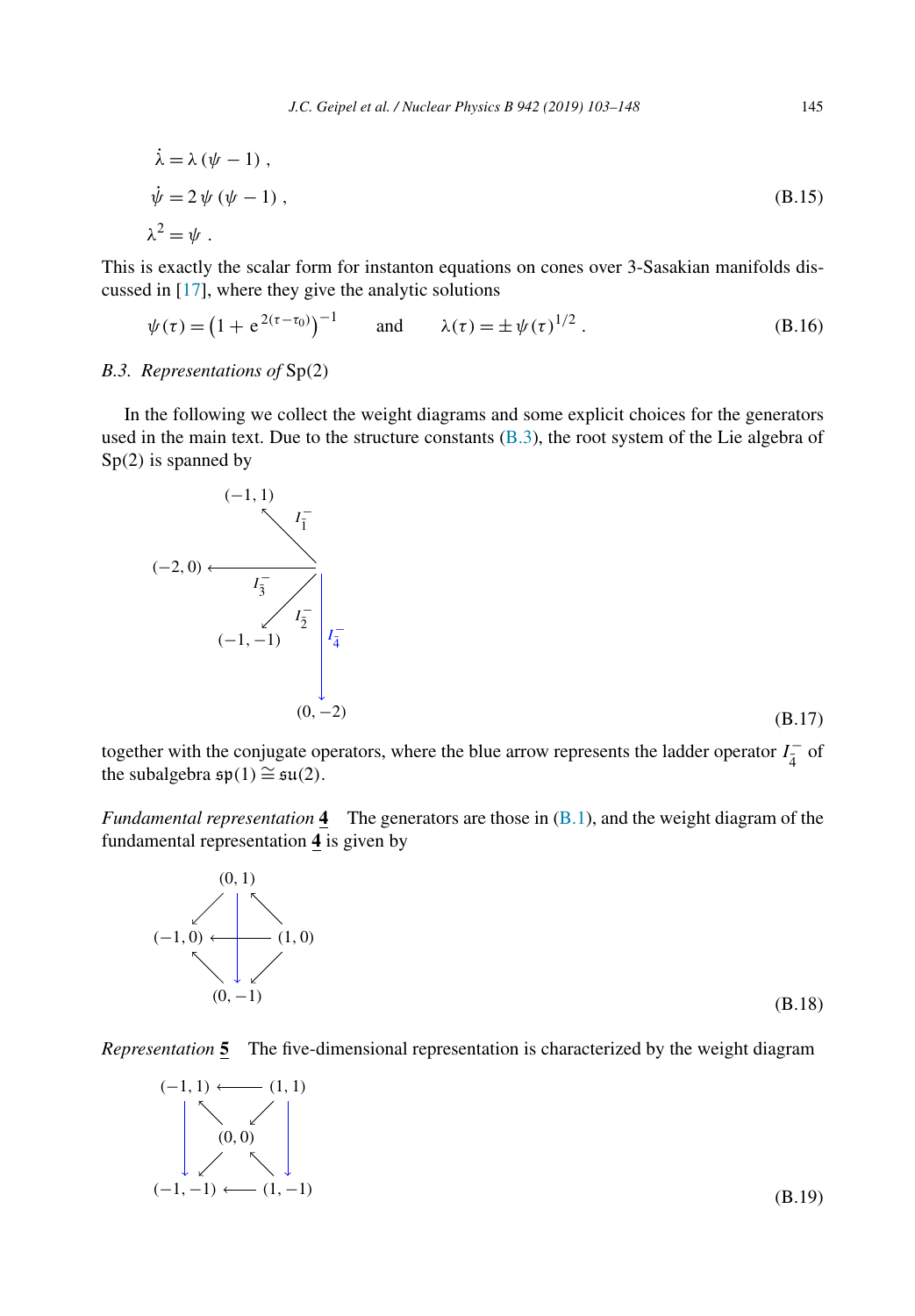<span id="page-43-0"></span>and the generators can be chosen as

$$
I_{\overline{1}}^{-} = \begin{pmatrix} 0 & 0 & \sqrt{2} & 0 & 0 \\ 0 & 0 & 0 & 0 & 0 \\ 0 & 0 & 0 & 0 & -\sqrt{2} \\ 0 & 0 & 0 & 0 & 0 \\ 0 & 0 & 0 & 0 & 0 \end{pmatrix}, \quad I_{\overline{2}}^{-} = \begin{pmatrix} 0 & 0 & 0 & 0 & 0 \\ 0 & 0 & \sqrt{2} & 0 & 0 \\ 0 & 0 & 0 & -\sqrt{2} & 0 \\ 0 & 0 & 0 & 0 & 0 \\ 0 & 0 & 0 & 0 & 0 \end{pmatrix},
$$

$$
I_{\overline{3}}^{-} = \begin{pmatrix} 0 & 0 & 0 & -1 & 0 \\ 0 & 0 & 0 & 0 & 1 \\ 0 & 0 & 0 & 0 & 0 \\ 0 & 0 & 0 & 0 & 0 \end{pmatrix}, \quad I_{\overline{4}}^{-} = \begin{pmatrix} 0 & 0 & 0 & 0 & 0 \\ -1 & 0 & 0 & 0 & 0 \\ 0 & 0 & 0 & 0 & 0 \\ 0 & 0 & 0 & 0 & 0 \\ 0 & 0 & 0 & 1 & 0 \end{pmatrix},
$$

$$
I_{7} = \text{diag}(-1, -1, 0, 1, 1), \quad I_{8} = \text{diag}(1, -1, 0, 1, -1) \tag{B.20}
$$

*Adjoint representation* **10** The generators of the adjoint representation are determined by the structure constants  $(B.3)$ , and one obtains the weight diagram



(B.21)

where the centre node at *(*0*,* 0*)* has multiplicity 2.

*Representation* **14** We do not determine the generators explicitly here, but restrict our attention to the weight diagram of the 14-dimensional representation which is given by

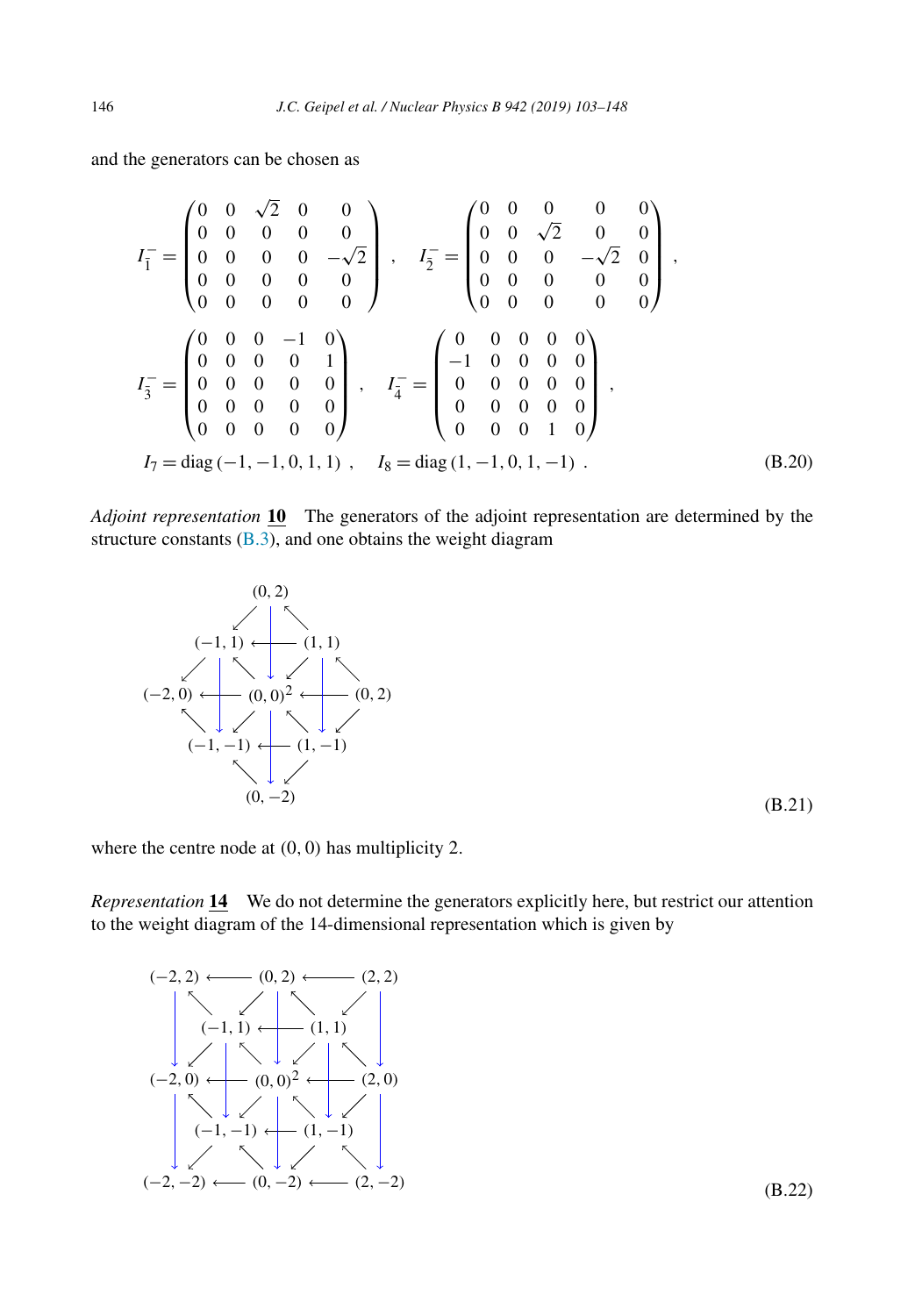#### <span id="page-44-0"></span>**References**

- [1] A.D. Popov, R.J. Szabo, Quiver gauge theory of nonabelian vortices and [noncommutative](http://refhub.elsevier.com/S0550-3213(19)30072-0/bib506F706F763A32303035696Bs1) instantons in higher dimensions, J. Math. Phys. 47 (2006) 012306, [arXiv:hep-th/0504025 \[hep-th\].](http://refhub.elsevier.com/S0550-3213(19)30072-0/bib506F706F763A32303035696Bs1)
- [2] O. Lechtenfeld, A.D. Popov, R.J. Szabo, Quiver gauge theory and [noncommutative](http://refhub.elsevier.com/S0550-3213(19)30072-0/bib4C65636874656E66656C643A323030377374s1) vortices, Prog. Theor. Phys. Suppl. 171 (2007) 258, [arXiv:0706.0979 \[hep-th\].](http://refhub.elsevier.com/S0550-3213(19)30072-0/bib4C65636874656E66656C643A323030377374s1)
- [3] B.P. Dolan, R.J. Szabo, [Dimensional](http://refhub.elsevier.com/S0550-3213(19)30072-0/bib446F6C616E3A323030396965s1) reduction, monopoles and dynamical symmetry breaking, J. High Energy Phys. 03 (2009) 059, [arXiv:0901.2491 \[hep-th\].](http://refhub.elsevier.com/S0550-3213(19)30072-0/bib446F6C616E3A323030396965s1)
- [4] B.P. Dolan, R.J. Szabo, [Dimensional](http://refhub.elsevier.com/S0550-3213(19)30072-0/bib446F6C616E3A323030396E7As1) reduction and vacuum structure of quiver gauge theory, J. High Energy Phys. 08 (2009) 038, [arXiv:0905.4899 \[hep-th\].](http://refhub.elsevier.com/S0550-3213(19)30072-0/bib446F6C616E3A323030396E7As1)
- [5] B.P. Dolan, R.J. Szabo, Equivariant [dimensional](http://refhub.elsevier.com/S0550-3213(19)30072-0/bib446F6C616E3A323031307572s1) reduction and quiver gauge theories, Gen. Relativ. Gravit. 43 (2010) 2453, [arXiv:1001.2429 \[hep-th\].](http://refhub.elsevier.com/S0550-3213(19)30072-0/bib446F6C616E3A323031307572s1)
- [6] O. Lechtenfeld, A.D. Popov, R.J. Szabo, [SU\(3\)-equivariant](http://refhub.elsevier.com/S0550-3213(19)30072-0/bib4C65636874656E66656C643A323030386E68s1) quiver gauge theories and nonabelian vortices, J. High Energy Phys. 08 (2008) 093, [arXiv:0806.2791 \[hep-th\].](http://refhub.elsevier.com/S0550-3213(19)30072-0/bib4C65636874656E66656C643A323030386E68s1)
- [7] O. Lechtenfeld, A.D. Popov, R.J. Szabo, Rank two quiver gauge theory, graded connections and [noncommutative](http://refhub.elsevier.com/S0550-3213(19)30072-0/bib4C65636874656E66656C643A323030367775s1) vortices, J. High Energy Phys. 09 (2006) 054, [arXiv:hep-th/0603232 \[hep-th\].](http://refhub.elsevier.com/S0550-3213(19)30072-0/bib4C65636874656E66656C643A323030367775s1)
- [8] T. Rahn, Yang-Mills equations of motion for the Higgs sector of [SU\(3\)-equivariant](http://refhub.elsevier.com/S0550-3213(19)30072-0/bib5261686E3A323030397974s1) quiver gauge theories, J. Math. Phys. 51 (2010) 072302, [arXiv:0908.4275 \[hep-th\].](http://refhub.elsevier.com/S0550-3213(19)30072-0/bib5261686E3A323030397974s1)
- [9] O. [Lechtenfeld,](http://refhub.elsevier.com/S0550-3213(19)30072-0/bib4C65636874656E66656C643A32303134667A61s1) A.D. Popov, R.J. Szabo, Sasakian quiver gauge theories and instantons on Calabi-Yau cones, Adv. Theor. Math. Phys. 20 (2016) 821, [arXiv:1412.4409 \[hep-th\].](http://refhub.elsevier.com/S0550-3213(19)30072-0/bib4C65636874656E66656C643A32303134667A61s1)
- [10] O. [Lechtenfeld,](http://refhub.elsevier.com/S0550-3213(19)30072-0/bib4C65636874656E66656C643A323031356F6E61s1) A.D. Popov, M. Sperling, R.J. Szabo, Sasakian quiver gauge theories and instantons on cones over lens 5-spaces, Nucl. Phys. B 899 (2015) 848, [arXiv:1506.02786 \[hep-th\].](http://refhub.elsevier.com/S0550-3213(19)30072-0/bib4C65636874656E66656C643A323031356F6E61s1)
- [11] J.C. Geipel, O. [Lechtenfeld,](http://refhub.elsevier.com/S0550-3213(19)30072-0/bib47656970656C3A3230313675696As1) A.D. Popov, R.J. Szabo, Sasakian quiver gauge theories and instantons on the conifold, Nucl. Phys. B 907 (2016) 445, [arXiv:1601.05719 \[hep-th\].](http://refhub.elsevier.com/S0550-3213(19)30072-0/bib47656970656C3A3230313675696As1)
- [12] J.C. Geipel, Sasakian quiver gauge theory on the [Aloff-Wallach](http://refhub.elsevier.com/S0550-3213(19)30072-0/bib47656970656C3A3230313668706Bs1) space *X*1*,*1, Nucl. Phys. B 916 (2017) 279, arXiv: [1605.03521 \[hep-th\].](http://refhub.elsevier.com/S0550-3213(19)30072-0/bib47656970656C3A3230313668706Bs1)
- [13] M.A. Awada, M.J. Duff, C.N. Pope,  $\mathcal{N} = 8$  supergravity breaks down to  $\mathcal{N} = 1$ , Phys. Rev. Lett. 50 (1983) 294.
- [14] M.J. Duff, B.E.W. Nilsson, C.N. Pope, Spontaneous [supersymmetry](http://refhub.elsevier.com/S0550-3213(19)30072-0/bib447566663A31393833616A71s1) breaking by the squashed seven-sphere, Phys. Rev. Lett. 50 (1983) 2043. [Erratum:](http://refhub.elsevier.com/S0550-3213(19)30072-0/bib447566663A31393833616A71s1) Phys. Rev. Lett. 51 (1983) 846.
- [15] O. Aharony, O. Bergman, D.L. Jafferis, J.M. Maldacena,  $\mathcal{N} = 6$  superconformal [Chern-Simons-matter](http://refhub.elsevier.com/S0550-3213(19)30072-0/bib416861726F6E793A323030387567s1) theories, M2-branes and their gravity duals, J. High Energy Phys. 10 (2008) 091, [arXiv:0806.1218 \[hep-th\].](http://refhub.elsevier.com/S0550-3213(19)30072-0/bib416861726F6E793A323030387567s1)
- [16] H. Ooguri, C.-S. Park, [Superconformal](http://refhub.elsevier.com/S0550-3213(19)30072-0/bib4F6F677572693A32303038646Bs1) Chern-Simons theories and the squashed seven-sphere, J. High Energy Phys. 11 (2008) 082, [arXiv:0808.0500 \[hep-th\].](http://refhub.elsevier.com/S0550-3213(19)30072-0/bib4F6F677572693A32303038646Bs1)
- [17] D. Harland, C. Nölle, Instantons and Killing spinors, J. High Energy Phys. 03 (2012) 082, [arXiv:1109.3552 \[hep-th\].](http://refhub.elsevier.com/S0550-3213(19)30072-0/bib4861726C616E643A323031317A73s1)
- [18] A.S. Haupt, T.A. Ivanova, O. Lechtenfeld, A.D. Popov, [Chern-Simons](http://refhub.elsevier.com/S0550-3213(19)30072-0/bib48617570743A323031316D67s1) flows on Aloff-Wallach spaces and Spin(7)-instantons, Phys. Rev. D 83 (2011) 105028, [arXiv:1104.5231 \[hep-th\].](http://refhub.elsevier.com/S0550-3213(19)30072-0/bib48617570743A323031316D67s1)
- [19] T.A. Ivanova, A.D. Popov, Instantons on special holonomy [manifolds,](http://refhub.elsevier.com/S0550-3213(19)30072-0/bib4976616E6F76613A32303132767As1) Phys. Rev. D 85 (2012) 105012, arXiv: [1203.2657 \[hep-th\].](http://refhub.elsevier.com/S0550-3213(19)30072-0/bib4976616E6F76613A32303132767As1)
- [20] L. [Álvarez-Cónsul,](http://refhub.elsevier.com/S0550-3213(19)30072-0/bib416C766172657A436F6E73756C3A32303031756Bs1) O. García-Prada, Dimensional reduction and quiver bundles, J. Reine Angew. Math. 556 (2003) 1, [arXiv:math/0112160 \[math.DG\].](http://refhub.elsevier.com/S0550-3213(19)30072-0/bib416C766172657A436F6E73756C3A32303031756Bs1)
- [21] R.J. Szabo, O. Valdivia, Covariant quiver gauge theories, J. High Energy Phys. 06 (2014) 144, [arXiv:1404.4319](http://refhub.elsevier.com/S0550-3213(19)30072-0/bib537A61626F3A323031347A7561s1) [\[hep-th\].](http://refhub.elsevier.com/S0550-3213(19)30072-0/bib537A61626F3A323031347A7561s1)
- [22] L. [Álvarez-Cónsul,](http://refhub.elsevier.com/S0550-3213(19)30072-0/bib416C766172657A2D436F6E73756C3A3230313669626Es1) I. Biswas, O. García-Prada, A Tannakian approach to dimensional reduction of principal bundles, J. Geom. Phys. 118 (2017) 4, [arXiv:1609.03790 \[math.AG\].](http://refhub.elsevier.com/S0550-3213(19)30072-0/bib416C766172657A2D436F6E73756C3A3230313669626Es1)
- [23] H. Derksen, J. Weyman, Quiver [representations,](http://refhub.elsevier.com/S0550-3213(19)30072-0/bib6465726B73656E32303035717569766572s1) Not. Am. Math. Soc. 52 (2005) 200.
- [24] E. Corrigan, C. [Devchand,](http://refhub.elsevier.com/S0550-3213(19)30072-0/bib434F52524947414E31393833343532s1) D. Fairlie, J. Nuyts, First-order equations for gauge fields in spaces of dimension greater than four, Nucl. Phys. B 214 [\(1983\)](http://refhub.elsevier.com/S0550-3213(19)30072-0/bib434F52524947414E31393833343532s1) 452.
- [25] R. Ward, [Completely](http://refhub.elsevier.com/S0550-3213(19)30072-0/bib5741524431393834333831s1) solvable gauge field equations in dimension greater than four, Nucl. Phys. B 236 (1984) 381.
- [26] I. Bauer, T.A. Ivanova, O. Lechtenfeld, F. Lubbe, Yang-Mills instantons and dyons on [homogeneous](http://refhub.elsevier.com/S0550-3213(19)30072-0/bib42617565723A32303130666961s1) *G*2-manifolds, J. High Energy Phys. 10 (2010) 044, [arXiv:1006.2388 \[hep-th\].](http://refhub.elsevier.com/S0550-3213(19)30072-0/bib42617565723A32303130666961s1)
- [27] A.S. Haupt, Yang-Mills solutions and [Spin\(7\)-instantons](http://refhub.elsevier.com/S0550-3213(19)30072-0/bib48617570743A32303135776471s1) on cylinders over coset spaces with  $G_2$ -structure, J. High Energy Phys. 03 (2016) 038, [arXiv:1512.07254 \[hep-th\].](http://refhub.elsevier.com/S0550-3213(19)30072-0/bib48617570743A32303135776471s1)
- [28] W. Fulton, J. Harris, [Representation](http://refhub.elsevier.com/S0550-3213(19)30072-0/bib66756C746F6E32303133726570726573656E746174696F6Es1) Theory: A First Course, Springer, 2004.
- [29] B.E.W. Nilsson, C.N. Pope, Hopf fibration of [eleven-dimensional](http://refhub.elsevier.com/S0550-3213(19)30072-0/bib4E696C73736F6E3A31393834626As1) supergravity, Class. Quantum Gravity 1 (1984) [499.](http://refhub.elsevier.com/S0550-3213(19)30072-0/bib4E696C73736F6E3A31393834626As1)